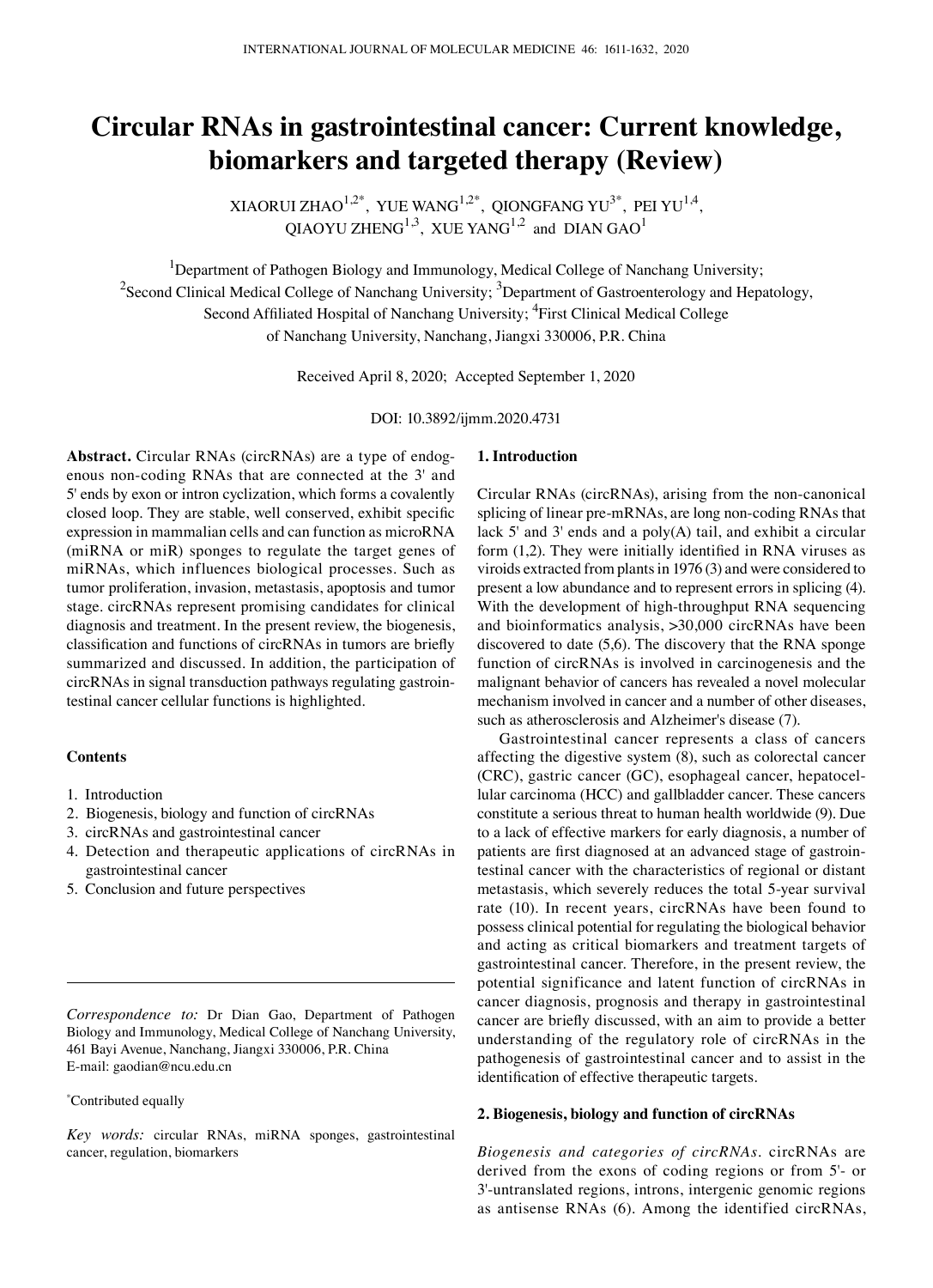>80% originate from a single exon or several exons and can be referred to as exonic circRNAs (ecircRNAs), which result from by back-splicing, a process that differs from canonical linear RNA splicing (11). The generation of circRNAs can be facilitated by reverse complementary sequences, specific protein factors or exon-skipping (12). Currently, there are 4 possible models of circRNA biogenesis, as illustrated in Fig. 1: i) Exon-skipping mechanism or lariat-driven circularization model: The pre-mRNA transcript brings the original non-adjacent exons close to each other, followed by a reverse covalent connection between the 3' donor of the downstream exon and the 5' splice acceptor, which forms a lariat structure containing exon 2 (13). ii) Intron-pairing-driven circularization or back-splicing model: This involves a circulation structure and a linear product can be formed based on the pairing of the complementary motifs in the transcripts (such as Alu elements) when introns are removed or retained (11,14), forming an ecircRNA (circulatory structure containing exons 1 and 2) or an exon-intron circRNA (eiciRNA, a circulatory structure containing exons 1 and 2 and introns). iii) Intron cyclization model: A circular intronic RNA (ciRNA) is produced from intron lariats that escape debranching, and the production of such ciRNAs is highly associated with consensus motifs near splice sites and branchpoint sites (15). iv) RNA-binding protein (RBP)-driven circularization model: In this case, RBPs such as muscleblind‑specific motifs within the flanking introns of the pre-mRNA and non-sequential flanking introns can form a bridge between the introns (16).

*Functions of circRNAs.* Due to the closed loop structures of circRNAs without 5'-3' polarity or a polyadenylated tail, circRNAs are much more stable than linear RNAs and impervious to deregulation by an RNA exonuclease or RNase (6,17). circRNAs with orthologous exons are highly structurally conserved in the third codons compared with intergenic and ciRNAs (18). They are widely expressed in a tissue‑specific manner in the body. Although the abundance of circRNAs accounts for approximately 2-4% of all mRNAs, some of them are highly abundant in specific cell types, such as fibroblasts (19). All the characteristics mentioned above suggest that circRNAs are capable of indirectly or directly targeting RNAs and proteins, thereby regulating gene expression at multiple levels. Therefore, the development and progression of non-cancerous and cancerous diseases are affected. The various funcions of circRNAs are discussed below as follows:

*i) Indirect regulation of the expression of genes as miRNA sponges.* The most vital function of competing endogenous RNAs (ceRNAs) is to function as inhibitors of microRNA (miRNA or miRs) by sponging a specific miRNA at multiple binding sites in the circular sequence. miRNAs are small, endogenous RNAs (22 nucleotides in length) that play critical regulatory roles in animals and plants by targeting 3'UTRs of mRNAs for the cleavage or translational repression of protein-coding genes (20). ceRNAs contain several different miRNA response elements (MREs) within their sequences. ceRNAs act as miRNA sponges to restrain miRNAs, suppressing the expression of their target genes (Fig. 2). It has previously been demonstrated that several abundant ceRNAs can act as miRNA sponges in the cytoplasm, e.g., ciRS-7/CDR1 (21). CiRS-7, as an antisense transcript of the human circRNA cerebellar degeneration-related protein 1 transcript (CDR1), contains over 70 conserved binding sites for miRNA-7. The relatively high expression of CiRS-7 in a number of human tissues increases the expression of miR-7 target genes by suppressing miR-7 activity. The sponging of miR-7 by ciRS-7 affects the proliferation, migration and invasion of cancer cells by regulating oncogenes in cancer-related signaling pathways (16,22,23).

*ii) Interacting with RNA‑binding proteins.* In addition to acting as miRNA sponges, circRNAs are also able to interact with, sequester and transport RBPs and subsequently influence target protein activities (24) (Fig. 2). Examples include circ-Foxo3, circ-MBL (muscleblind) and circCcnb1, etc (25). circ-Foxo3 is highly expressed in non-cancer cells and can bind cyclin-dependent kinase (CDK)2 and CDK inhibitor 1 (p21). The circ-Foxo3-p21-CDK2 complex can suppress the formation of the cyclin E/CDK2 complex, which results in the arrest of the cell cycle from the G1 to the S phase (26). In p53 mutant cells, circ‑Ccnb1 can form a complex by interacting with H2AX and Bclaf1, which induces the death of breast cancer cells, whereas circ‑Ccnb1 can prevent the cancer-suppressing effects by binding H2AX and wild-type p53 (25).

*iii) Regulation of parental gene transcription and splicing.*  Some subclasses of circRNAs are enriched in the nucleus. They can function as post-transcriptional regulators of genes with various mechanisms. ciRNAs and eiciRNAs can participate in parental gene transcription and splicing under different regulatory models. ci-ankrd52 and ci-sirt7 positively promote parental gene transcription in *cis* regulatory elements by interacting with the RNA polymerase II (Pol II) complexes at the transcription sites of their host genes (16). In HeLa and 293 cells, eiciRNAs, such as circEIF3J and circPAIP can promote the transcription of parental genes in a *cis*-acting manner by interacting with U1 small nuclear ribonucleoproteins (snRNPs) and further combining with RNA polymerase II (Pol II) complexes (14) (Fig. 2).

*iv) Translation and the modulation of translation.*  circRNAs have long been considered to be a type of endogenous non-coding RNA, which largely do not encode proteins (27). However, some researchers have demonstrated that a few circRNAs have the potential to be translated into proteins *in vitro* and *in vivo* when they possess internal ribosome entry sites (IRESs) upstream of start codons (28) (Fig. 2). Circular zinc‑finger protein 609 (Circ‑ZNF609) contains an open reading frame (ORF) and can be translated into a protein in murine myoblasts when driven by an IRES (29). The ORFs of circ-SHPRH and circ-FBXW7 are driven by IRESs and can be translated into functional proteins in a similar pattern to circ-ZNF609 (30,31). In addition, the most abundant base modification of RNAs, the N<sup>6</sup>-methy-ladenosine (m6A) residues found in circRNAs, have been suggested to accelerate the cap-independent translation of circRNAs (32). Furthermore, the translation of certain linear mRNAs can be modulated by their cognate circRNAs. In HeLa cells, circPABPN1 can bind HuR, an RNA-binding protein that promotes translation, and the complex that is formed inhibits HuR binding to PABPN1 mRNA. Finally, the translation of PABRN1 is reduced (33).

*v) Biomarkers.* Due to their conservation, specificity and stability, circRNAs can be used as potential biomarkers for various diseases, particularly cancers (34). Growing evidence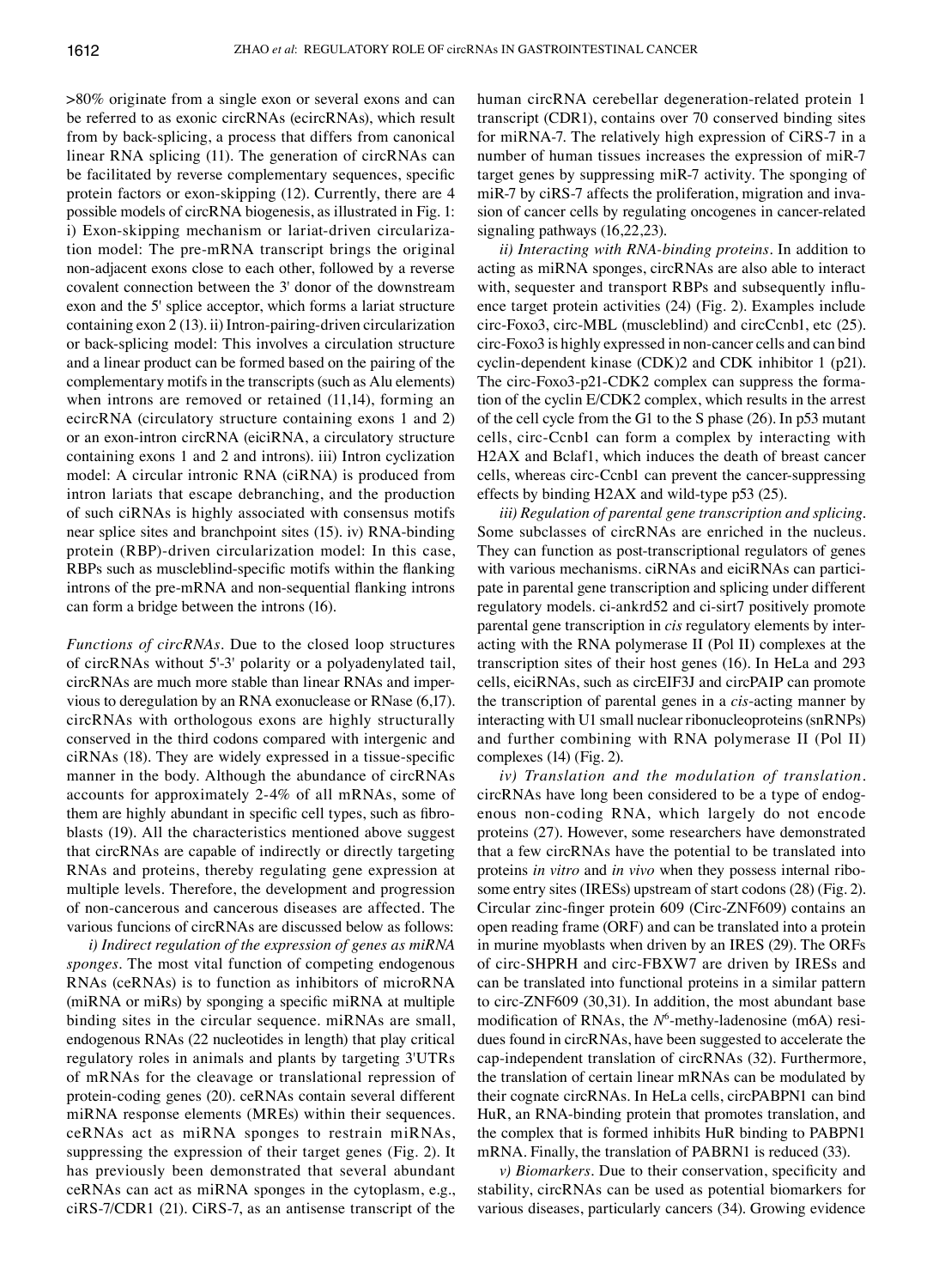

Figure 1. Models of circRNA biogenesis. Exons are indicated by rectangles and introns by thin lines, while dotted lines indicate base pairing. (a) Exon skipping or lariat-driven circularization. In this model, an exon-skipping event creates a lariat containing exon 2. This lariat is spliced internally, removing the intronic sequence and producing a circular RNA. (b) Direct back-splicing or intron-pairing-driven circularization. The flanking introns of exons 1 and 2 contain inverted repeats or complementary sequences, which form a circular structure through direct base pairing. The introns are removed or retained to form ecirRNA or eiciRNA. (c) Intron cyclization model. Some conserved motifs at both ends of the intron can promote the formation of a circular structure by an intron by preventing intron debranching through the debranching enzyme after splicing, which produces stable ciRNAs. (d) RBP-driven circularization. In this case, RBPs bind to introns upstream and downstream of exons 4 and 5. The RBPs are then attracted to each other and form a bridge between the introns. The 2'-hydroxyl group of the upstream intron then reacts with the 5'-phosphate of the downstream intron, which is followed by the 3'-hydroxyl of the 3'-exon reacting with the 5'-phosphate of the 5'-exon. The introns are removed or retained to form ecirRNA or eiciRNA. circRNA, circular RNA; ecirRNA, exonic circRNA; eiciRNA, exon-intron circRNA; RBP, RNA-binding protein.



Figure 2. Regulatory mechanisms of circRNAs. (a) circRNAs function as miRNA sponges to protect their target mRNAs from miRNA attack, promoting the more efficient translation of target mRNAs. (b) circRNAs containing an IRES upstream of the start codon can be translated to produce proteins. (c) Model of circRNAs regulating the expression of a parental gene: ciRNAs can bind to RNA pol II and function in the promoter regions of genes. eiciRNA can interact with the U1 snRNP and then bind to RNA Pol II in the promoter to stimulate host gene expression. (d) circRNAs can function as RBP sponges that interact with RBPs. circRNA, circular RNA; IRES, internal ribosome entry site; ciRNA, circular intronic RNA; RNA Pol II, RNA polymerase II; snRNP, small nuclear ribonucleoprotein.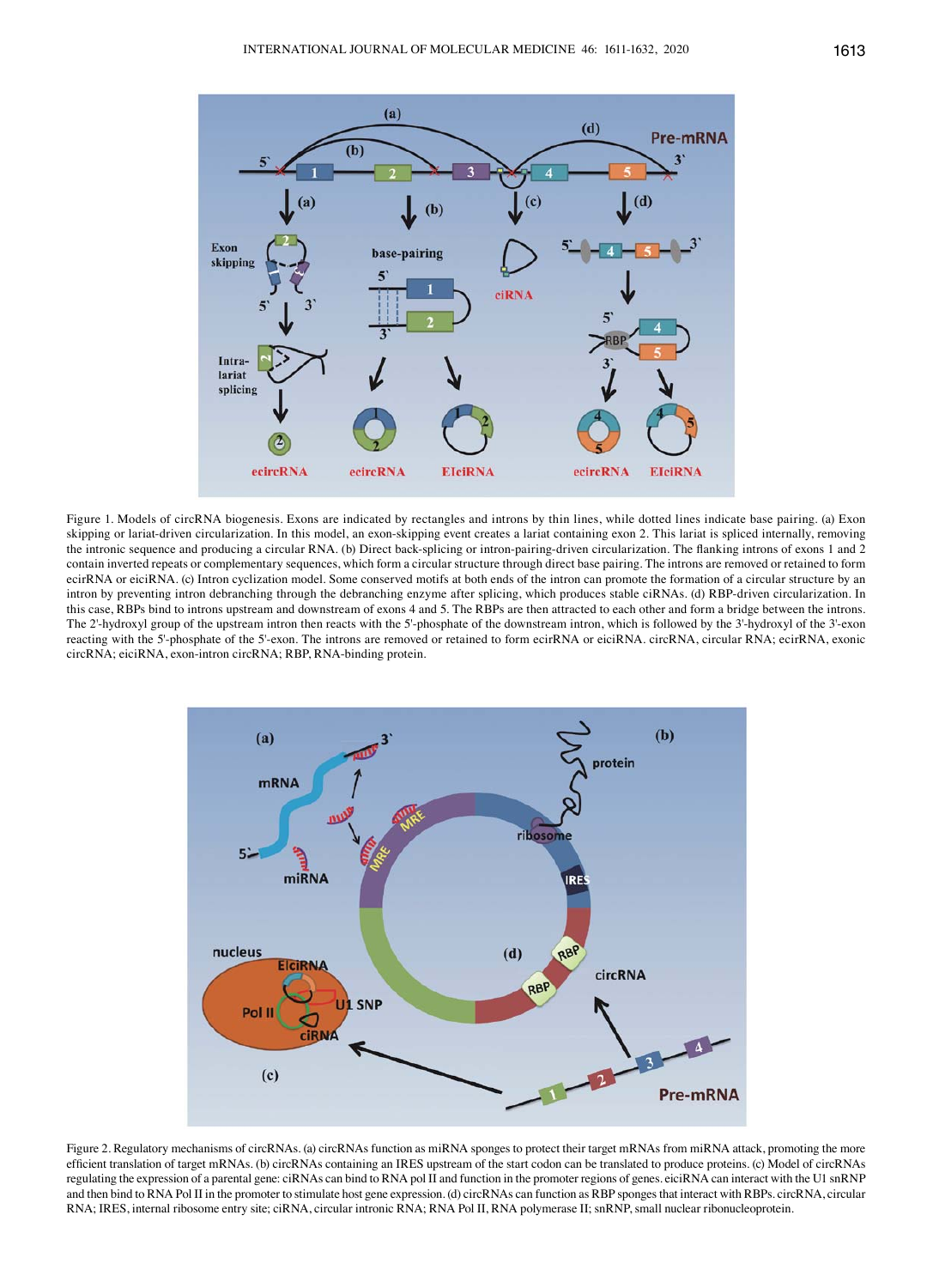has indicated that a single circRNA possesses moderate diagnostic value, whereas combined circRNAs improve the diagnostic efficacy (35). circLPAR1 exhibits a low expression level in muscle-invasive bladder cancer (MIBC) and predicts a poor prognosis. It may regulate the invasion and metastasis of MIBC by targeting miR-762 and has the potential to serve as a stable biomarker for the prognosis of MIBC (36). In HCC, circSMARCA5 can stimulate apoptosis and suppress proliferation, invasion and metastasis. It exhibits a high accuracy for the diagnosis of HCC and may function as a potential biomarker for monitoring HCC (37). circ\_0068871 can promote bladder cancer progression by modulating the miR-181a-5p/FGFR3 axis and activating STAT3 (38). Therefore, it may function as a potential biomarker.

## **3. circRNAs and gastrointestinal cancer**

circRNAs are involved in the regulation of tumor progression. The deregulation of circRNAs affects cell proliferation, epithelial-mesenchymal transition, apoptosis, angiogenesis and the cell cycle (39). Thus, circRNAs have the potential to serve as tumor-targeted sites in tumor metastasis therapy. In this section, the diagnostic and prognostic significance of circRNAs in the development of tumor metastasis in gastrointestinal cancer is emphasized.

*circRNAs in CRC.* Colorectal cancer is a common type of malignant tumor with the third highest occurrence rate; however, it represents the second leading cause of cancer-related mortality worldwide. Over 1.8 million new cases and 881,000 deaths were attributed to CRC in 2018 (40). The majority of patients have already developed metastasis at the initial diagnosis. The development of CRC is a multistep process involving various factors, such as the BRAF gene, the APC gene and the KRAS oncogene mutations, abnormal chromosome segregation, abnormal hypermethy lation of gene promoter region, loss of function of the p53 gene (41,42). The more in depth understanding of the underlying molecular mechanisms of the development and progression of CRC is of utmost importance in order to identify and develop novel therapeutic markers and strategies. During CRC progression, some circRNAs play a positive regulatory role in the disease, while others do not. circRNAs play critical roles in the biological behavior of tumors.

circ-1569, located on the plus strand of chromosome 16q13.1, is upregulated in CRC tissues and is associated with aggressive characteristics in CRC. It directly inhibits miR-145 transcription by acting as a sponge. The miR-145 functional targets (E2F5, BAG4 and FMNL2) are then upregulated, which carry out a tumor-promoting function in CRC cells (43). This finding reveals a novel mechanistic connection between miR-145 and circ-1569 in regulating the progression of CRC, which may provide new insight into CRC progression and may lead to the development of therapeutic strategies for CRC prevention and treatment.

CDR1as (ciRS-7) harbors  $\sim$ 70 conserved binding sites. It exhibits a higher expression in CRC tissues than in the adjacent normal mucosa. CDR1as may influence tumor biological behavior as an miRNA sponge. The tumor inhibitory effect of miR-7 can be reversed by the overexpression of ciR-7 in HCT116 and HT29 cells. The target gene EGFR is then activated, which results in the increased proliferation, invasion and migration of CRC cells. This finding reveals that aberrant CDR1as/miR-7/EGFR may serve as a promising molecular target for the development of novel therapies to control CRC progression (44).

Several studies have demonstrated that miR-21 and miR-31 act as oncogenic molecules in various types of cancer. miR-21 can increase the proliferation and migration of colon cancer cells, such as SW480 and HCT116 cells (45). miR-31 can promote the resistance of CRC cells to 5‑fluorouracil (46). circ-0026344, which is downregulated >5-fold in CRC tissues compared to normal tissues (47), acts as an miRNA sponge for miRNA-21 and miRNA-31. The low expression of circ-0026344 increases the expression of miR-21 and miR-31, which promotes the growth and invasion, but suppresses the apoptosis of CRC cells. The circ\_0026344/miR-21/miR-31 regulatory axis plays an important role in the progression of CRC, and circ-0026344 can be used as a reliable prognostic biomarker in patients with CRC (41).

circRNA\_103809 expression in colorectal cancer cell lines is lower than that in normal colorectal epithelial cells and can promote the proliferation and migration of CRC cells. As circRNA-103809 has a binding site within miR-532-3p, the deregulation of miR-532-3p can increase the expression of circRNA-103809 and Foxo4 in SW620 cells. This indicates that circRNA-103809 competitively binds to miR-532-3p as a ceRNA, which in turn regulates FOXO4 expression and thereby restrains the proliferation and migration of colorectal cancer cells (48).

Overall, almost 30 circRNAs participate in the progression of the cell cycle, proliferation, invasion, metastasis and apoptosis by functioning as oncogenes or antioncogenes in CRC. Further information on this matter is presented in Table I.

*circRNAs in GC.* GC is the most common type of tumor in the digestive system and was responsible for over 1,000,000 new cases in 2018, resulting in an estimated 783,000 deaths (110). These statistics render GC the fifth most frequently diagnosed type of cancer and the third leading cause of cancer-related mortality (40). Due to the high pateint mortality due to GC, the identification of appropriate molecular biomarkers for its early diagnosis and potential targets for GC therapy re urgently required.

circHIPK3 can sponge miR-124 and miR-29. The upregulation of circHIPK3 decreases the expression of miR-124 and miR-29b, which promotes GC cell proliferation. During this process, the mRNA transcriptional levels of 3 target genes (COL1A1, COL4A1 and CDK6) of the circHIPK3-miRNA-124/miRNA-29b axes are upregulated in GC cells. The survival status of GC can be predicted by detecting the expression levels of COL1A1 and COL4A1. These findings indicate that not only circHIPK3, but also COL1A1 and COL4A1 can serve as prognostic biomarkers of the survival of patients with GC, which expands our understanding of the transcriptional mechanisms in GC (111).

miR-206 has been reported to function as an inhibitory miRNA in GC, and its overexpression can inhibit the expression of CXCR4. circ\_0056618, which is upregulated in GC, can sponge miR-206 in GC, and suppress cell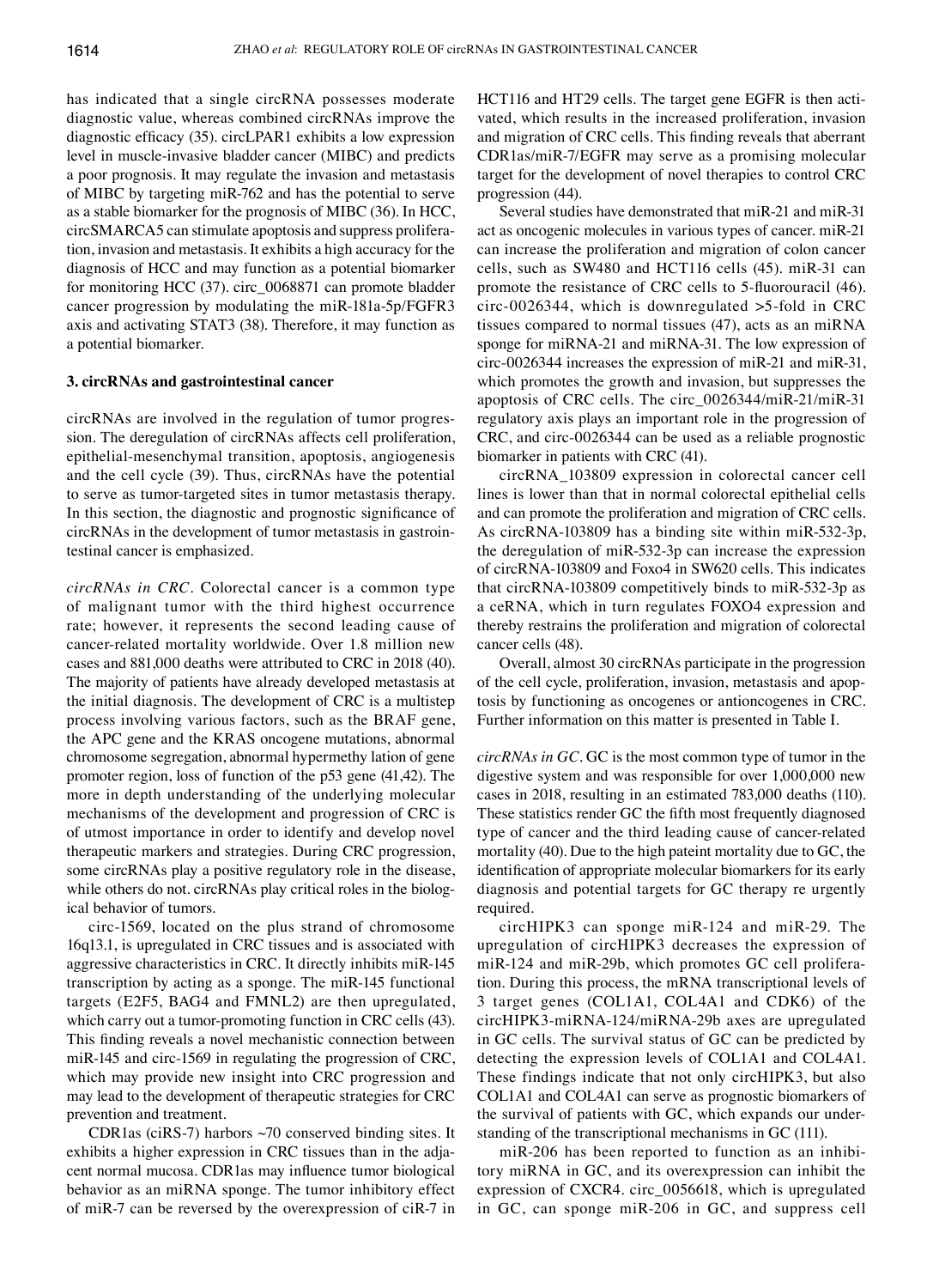| circRNA             | Expression | miRNA sponge                              | Intersection<br>molecules<br>and/or pathway            | Function                                                                 | (Refs.)  |
|---------------------|------------|-------------------------------------------|--------------------------------------------------------|--------------------------------------------------------------------------|----------|
| hsa_circ_001569     |            | $m$ i $R-145$                             | E2F5, BAG4,<br>FMNL21                                  | Proliferation $(+)$ Invasion $(+)$                                       | (43)     |
| hsa_circ_0071589    |            | $miR-600$                                 | EZH2 <sub>1</sub>                                      | Viability $(+)$<br>Proliferation $(+)$<br>Invasion $(+)$ Migration $(+)$ | (49)     |
| ciRS-7              | ↑          | $miR-7$                                   | EGFR/RAF1/<br>MPK pathway                              | Invasion $(+)$ Metastasis $(+)$                                          | (50)     |
| hsa_circ_0020397    |            | $m$ i $R-138$                             | TERT, PD-L1                                            | Viability $(+)$ Apoptosis $(-)$                                          | (42)     |
| Circular RNA ZNF609 |            | miR-150-5p                                | AKT31                                                  | Proliferation (-) Migration (-)                                          | (51)     |
| hsa_circ_0000284    |            | $miR-7$                                   | FAK, IGF1R,<br>EGFR, YY11                              | Proliferation $(+)$ Migration $(+)$<br>Invasion $(+)$ Apoptosis $(-)$    | (52)     |
| hsa_circ_000984     |            | $m$ i $R-106b$                            | CDK6 <sup>†</sup>                                      | Proliferation $(+)$ Migration $(+)$<br>Invasion $(+)$ Cell Cycle $(+)$   | (53)     |
| hsa_circ_0026344    |            | $miR-21$<br>$miR-31$<br>$m$ i $R-183$     | <b>PTEN1</b><br>SATB2, FIH- $1\alpha\downarrow$        | Proliferation (-)<br>Invasion (-)<br>Apoptosis (+)                       | (40, 54) |
| circRNA_100290      | ↑          | $m$ i $R-516b$                            | FEDZ4-Wnt/<br>β-catenin signal<br>pathway <sup>1</sup> | Proliferation $(+)$ Migration $(+)$<br>Invasion $(+)$ Apoptosis $(-)$    | (55)     |
| hsa_circRNA_103809  | ↓          | $m$ iR-532-3p                             | FOXO41                                                 | Proliferation $(+)$ Migration $(+)$                                      | (48)     |
| circRNA-ACAP2       |            | $miR-21-5p$                               | Tiam11                                                 | Proliferation $(+)$<br>Clonogenicity (+) Migration (+)<br>Invasion $(+)$ | (56)     |
| circITGA7           |            | miR-370-3p                                | $NF1\downarrow$ -Ras<br>signaling pathway <sup>↑</sup> | Proliferation (-) Migration (-)                                          | (57)     |
| cir-ITCH            |            | $miR-7/20a$                               | $Wnt/\beta$ -catenin;<br>ITCH, TCF, c-myc,<br>cyclinD1 |                                                                          | (58)     |
| circ-BANP           |            |                                           | PI3K/Akt pathway <sup>↑</sup>                          | Proliferation $(+)$                                                      | (59)     |
| hsa_circ_104700     |            | miR-141/500a/<br>509-5p<br>miR-619-3p/578 |                                                        |                                                                          | (24)     |
| hsa_circ_0007031    | ↑          | miR-885-3p                                |                                                        |                                                                          | (60)     |
| hsa_circ_0007006    | ↑          |                                           | AKT3                                                   |                                                                          | (24)     |
| hsa_circ_0048234    |            | $m$ iR-671-5p                             | EGFR                                                   | $Crr(-)$                                                                 | (60)     |
| hsa_circ_105055     |            | $miR-7$                                   | PRKCB, EPHA3,<br>BRCA1, ABCC1                          | Proliferation (+) Apoptosis (-)                                          | (61)     |
| hsa_circ_0000504    |            | $m$ iR-485-5p                             | $STAT3\downarrow$                                      | 5-FU resistance                                                          | (60)     |
| circCCDC66          |            | miRNA-33b<br>$miR-93$                     | <b>MYC</b> <sup>↑</sup>                                | Proliferation $(+)$<br>Migration $(+)$                                   | (62)     |
| hsa_circ_0005075    | ↑          |                                           | $Wnt/\beta$ -catenin<br>pathways?                      | Metastasis $(+)$ Invasion $(+)$<br>Growth $(+)$                          | (63, 64) |
| circPIP5K1A         |            | miR-1273a                                 |                                                        | Migration $(+)$ Invasion $(+)$                                           | (65)     |
| circ_0000218        |            | miR-139-3p                                | RAB1A <sup>1</sup>                                     | Proliferation $(+)$ Metastasis $(+)$                                     | (66)     |
| circ_0079993        |            | miR-203a-3p.1                             | CREB11                                                 | Proliferation $(+)$                                                      | (67)     |
| circ_0021977        |            | $m$ i $R-10b-5p$                          | $P21\downarrow$ /P53 $\downarrow$                      | Proliferation (-) Migration (-)<br>Invasion $(-)$                        | (68)     |
| circ_0055625        | ↑          | $m$ i $R-106b-5p$<br>$(miR-106b)$         | ITGB81                                                 | Proliferation $(+)$ Metastasis $(+)$                                     | (69)     |

Table I. Summary of the expression of circRNAs and the circRNA/miRNA axis in signaling pathways related to colorectal cancer.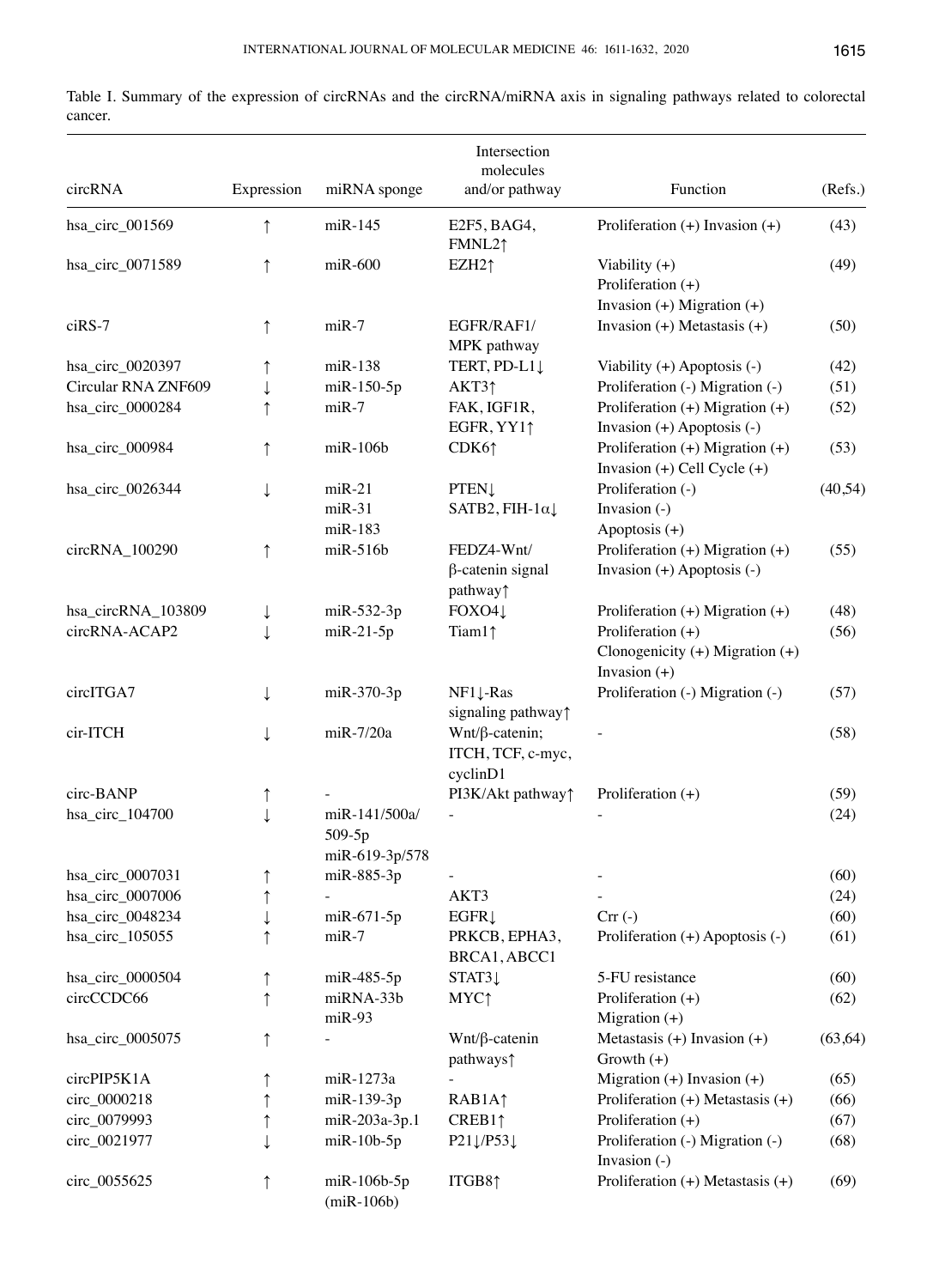# Table I. Continued.

|                     |            |                                 | Intersection<br>molecules |                                                                                                  |         |
|---------------------|------------|---------------------------------|---------------------------|--------------------------------------------------------------------------------------------------|---------|
| circRNA             | Expression | miRNA sponge                    | and/or pathway            | Function                                                                                         | (Refs.) |
| Circular RNA CBL.11 | $\uparrow$ | miR-6778-5p                     | YWHAE <sup>1</sup>        | Proliferation (-)                                                                                | (70)    |
| circDDX17           | ↓          | $m$ i $R-31-5p$                 | KANK11                    | Metastasis (-) Invasion (-)<br>5-Fu resistance (-) Apoptosis (+)                                 | (71)    |
| circDENND4C         | $\uparrow$ | $miR-760$                       | GLUT11                    | Proliferation $(+)$ Migration $(+)$<br>Glycolysis $(+)$                                          | (72)    |
| hsa_circ_0007534    | ↑          | $m$ i $R-613$                   | SLC25A221                 | Proliferation $(+)$ Migration $(+)$<br>Invasion $(+)$ Glycolysis $(+)$<br>Colony formation $(+)$ | (73)    |
| circ_0056618        | $\uparrow$ | $miR-206$                       | CXCR4, VEGF-A↑            | Proliferation (+) Migration (+)<br>Angiogenesis $(+)$                                            | (74)    |
| circ_0001313        | ↑          | $m$ i $R-510-5p$                | AKT2↑                     | Proliferation (+) Apoptosis (-)                                                                  | (75)    |
| circAPLP2           | $\uparrow$ | miR-101-3p                      | NOTCH <sub>1</sub>        | Proliferation (+) Migration (+)                                                                  | (76)    |
|                     |            | miR-485-5p                      | FOXK11                    | Invasion $(+)$ Apoptosis $(-)$                                                                   |         |
| circ_001971         | $\uparrow$ | $m$ i $R-29c-3p$                | <b>VEGFA</b> <sup>1</sup> | Proliferation $(+)$ Invasion $(+)$<br>Angiogenesis $(+)$                                         | (77)    |
| circPRKDC           | ↑          | $miR-375$                       | <b>FOXMI</b> <sup>↑</sup> | 5-Fu resistance (+)                                                                              | (78)    |
| circHUWE1           | ↑          | $miR-486$                       |                           | Proliferation $(+)$ Migration $(+)$<br>Invasion $(+)$                                            | (79)    |
| circSAMRCC1         | ↑          | $m$ i $R-140-3p$                | MMPs <sup>†</sup>         | Proliferation $(+)$ Migration $(+)$<br>Invasion $(+)$ Metastasis $(+)$                           | (80)    |
| circCTNNA1          |            | miR-149-5p                      | FOXM11                    | Proliferation (+) Migration (+)<br>Invasion $(+)$                                                | (81)    |
| circRUNX1           | ↑          | $m$ iR-145-5P                   | $IGF1\uparrow$            | Proliferation (+) Migration (+)<br>Metastasis $(+)$ Apoptosis $(-)$                              | (82)    |
| circ_0001946        | $\uparrow$ | $m$ i $R-135a-5p$               | EMT pathway <sup>↑</sup>  | Proliferation $(+)$ Migration $(+)$<br>Invasion $(+)$                                            | (83)    |
| hsa_circ_0038646    | ↑          | miR-331-3p                      | GPIK31                    | Proliferation $(+)$ Migration $(+)$                                                              | (84)    |
| circIFT80           | $\uparrow$ | miR-1236-3p                     | HOXB71                    | Proliferation (+) Migration (+)<br>Invasion $(+)$                                                | (85)    |
| circFAT1            | $\uparrow$ | $m$ i $R-520b$<br>$miR-302c-3p$ | UHRF11                    | Proliferation $(+)$ Glycolysis $(+)$<br>Apoptosis (-)                                            | (86)    |
| hsa_circ_001680     | $\uparrow$ | $miR-340$                       | BMI1↑                     | Proliferation $(+)$ Migration $(+)$                                                              | (87)    |
| hsa_circ_102209     | $\uparrow$ | miR-761                         | RIN1↑                     | Proliferation $(+)$ Metastasis $(+)$<br>Invasion $(+)$ Apoptosis $(-)$                           | (88)    |
| circCBL.11          | ↓          | miR-6778-5p                     | YWHAE1p531                | Proliferation $(+)$                                                                              | (70)    |
| circCCT3            |            | miR-613                         | WNT31VEGFA1               | Metastasis $(+)$ Invasion $(+)$<br>Apoptosis (-)                                                 | (89)    |
| circFARSA           |            | miR-330-5p                      | LASP1 $\uparrow$          | Proliferation $(+)$ Migration $(+)$<br>Invasion $(+)$                                            | (90)    |
| hsa_circ_0079993    |            | $miR-203a-3p$                   | CREB11                    | Proliferation $(+)$                                                                              | (67)    |
| hsa_circ_0005615    |            | miR-149-5p                      | <b>TNKS</b> ↑             | Proliferation $(+)$                                                                              | (91)    |
| circ_0000218        |            | miR-139-3p                      | RAB1A1                    | Proliferation $(+)$ Metastasis $(+)$                                                             | (66)    |
| hsa_circ_0001178    | ↑          | miR-382/587/616                 | ZEB1 $\uparrow$           | Metastasis $(+)$ Invasion $(+)$                                                                  | (92)    |
| circPACRGL          | $\uparrow$ | $m$ i $R-142-3p$<br>miR-506-3p  | TGF- $\beta$ 11           | Proliferation $(+)$ Migration $(+)$<br>Invasion $(+)$                                            | (93)    |
| hsa_circ_0001806    |            | miR-193-5p                      | COL1A1 <sup>↑</sup>       | Metastasis $(+)$ Invasion $(+)$                                                                  | (94)    |
| hsa_circ_0008285    |            | miR-382-5p                      | <b>PTEN</b>               | Proliferation (-) Migration (-)                                                                  | (95)    |
| hsa_circ_0128846    |            | miR-1184                        | AJUBA <sub>1</sub>        | Proliferation $(+)$ Migration $(+)$<br>Invasion $(+)$                                            | (96)    |
| hsa_circ_0060745    |            | miR-4736                        | CSE1L1                    | Proliferation $(+)$ Metastasis $(+)$                                                             | (97)    |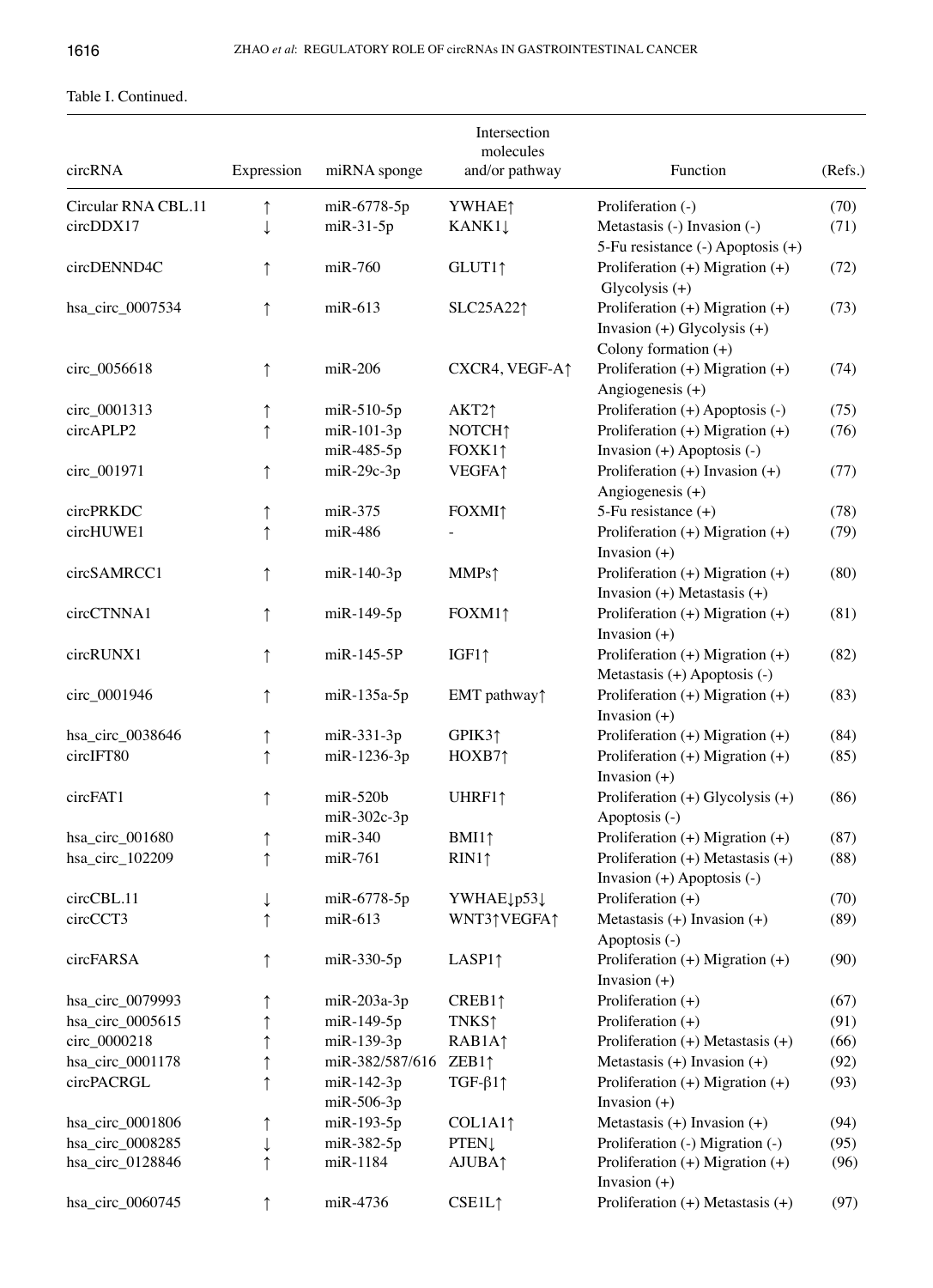## Table I. Continued.

| circRNA          | Expression | miRNA sponge           | Intersection<br>molecules<br>and/or pathway | Function                                                              | (Refs.) |
|------------------|------------|------------------------|---------------------------------------------|-----------------------------------------------------------------------|---------|
| hsa_circ_0005963 |            | $m$ i $R-122$          | $PKM2\uparrow$                              | Chemoresistance $(+)$                                                 | (98)    |
| hsa_circ_0053277 |            | miR-2467-3p            | MMP14 <sub>1</sub>                          | Proliferation (+) Migration (+)<br>$EMT (+)$                          | (99)    |
| circHIPK3        |            | miR-1207-5p            | FMNL21                                      | Proliferation $(+)$ Metastasis $(+)$<br>Invasion $(+)$                | (100)   |
| circPRMT5        |            | $miR-377$              | E2F3 <sup>†</sup>                           | Proliferation $(+)$ Migration $(+)$                                   | (101)   |
| circ_0004277     |            | $m$ iR-512-5p          | <b>PTMA</b> <sup>↑</sup>                    | Proliferation (+) Apoptosis (-)                                       | (102)   |
| hsa_circ_0137008 |            | miR-338-5p             |                                             | Proliferation (-) Migration (-)<br>Invasion $(-)$                     | (103)   |
| circ_0007142     |            | $m$ i $R-122-5p$       | CDC25A <sub>1</sub>                         | Proliferation $(+)$ Migration $(+)$<br>Invasion $(+)$                 | (104)   |
| circ_100876      |            | miR-5166               |                                             | Proliferation $(+)$ Metastasis $(+)$<br>Apoptosis (-)                 | (105)   |
| circAGFG1        |            | miR-4262<br>miR-185-5p | YY1↑CTNNB1↑                                 | Proliferation $(+)$ Migration $(+)$<br>Invasion $(+)$ Apoptosis $(-)$ | (106)   |
| circPIP5K1A      |            | miR-1273a              |                                             | Migration $(+)$ Invasion $(+)$                                        | (65)    |
| circVAPA         |            | $m$ i $R-125a$         | CREB5 <sub>1</sub>                          | Migration $(+)$ Invasion $(+)$<br>Glycolysis $(+)$                    | (107)   |
| circNOL10        |            | $m$ i $R-135a/b-5p$    | KLF91                                       | Proliferation (-) Migration (-)<br>Invasion $(-)$                     | (108)   |
| circCAMSAP1      |            | $m$ iR-328-5p          | $E2f1\uparrow$                              | Proliferation $(+)$                                                   | (109)   |

circRNA, circular RNA; ↓, downregulation; ↑, upregulation; ‑, no finding; (+), promotion; (‑), inhibition.

proliferation and invasion by upregulating CXCR4. Therefore, circ\_0056618/miR-206/CXCR4 is able to improve the survival rates of patients with GC by inhibiting GC cell proliferation and metastasis (112).

circRNAs also function as anti-oncogenes. circLARP4, derived from exons 9 and 10 of the LARP4 gene, is overexpressed in GC. It can inhibit DNA synthesis, cell proliferation and invasion by sponging miR-424 and subsequently upregulates the expression of the LATS1 and YAP genes in GC. Thus, circLARP4 may function as a tumor-suppressive factor in GC by regulating the miR-424/LATS1/YAP signaling pathway. circLARP4 can also serve as an independent prognostic marker for the 5-year overall survival rate of patients with GC and patients undergoing chemotherapy (113).

Phosphatase and tensin homolog (PTEN) is a tumor suppressor that is mutated in various types of cancers at a high frequency (114). It can be targeted and regulated by miR-130a and miR-107, thereby affecting the activity of cancer cells (115,116). circ-ZFR can regulate the expression of miR-130a and miR-107 by sponging these miRNAs, thereby regulating the expression of PTEN. This indicates that circ-ZFR can suppress GC cell propagation and the cell cycle, and can promote apoptosis by sponging miR-107/miR-130a and modulating PTEN, which provides comprehensive insight into the regulatory role of the circ-ZFR/miR-130a/miR-107/PTEN axis in GC and facilitates the discovery of novel therapeutic targets for the treatment of GC (117).

Although there are many circular RNAs that serve as biomarkers for GC, further clinical and basic research is required to improve the survival time of patients with GC. Over 15 circRNAs participate in the cell cycle, proliferation, invasion, metastasis and apoptosis by functioning as oncogenes or anti-oncogenes in GC. For further information on circRNAs in GC, please refer to Table II.

*circRNAs in esophageal cancer.* Esophageal cancer is one of the most common gastrointestinal malignancies and was ranked 7th in terms of its incidence and 6th overall in 2018. Patients with esophageal cancer present various symptoms, such as difficulty swallowing, a hoarse voice and weight loss (40,183). However, the clinical diagnosis of esophageal cancer is mainly dependent on biopsy using an endoscope, and the most common treatments are surgery, chemotherapy and radiation, depending on the cancer stage and location (184). circRNAs mainly function as oncogenes in esophageal cancer. These circRNAs influence the expression of specific genes or their associated signaling pathways. In the present review, the findings of recent investigations into the role of circRNAs in the development and progression of esophageal cancer are discussed and summarized.

The most well-known circRNA, ciRS-7, has been reported to contain >70 binding sites for miR-7. It can suppress miR-7 activity by acting as an miR-7 sponge (185,186). In addition, it also harbors 19 miR-876-5p-binding sites and functions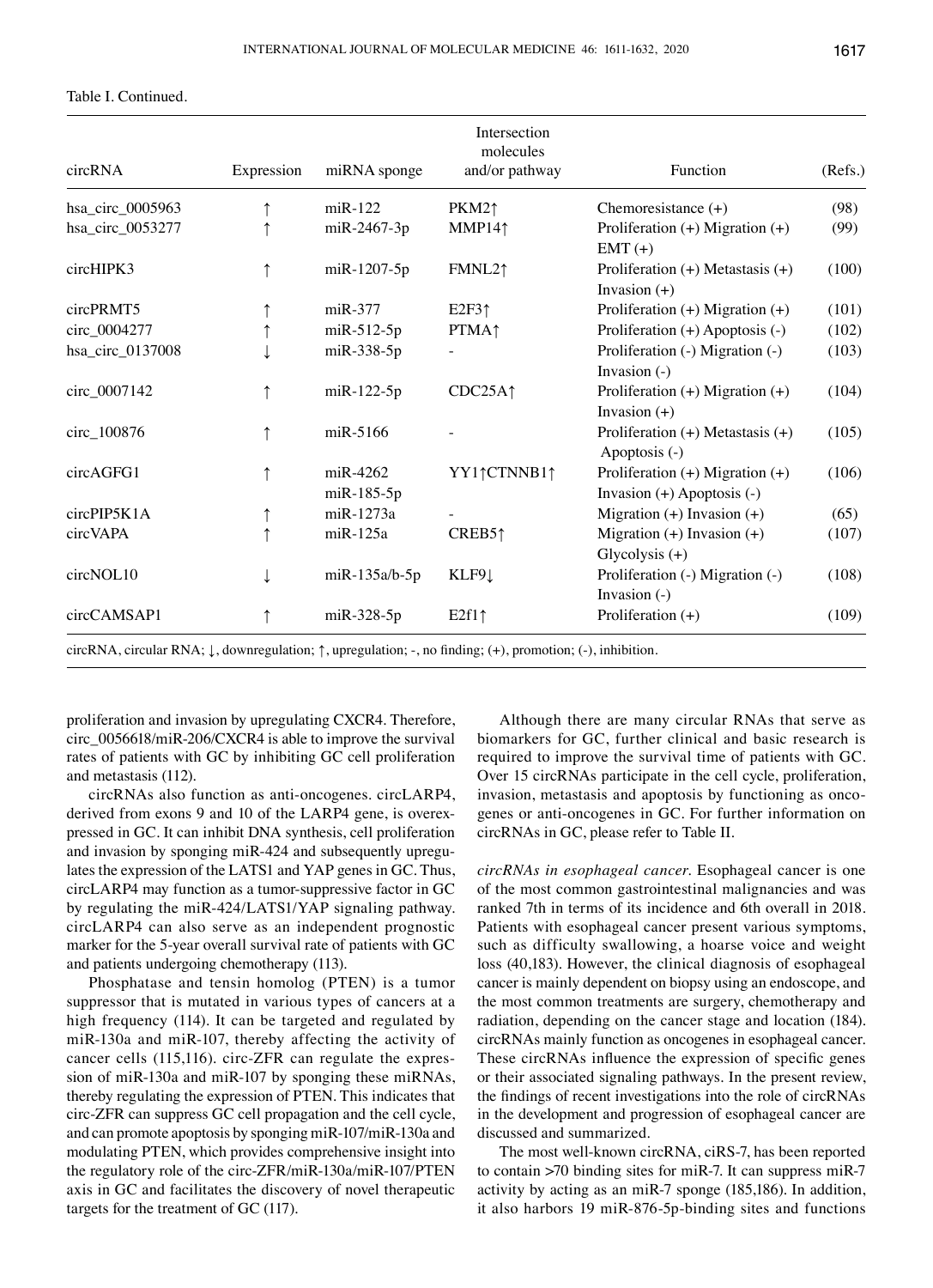| circRNA          | Expression | miRNA sponge                                                           | Intersection<br>molecules<br>and/or pathway          | Function                                                                             | (Refs.) |
|------------------|------------|------------------------------------------------------------------------|------------------------------------------------------|--------------------------------------------------------------------------------------|---------|
| circRNA-100269   |            | $m$ i $R-630$                                                          |                                                      | Proliferation $(+)$                                                                  | (118)   |
| circLARP4        |            | $miR-424$                                                              | LATS $1\downarrow$                                   | Proliferation (-) Invasion (-)                                                       | (113)   |
| circPVT1         |            | $m$ i $R-125b$                                                         | $E2F2\uparrow$                                       | Proliferation $(+)$                                                                  | (119)   |
|                  |            |                                                                        |                                                      |                                                                                      |         |
| hsa_circ_0005075 |            | $m$ iR-23b-5p                                                          | $Wnt/\beta$ -catenin<br>signal pathway               |                                                                                      | (120)   |
| hsa_circ_000425  |            | $m$ i $R-17/$<br>miR-106b                                              | $p21/BIM\uparrow$                                    | Cell growth $(-)$                                                                    | (121)   |
| circRBMS3        |            | $m$ i $R-153$                                                          | SNAI1                                                | Proliferation $(+)$ Invasion $(+)$                                                   | (122)   |
| hsa_circ_0000673 |            | $m$ iR-532-5p                                                          | RUNX31                                               | Proliferation $(+)$ Invasion $(+)$                                                   | (123)   |
| circ_0056618     |            | $miR-206$                                                              | CXCR4↑                                               | Proliferation $(+)$ Metastasis $(+)$                                                 | (112)   |
| circHIPK3        |            | miR-124/                                                               |                                                      | Proliferation $(+)$                                                                  | (111)   |
|                  |            | $m$ i $R-29b$                                                          |                                                      |                                                                                      |         |
| hsa_circ_0000993 |            | $miR-214-5p$                                                           |                                                      | Migration $(+)$ Invasion $(+)$<br>Proliferation $(+)$                                | (124)   |
| hsa_circ_0000096 |            | miR-224/200a                                                           | cyclinD1, CDK6,<br>MMP2/9, Ki67,<br><b>VEGF1</b>     | Proliferation (-) Migration (-)<br>Cell Cycle (-)                                    | (125)   |
| hsa_circ_0000026 | ↓          | miR-23a/23b/<br>581/146a/450a                                          |                                                      | Regulates transcription,<br>RNA metabolism,<br>gene expression and<br>gene silencing | (126)   |
| hsa_circ_104916  |            |                                                                        | E-cadherin $\downarrow$ ;<br>N-cadherin <sup>↑</sup> | Proliferation (+) Migration (+)                                                      | (127)   |
| hsa_circ_0000520 |            | miR-556-5p/<br>521/1204/<br>512-5p/663b/<br>1258/1233/<br>1296/146b-3p |                                                      | TNM stage of gastric cancer (-)                                                      | (128)   |
| circ-ZFR         | ↓          | miR-130a/107                                                           | PTEN, p53↓                                           | Proliferation (-) Apoptosis (+)                                                      | (117)   |
| circ-ERBB2       |            | miR-503/                                                               | CACUL11/                                             | Proliferation $(+)$ Invasion $(+)$                                                   | (129)   |
|                  |            | $miR-637$                                                              | <b>MMP-191</b>                                       |                                                                                      |         |
| hsa_circ_0001368 |            | miR-6506-5p                                                            | FOXO31                                               | Proliferation (-) Invasion (-)                                                       | (130)   |
| hsa_circ_0001821 |            | miR-197                                                                | MTDH/PTEN/<br><b>AKT</b>                             | Proliferation (-) Metastasis (-)                                                     | (131)   |
| circ-ZNF609      |            | $m$ i $R-145-5p$                                                       |                                                      | Proliferation $(+)$ Invasion $(+)$                                                   | (132)   |
| circ-GRAMD1B     |            | $m$ i $R-130a-3p$                                                      | PTEN/P21↓                                            | Proliferation (-) Migration (-)<br>Invasion $(-)$                                    | (133)   |
| circ-NOTCH1      |            | $m$ iR-637                                                             | Apelin <sup>↑</sup>                                  | Proliferation $(+)$ Invasion $(+)$<br>Apoptosis (-)                                  | (134)   |
| hsa_circ_0000291 |            | $m$ i $R-183$                                                          | ITGB1 <sub>1</sub>                                   | Proliferation (+) Migration (+)                                                      | (135)   |
| circ_SPECC1      |            | $m$ iR-526b                                                            | KDM4A/                                               | Proliferation (-) Invasion (-)                                                       | (136)   |
|                  |            |                                                                        | YAP1 pathway (+)                                     | Apoptosis (+)                                                                        |         |
| hsa_circ_0092306 |            | miR-197-3p                                                             | PRKCB <sup>1</sup>                                   | Proliferation $(+)$ Migration $(+)$<br>Invasion $(+)$                                | (137)   |
| circ_PRMT5       |            | miR-145/1304                                                           | MYC <sub>1</sub>                                     | Proliferation $(+)$ Invasion $(+)$<br>Apoptosis (-)                                  | (138)   |
| hsa_circ_006100  |            | miR-195                                                                | GPRC5A1                                              | Proliferation $(+)$ Metastasis $(+)$<br>Invasion $(+)$ Apoptosis $(-)$               | (139)   |
| circ_EIF4G3      |            | miR-335                                                                |                                                      | Proliferation (+) Metastasis (+)<br>Invasion $(+)$                                   | (140)   |

Table II. Summary of the expression of circRNAs and the circRNA-miRNA axis in signaling pathways related to gastric cancer.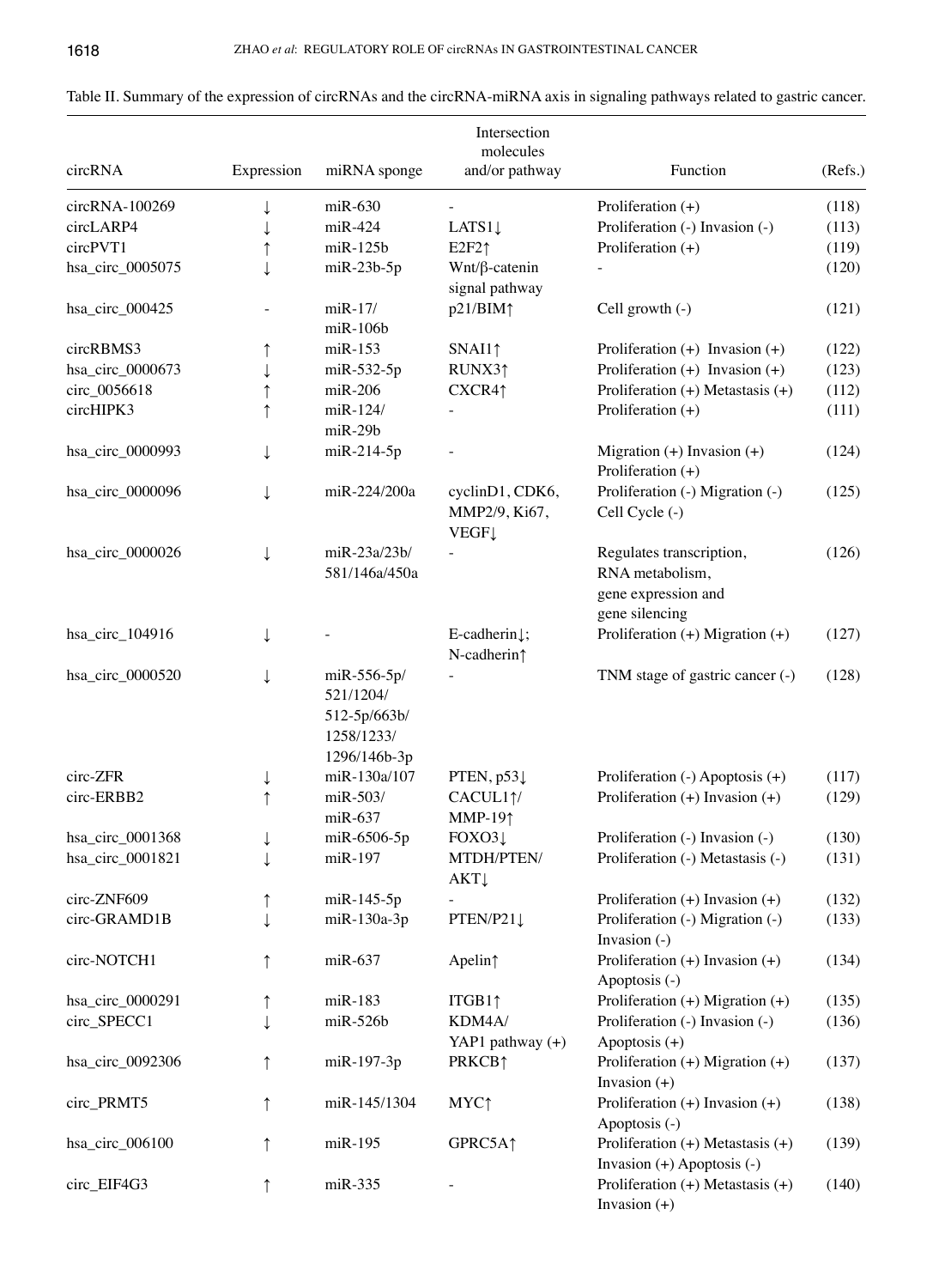## Table II. Continued.

|                  |              |               | Intersection<br>molecules                             |                                                                       |            |
|------------------|--------------|---------------|-------------------------------------------------------|-----------------------------------------------------------------------|------------|
| circRNA          | Expression   | miRNA sponge  | and/or pathway                                        | Function                                                              | (Refs.)    |
| circ_LMTK2       | $\uparrow$   | miR-150-5p    | c-Myc $\uparrow$                                      | Proliferation $(+)$ Metastasis $(+)$                                  | (141)      |
| circ_DCAF6       | $\uparrow$   | miR-1231/1256 |                                                       | Proliferation $(+)$ Metastasis $(+)$<br>Invasion $(+)$                | (142)      |
| hsa_circ_0067997 | $\uparrow$   | $m$ iR-515-5p | <b>XIAP</b> <sup>1</sup>                              | Proliferation $(+)$ Metastasis $(+)$<br>Invasion $(+)$                | (143)      |
| circ_NHSL1       | ↑            | miR-1306-3p   | SIX1                                                  | Proliferation $(+)$ Metastasis $(+)$<br>Invasion $(+)$                | (144)      |
| circ_0000267     | ↑            | miR-503-5p    | HMGA21                                                | Proliferation $(+)$ Migration $(+)$<br>Invasion $(+)$                 | (145)      |
| circRHOBTB3      | ↓            | $m$ iR-654-3p | $p21\downarrow$                                       | Proliferation (-)                                                     | (146)      |
| circREPS2        | $\downarrow$ | $miR-558$     | RUNX31<br>$\beta$ -catenin signaling<br>$pathway (+)$ | Proliferation (-) Migration (-)<br>Invasion (-)                       | (147)      |
| circ_0006282     | ↑            | $m$ i $R-155$ | FBXO221                                               | Proliferation $(+)$ Migration $(+)$                                   | (148)      |
| circMTO1         | ↓            | miR-3200-5p   | PEBP1↓                                                | Proliferation (-) Migration (-)<br>Invasion (-)                       | (149)      |
| hsa-circ-0017639 | ↑            | $m$ iR-224-5p | USP3 <sub>1</sub>                                     | Proliferation $(+)$ Metastasis $(+)$                                  | (150)      |
| circ_0008035     | ↑            | miR-599       | EIF4A11                                               | Proliferation (+) Apoptosis (-)                                       | (151)      |
| hsa_circ_0001017 | ↓            | miR-197       | RHOB↓                                                 | Proliferation (-) Migration (-)<br>Invasion (-)                       | (152)      |
| circ_PRL15       | ↑            | $m$ iR-502-3p | OLFM41<br>STAT3 pathway (+)                           | Proliferation $(+)$ Migration $(+)$<br>Invasion $(+)$ Apoptosis $(-)$ | (153)      |
| circNRIP1        | $\uparrow$   | $m$ i $R-182$ | ROCK1 <sub>1</sub>                                    | Migration $(+)$ Invasion $(+)$<br>Apoptosis (-)                       | (154)      |
| circCYFIP2       | ↑            | miR-1205      | $E2F1\uparrow$                                        | Proliferation $(+)$ Metastasis $(+)$<br>Invasion $(+)$                | (155)      |
| hsa_circ_000684  | ↑            | miR-186       | ZEB1↑                                                 | Proliferation $(+)$ Migration $(+)$<br>Invasion $(+)$                 | (156)      |
| circ_OXCT1       | ↓            | $m$ i $R-136$ | SMAD41                                                | Metastasis (-)                                                        | (157)      |
| circ_MAT2B       |              | miR-515-5p    | HIF- $1\alpha$ $\uparrow$                             | Metastasis $(+)$                                                      | (158)      |
| hsa_circ_0000670 |              | miR-384       | SIX41                                                 | Proliferation (+) Migration (+)<br>Invasion $(+)$                     | (159)      |
| circ_CEP85L      | ↓            | miR-942-5p    | <b>NFKBIA1</b>                                        | Proliferation (-) Invasion (-)                                        | (160)      |
| circ_RanGAP1     | $\uparrow$   | miR-877-3p    | <b>VEGFA1</b>                                         | Proliferation $(+)$ Metastasis $(+)$                                  | (161)      |
| circCCDC9        | $\downarrow$ | miR-6792-3p   | CAV1                                                  | Proliferation (-) Migration (-)<br>Invasion (-)                       | (162)      |
| circPIP5K1A      | ↑            | $miR-376c-3p$ | ZNF1461                                               | Proliferation $(+)$ Migration $(+)$                                   | (163, 164) |
|                  |              | miR-671-5p    | KRT80↑                                                | Invasion $(+)$                                                        |            |
| hsa_circ_0000467 | ↑            | miR-326-3p    |                                                       | Proliferation $(+)$ Invasion $(+)$                                    | (165)      |
| circHIAT1        | ↓            | $miR-21$      |                                                       | Proliferation (-)                                                     | (166)      |
| circMAN2B2       | ↑            | $m$ i $R-145$ | JNK↑ PI3K/<br>AKT pathway (-)                         | Proliferation $(+)$ Migration $(+)$                                   | (167)      |
| circ_0000190     | ↓            | miR-1252      | $PAK3\downarrow$                                      | Proliferation (-) Migration (-)                                       | (168)      |
| hsa_circ_0003159 | ↓            | $m$ iR-223-3p | NDRG1↓                                                | Proliferation (-) Migration (-)<br>Invasion $(-)$ Apoptosis $(+)$     | (169)      |
| circRBM33        | $\uparrow$   | miR-149       | IL-6 $\uparrow$                                       | Proliferation $(+)$ Migration $(+)$<br>Invasion $(+)$ Apoptosis $(-)$ | (170)      |
| circ_0001023     | $\uparrow$   | miR-409-3p    | PHF101                                                | Proliferation $(+)$ Metastasis $(+)$<br>Apoptosis (-)                 | (171)      |
| circ_104433      | ↑            | miR-497-5p    | CDC25A↑                                               | Proliferation (+) Apoptosis (-)                                       | (172)      |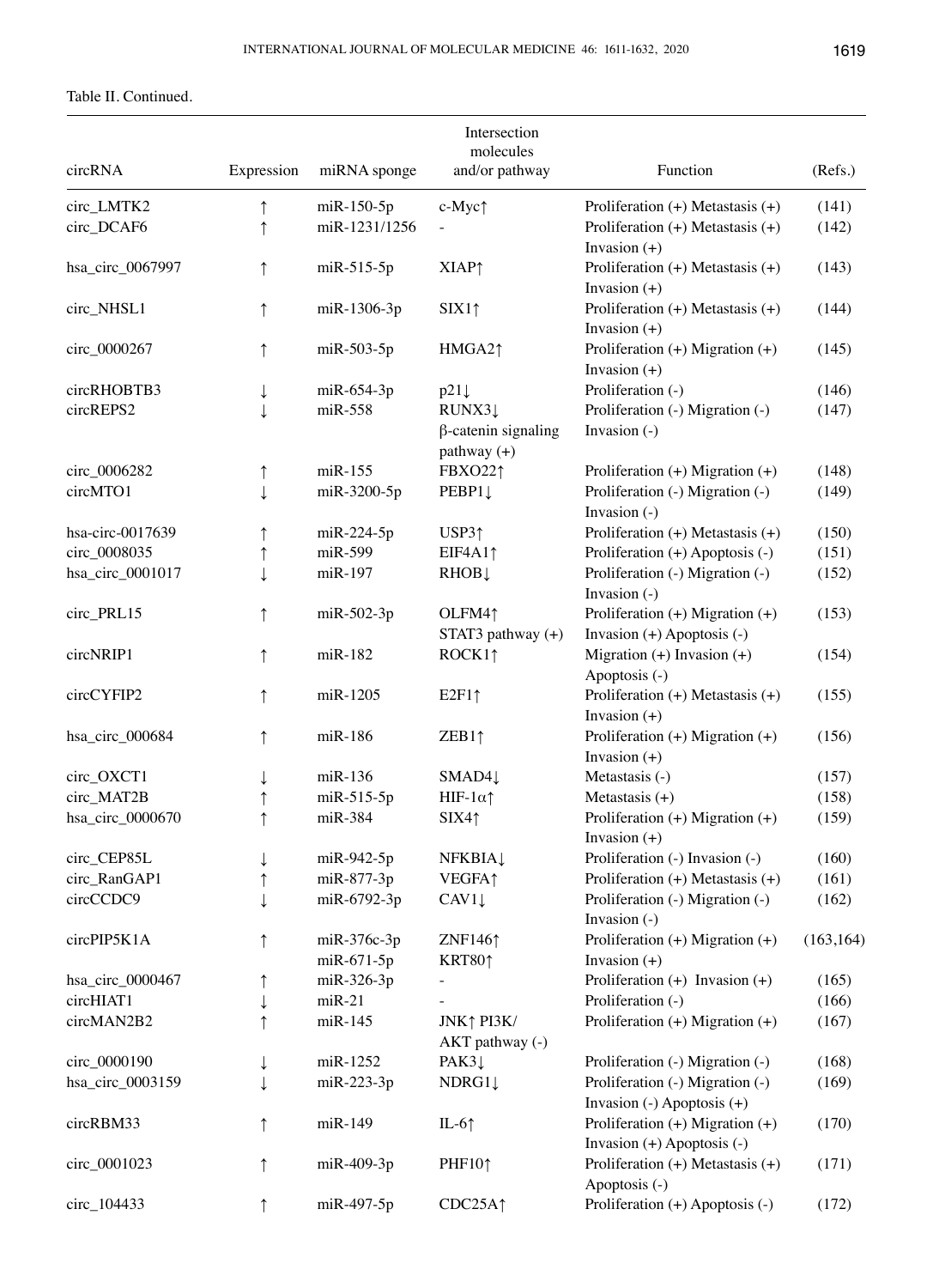| circRNA          | Expression | miRNA sponge     | Intersection<br>molecules<br>and/or pathway     | Function                                                                 | (Refs.) |
|------------------|------------|------------------|-------------------------------------------------|--------------------------------------------------------------------------|---------|
| circ_0005075     |            | $m$ iR-431       | p52/EMT↑                                        | Proliferation $(+)$ Migration $(+)$                                      | (173)   |
| hsa_circ_0001546 |            | $miR-421$        | ATM L Chk2/<br>$p52$ pathway $(-)$              | Proliferation (-)<br>Chemoresistance (-)                                 | (174)   |
| circSMC3         |            | miR-4720-3p      | $TJP1$ ↑                                        | Proliferation $(+)$ Migration $(+)$                                      | (175)   |
| circSHKBP1       |            | $m$ iR-582-3p    | HUR/VEGF1                                       | Proliferation $(+)$ Migration $(+)$<br>Invasion $(+)$ Angiogenesis $(+)$ | (176)   |
| hsa_circ_0007766 |            | miR-1233-3p      | GDF15 $\uparrow$                                | Proliferation $(+)$ Migration $(+)$<br>Invasion $(+)$                    | (177)   |
| circ_100876      |            | $m$ i $R-136$    | MIEN1 <sub>1</sub>                              | Proliferation $(+)$ Metastasis $(+)$<br>Invasion $(+)$                   | (178)   |
| circ_ATAD1       |            | $m$ i $R-140-3p$ | $YY1\gamma$<br>PCIF1 signaling<br>pathway $(+)$ | Proliferation $(+)$                                                      | (179)   |
| hsa_circ_0023642 |            | $miR-223$        |                                                 | Proliferation $(+)$ Migration $(+)$<br>Invasion $(+)$                    | (180)   |
| circ_DUSP16      |            | $m$ i $R-145-5p$ |                                                 | Proliferation $(+)$ Invasion $(+)$                                       | (181)   |
| circATXN7        |            | miR-4319         | ENTPD41                                         | Proliferation $(+)$ Invasion $(+)$<br>Apoptosis (-)                      | (182)   |

circRNA, circular RNA; ↓, downregulation; ↑, upregulation; ‑, no finding; (+), promotion; (‑), inhibition.

as a sponge of miR-876-5p, which directly targets the tumor antigen MAGE-A family and suppresses the migration and invasion of esophageal squamous cell carcinoma (ESCC) cells. The discovery of ciRS7 provides a novel potential therapeutic target for the treatment of ESCC (187).

cir-ITCH is expressed in low levels in esophageal carcinoma. As a potential tumor suppressor, it upregulates the expression of the miRNA target gene, ITCH, by sponging miRNAs, such as miR-7, miR-17 and miR-214, which results in the suppression of the canonical Wnt pathway by inhibiting phosphorylated Dvl2, preventing oncogenesis. This indicates that the low expression of cir-ITCH increases cell viability and promotes proliferation via the cir-ITCH/miR-7/miR-17/miR-214/ITCH/Dvl2/Wnt/β-catenin signaling pathway in ESCC cells (188). For further information regarding the regulation of signaling by other circRNAs in esophageal cancer, please refer to Table III.

*circRNAs in HCC.* HCC is the 4th most common cause of cancer-related mortality and the 6th most diagnosed type of cancer worldwide, accounting for approximately 841,000 new cases and 782,000 deaths annually (40). However, due to the high frequency of disease metastasis, recurrence and poor diagnoses, HCC remains one of the most lethal forms of cancer worldwide, and liver resection and transplantation are the main therapies applied (202). Therefore, it is necessary to identify potential biomarkers for the early detection of HCC and to explore new strategies for HCC treatment. A large amount of evidence related to cancer diagnostics and therapeutics indicates that circRNAs are involved in HCC

progression, and may therefore serve as sensitive biomarkers and miRNA sponges for the detection of carcinogenesis, as well as for the monitoring of therapies for HCC (203,204). However, the expression profiles, functions and deregulation of circRNAs in HCC remain to be determined.

Hsa\_circ\_0005057 was first found to be expressed at significantly higher levels in HCC tissues than in adjacent liver tissues. Hsa\_circ\_0005057 inhibits the expression and function of miR-23b-5p, and miR-23b-5p is subsequently downregulated. In addition, a potential interaction between miR-23b-5p and the Wnt/β-catenin signaling pathway has been identified. The ultimate effect of hsa\_circ\_0005057 is to promote the growth of tumors (120).

It has been demonstrated that Cdr1as expression is upregulated in HCC tissues compared with adjacent non-tumor tissues. The knockdown of Cdr1as inhibits HCC cell proliferation and invasion by targeting miR-7 and CCNE1 and PIK3CD, and Cdr1as functions as an oncogene partly by targeting miR-7 in HCC (202,205,206). Hsa\_circ\_0001649, which is significantly downregulated in HCC tissues, exhibits miRNA-binding sites for miR-1283, miR-4310 and miR-182-3p and is positively associated with the metastasis and invasion of HCC (207). circRNA mitochondrial translation optimization 1 homologue (circMTO1; hsa\_circRNA\_0007874/hsa\_circRNA\_104135) is downregulated in HCC tissues, and miR-9 is overexpressed in HCC, which results in the HCC cell proliferation and invasion. The finding that circMTO1 co-localizes with miR-9 in the cytoplasm and that this co-localization is decreased in tumors compared to adjacent non-tumor tissues, has indicated that circMTO1 can inhibit the progression of HCC by serving as a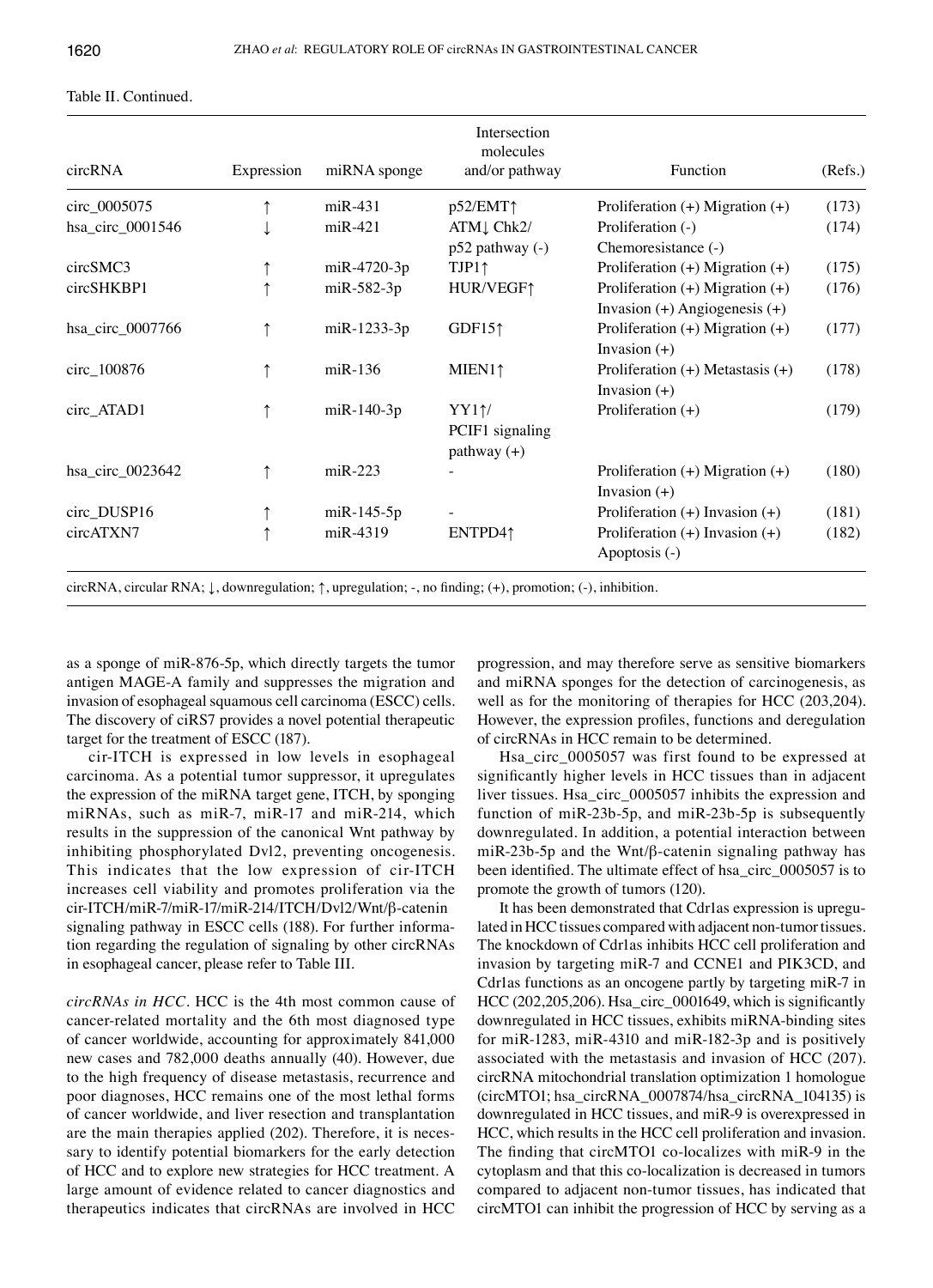|                    |              |                                                                   | Intersection<br>molecules                                                           |                                                                       |                |
|--------------------|--------------|-------------------------------------------------------------------|-------------------------------------------------------------------------------------|-----------------------------------------------------------------------|----------------|
| circRNA            | Expression   | miRNA sponge                                                      | and/or pathway                                                                      | Function                                                              | (Refs.)        |
| cir_ITCH           | $\downarrow$ | miR-7/17<br>$miR-214$                                             | ITCH↑-Dvl2↑-<br>$Wnt/\beta$ -catenin<br>signaling pathway (-)                       | Viability (-)<br>Proliferation (-)                                    | (188)          |
| $ciRS_7$           | ↑            | miR-876-5p<br>$miR-7$                                             | MAGE-A <sup>1</sup><br>HOXB13-mediated<br>$NF$ - $\kappa B$ / $p65$<br>$pathway(+)$ | Metastasis $(+)$<br>Proliferation $(+)$<br>Invasion $(+)$             | (187)<br>(183) |
| hsa_circ_001059    | $\uparrow$   | $m$ iR-30c-1 $^*$ /<br>$30c-2*/122*/$<br>$139-3p/$<br>339-5p/1912 |                                                                                     | Influence Radiotherapy<br>Resistance                                  | (189)          |
| hsa_circRNA_100873 | $\uparrow$   | miR-663a                                                          |                                                                                     | Metastasis $(+)$                                                      | (190)          |
| hsa_circ_0006948   | ↑            | miR-490-3p                                                        | HMGA21                                                                              | Proliferation $(+)$ Migration $(+)$<br>Invasion $(+)$                 | (191)          |
| circ_100367        | ↑            | $m$ i $R-217$                                                     | Wnt3 pathway1                                                                       | Proliferation $(+)$ Migration $(+)$<br>Radioresistance (+)            | (192)          |
| hsa_circ_0004771   | ↑            | miR-339-5p                                                        | CDC25A <sub>1</sub>                                                                 | Proliferation $(+)$ Migration $(+)$<br>Invasion $(+)$                 | (193)          |
| circ_0003340       | $\uparrow$   | miR-564                                                           | TPX21                                                                               | Proliferation $(+)$ Invasion $(+)$<br>Apoptosis (-)                   | (194)          |
| circRAD23B         | ↑            | miR-5095                                                          | PARP21 AKT21                                                                        | Proliferation $(+)$ Invasion $(+)$                                    | (195)          |
| circZNF292         | ↑            | $m$ iR-206                                                        | AMPK/PI3K/AKT<br>signaling pathway (-)                                              | Proliferation $(+)$ Migration $(+)$<br>Invasion $(+)$ Apoptosis $(-)$ | (196)          |
| circPRKCI          | $\uparrow$   | miR-186-5p                                                        | PARP91                                                                              | Proliferation $(+)$<br>Radiosensitivity (-)                           | (197)          |
| hsa_circ_0006168   | ↑            | $m$ i $R-100$                                                     | mTOR <sub>1</sub>                                                                   | Proliferation $(+)$ Migration $(+)$<br>Invasion $(+)$                 | (198)          |
| circUBAP2          | ↑            | $m$ i $R-422a$                                                    | Rab101                                                                              | Proliferation $(+)$ Migration $(+)$<br>Invasion $(+)$                 | (199)          |
| hsa_circ_0000654   | ↑            | miR-149-5p                                                        | IL-6↑/STAT3<br>signaling pathway (+)                                                | Proliferation $(+)$ Migration $(+)$<br>Invasion $(+)$ Apoptosis $(-)$ | (200)          |
| circLARP4          | ↓            | miR-1323                                                          | <b>PTEN1</b>                                                                        | Proliferation (-) Migration (-)<br>Apoptosis (+)                      | (201)          |

Table III. Summary of the expression of circRNAs and the circRNA-miRNA axis in signaling pathways related to esophageal cancer.

circRNA, circular RNA; ↓, downregulation; ↑, upregulation; ‑, no finding; (+), promotion; (‑), inhibition.

sponge of oncogenic miR-9 to promote p21 expression (208). For further information on circRNAs in HCC, please refer to Table IV.

*circRNAs in gallbladder cancer.* Gallbladder cancer is the most common malignant neoplasm of the biliary tract, with a low 5-year overall survival rate of 5-10% (275,276). Gallbladder cancers are detected either incidentally or by clinical manifestation (277). However, patients with gallbladder cancer who present symptoms are usually at the advanced disease stage. Therefore, 90% of gallbladder cancers are diagnosed at regional or metastatic stages. It is widely acknowledged that surgical resection is the only curative method for gallbladder cancer, and other treatment modalities, such as chemoradiotherapy, are not effective in most cases without surgical resection (278). Due to the high recurrence, morbidity and mortality of gallbladder cancer, further research is warranted to discover potential biomarkers for the early detection and prognosis predication of this type of cancer.

Recent studies have demonstrated that circHIPK3 plays a critical role, not only in CRC, but also in gallbladder cancer. It is upregulated in human gallbladder cancer tissues and can modulate miR-124 downregulation and ROCK1‑CDK6 upregulation as an miRNA sponge, thereby promoting gallbladder cancer cell growth (279). circFOXP1 (hsa\_circ\_0008234), derived from the exon region of the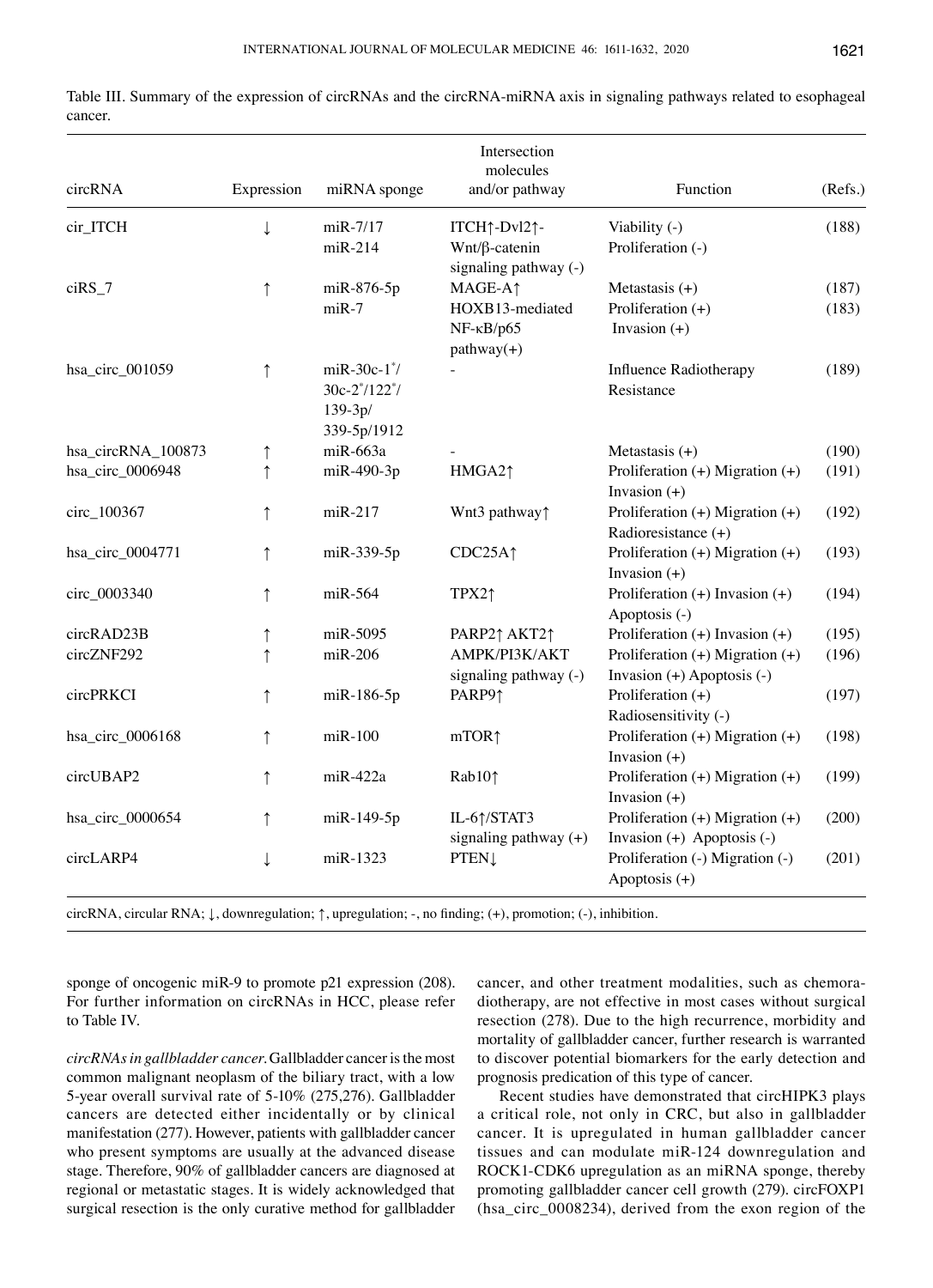|                  |              |                                | Intersection                                      |                                                                                     |            |
|------------------|--------------|--------------------------------|---------------------------------------------------|-------------------------------------------------------------------------------------|------------|
| circRNA          |              | Expression miRNA sponge        | molecules<br>and/or pathway                       | Function                                                                            | (Refs.)    |
| circRNA_10720    | ↑            | miRNA                          | Vimentin                                          | $EMT (+)$                                                                           | (209)      |
| hsa_circ_103809  | ↓            | $m$ iR-620                     |                                                   | Proliferation (-) Migration (-)<br>Invasion (-)                                     | (210)      |
| circRNA_CDYL     | $\uparrow$   | miR-328-3p                     | HIF1N <sub>1</sub>                                | Proliferation $(+)$                                                                 | (211)      |
|                  |              | $miR-892a$                     | NOTCH <sub>2</sub>                                | Self-renewal $(+)$                                                                  |            |
|                  |              |                                | <b>SURVIVIN</b><br>HDGF <sup>1</sup>              | Chemoresistance (+)                                                                 |            |
|                  |              |                                | NC <sub>1</sub><br>PI3K/Akt pathway               |                                                                                     |            |
| hsa_circ_0005986 | ↓            | miR-129-5p                     | NOTCH <sub>1</sub>                                | Cell cycle (-) Proliferation (-)                                                    | (212)      |
| Hsa_circ_0004018 | ↓            | $m$ i $R-30e-5p$               | MYC pathway                                       |                                                                                     | (213)      |
|                  |              | $m$ iR-626                     |                                                   |                                                                                     |            |
| hsa circ 0001649 | ↓            | miR-127-5p                     | <b>SHPRH</b>                                      | Proliferation (-) Migration (-)                                                     | (214)      |
|                  |              | miR-4688                       |                                                   | Invasion $(-)$                                                                      |            |
|                  |              | $m$ iR-612                     |                                                   |                                                                                     |            |
| hsa_circ_101280  | ↑            | $miR-375$                      | JAK2 <sub>1</sub>                                 | Proliferation (+) Apoptosis (-)                                                     | (215)      |
| hsa_circ_0016788 | $\uparrow$   | $m$ iR-486                     | CDK4 pathway                                      | Proliferation (+) Invasion (+)<br>Apoptosis (-)                                     | (216)      |
| circRNA-ZNF652   | ↑            | $m$ i $R-203$<br>$m$ iR-502-5p | Snail <sup>1</sup>                                | Metastasis (+) Poor Prognosis                                                       | (217)      |
| hsa_circ_0000673 | $\uparrow$   | miR-767-3p                     | <b>SET</b> <sup>1</sup>                           | Proliferation $(+)$ Invasion $(+)$                                                  | (218)      |
| hsa_circ_0005075 | ↑            | $miR-431$                      |                                                   | Proliferation $(+)$ Migration $(+)$<br>Invasion $(+)$                               | (219)      |
| circ_001569      | ↑            | $m$ iR-411-5p                  |                                                   | Proliferation $(+)$ Metastasis $(+)$                                                | (220)      |
|                  |              | miR-432-5p                     |                                                   | Poor prognosis                                                                      |            |
| circ_0021093     | $\uparrow$   | miR-766-3p                     | MTA3 pathway                                      | Proliferation $(+)$ Metastasis $(+)$<br>Invasion (+) Poor prognosis                 | (221)      |
|                  |              |                                |                                                   | Apoptosis (-)                                                                       |            |
| circ_0000267     | $\uparrow$   | $m$ iR-646                     |                                                   | Proliferation $(+)$ Metastasis $(+)$<br>Invasion $(+)$ Apoptosis $(-)$              | (222)      |
| circ PRKC1       | ↑            | $miR-545$                      | AKT3                                              | Invasion $(+)$ Apoptosis $(+)$                                                      | (223)      |
| hsa_circ_0091570 | ↓            | miR-1307                       | ISM11                                             | Proliferation (-) Migration (-)                                                     | (224)      |
|                  |              |                                |                                                   | Apoptosis (+)                                                                       |            |
| hsa_circ_0078710 | ↑            | $miR-31$                       | HDAC <sub>2</sub><br>CDK2 <sub>1</sub>            | Proliferation $(+)$ Migration $(+)$                                                 |            |
| circ_SETD3       | ↓            | $m$ iR-421                     | MAPK14↓                                           | Invasion $(+)$<br>Proliferation (-)                                                 | (225)      |
| circ_0008450     |              | $miR-548p$                     |                                                   | Proliferation (+) Migration (+)                                                     | (226)      |
|                  |              |                                |                                                   | Invasion $(+)$ Apoptosis $(-)$                                                      |            |
| hsa_circ_0079929 | $\downarrow$ |                                | PI3K/Akt/<br>mTOR pathway                         | Proliferation (-) Cycle (-)                                                         | (227)      |
| cdrlas           | ↑            | $miR-7$                        | CCNE1, PIK3CD <sup>1</sup>                        | Proliferation $(+)$ Invasion $(+)$                                                  | (206)      |
| circ_ADAMTS14    | ↓            | miR-572                        | $RCAN1\downarrow$                                 | Proliferation $(+)$ Invasion $(+)$                                                  | (228)      |
| circ_TRIM33-12   | ↓            | $miR-191$                      | TET1↑<br>$5$ hmC $\downarrow$                     | Apoptosis (-)<br>Proliferation (-) Migration (-)<br>Invasion (-) Immune evasion (-) | (229)      |
| circ_MTO1        | ↓            | $miR-9-p21$                    |                                                   | Proliferation (-) Invasion (-)                                                      | (208)      |
| hsa_circ_0000594 | ↑            | $miR-217$                      | SIRT1                                             | Proliferation $(+)$ Invasion $(+)$                                                  | (230)      |
|                  |              |                                |                                                   | Apoptosis (-)                                                                       |            |
| circ_0067934     | ↑            | miR-1324                       | FZD5 $\uparrow$ - $\upbeta$ -catenin $\downarrow$ | Proliferation $(+)$ Migration $(+)$                                                 | (231, 232) |

Invasion (+)

Table IV. Summary of the expression of circRNAs and the circRNA-miRNA axis in signaling pathways related to hepatocellular carcinoma.  $\overline{\phantom{a}}$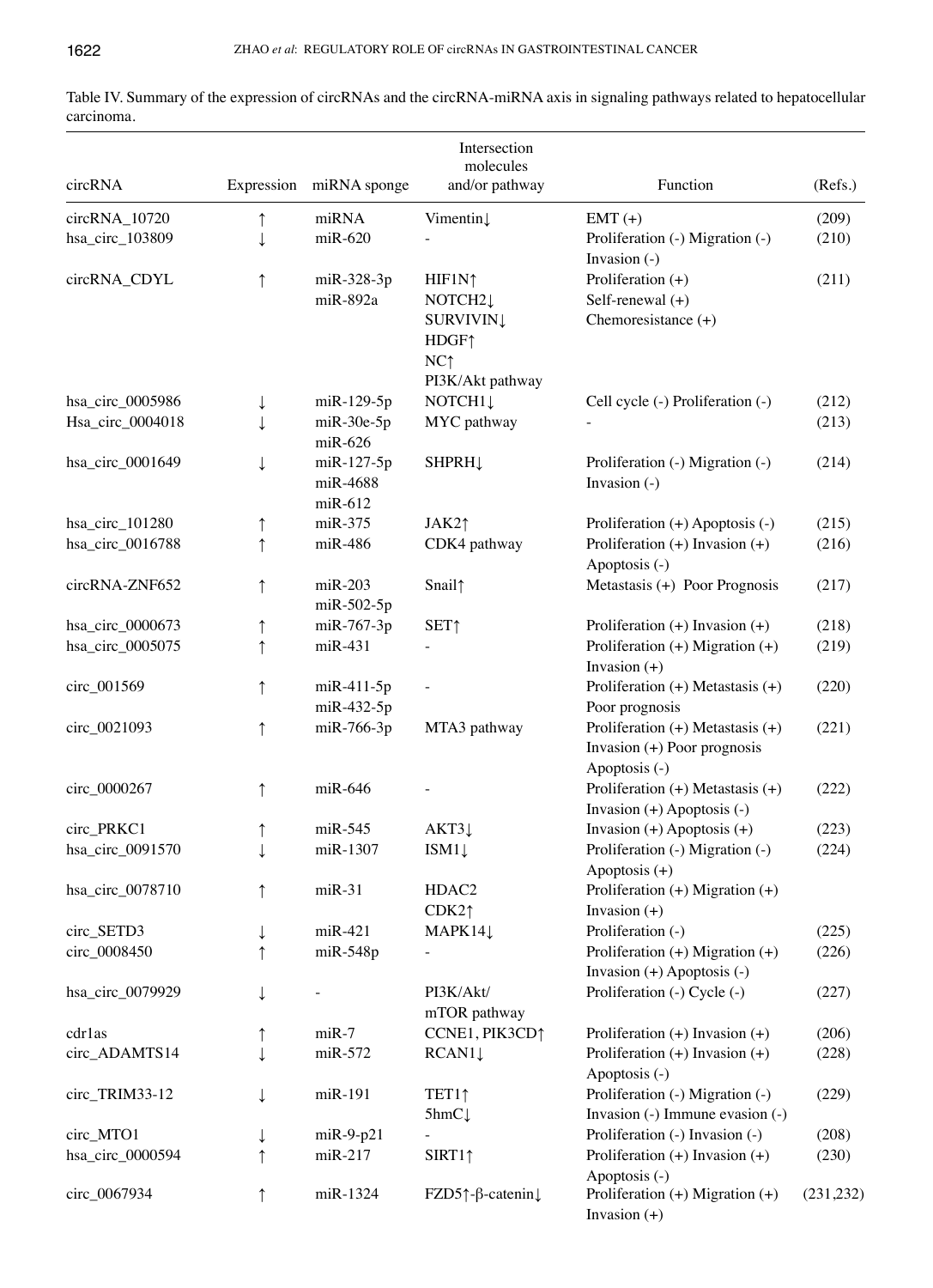Table IV. Continued.

|                  |            |                       | Intersection                                        |                                                                       |         |
|------------------|------------|-----------------------|-----------------------------------------------------|-----------------------------------------------------------------------|---------|
|                  |            |                       | molecules                                           |                                                                       |         |
| circRNA          | Expression | miRNA sponge          | and/or pathway                                      | Function                                                              | (Refs.) |
| circVAPA         | $\uparrow$ | miR-377-3p            | <b>PSAP</b> <sup>1</sup>                            | Proliferation $(+)$                                                   | (233)   |
| circSETD3        |            | $m$ i $R-421$         | MAPK14↓                                             | Proliferation (-)                                                     | (225)   |
| circ_ZFR         |            | miR-3619-5p           | CTNNB1 <sub>1</sub>                                 | Proliferation $(+)$                                                   | (234)   |
| circ_SMAD2       |            | $miR-629$             |                                                     | Migration (-) Invasion (-)                                            | (235)   |
| circABCB10       |            | miR-340-5p            | NRP1/ABL2↓                                          | Proliferation (-) Migration (-)                                       | (236)   |
|                  |            | miR-452-5p            |                                                     | Invasion (-)                                                          |         |
| hsa_circ_0056836 | ↑          | miR-766-3p            | FOSL21                                              | Proliferation $(+)$ Migration $(+)$<br>Invasion $(+)$                 | (237)   |
| hsa_circ_0003141 | ↑          | miR-1827              | UBAP21                                              | Proliferation $(+)$ Invasion $(+)$<br>Apoptosis (-)                   | (238)   |
| hsa_circ_0101145 | $\uparrow$ | $miR-548c-3p$         | LAMC21                                              | Proliferation (+) Migration (+)<br>Invasion $(+)$                     | (239)   |
| circMYLK         | $\uparrow$ | $m$ iR-362-3p         | Rab $23$ $\uparrow$                                 | Proliferation (+) Migration (+)<br>Invasion $(+)$                     | (240)   |
| hsa_circ_0008450 | ↑          | $miR-214-3p$          | EZH2 <sub>1</sub>                                   | Proliferation $(+)$ Migration $(+)$<br>Invasion $(+)$                 | (241)   |
| circ_0015756     | $\uparrow$ | $miR-7$               | FAK <sub>1</sub>                                    | Proliferation (+) Migration (+)<br>Invasion $(+)$ Apoptosis $(-)$     | (242)   |
| $circ\_5692$     |            | miR-328-5p            | DAB2IP <sub>1</sub>                                 | Proliferation (-)                                                     | (243)   |
| hsa_circ_0070269 |            | $m$ i $R-182$         | NPTX11                                              | Proliferation (-) Invasion (-)                                        | (246)   |
| hsa_circ_0000204 |            | miR-191               | KLF61                                               | Proliferation (-)                                                     | (244)   |
| circZFR          |            | miR-511               |                                                     |                                                                       |         |
|                  | ↑          |                       | $AKT1$ ↑                                            | Proliferation $(+)$ Migration $(+)$<br>Invasion (+) Apoptosis (-)     | (245)   |
| circ_0005075     | ↑          | $miR-335$             | MAPK11                                              | Proliferation $(+)$                                                   | (246)   |
| circ_0001955     | ↑          | $m$ i $R-515a-5p$     | TRAF6/MAPK11                                        | Proliferation $(+)$                                                   | (247)   |
| circPVT1         | ↑          | $miR-203$             | HOXD31                                              | Proliferation $(+)$ Migration $(+)$                                   | (248)   |
| hsa_circ_0101432 | ↑          | miR-1258<br>$miR-622$ | MAPK11                                              | Proliferation $(+)$ Invasion $(+)$<br>Apoptosis (-)                   | (249)   |
| hsa_circ_103809  | ↑          | miR-1270              | PLAG11                                              | Proliferation (+) Migration (+)                                       | (250)   |
|                  |            | miR-377-3p            | FGFR11                                              | Invasion $(+)$ ETM $(+)$                                              |         |
| circ_PRMT5       | ↑          | miR-188-5p            | HK21                                                | Proliferation $(+)$ Migration $(+)$<br>Glycolysis $(+)$               | (251)   |
| circ_MAN2B2      | ↑          | $miR-217$             | MAPK11                                              | Proliferation $(+)$                                                   | (252)   |
| circ_TCF4.85     | ↑          | miR-486-5p            | ABCF21                                              | Proliferation $(+)$ Migration $(+)$<br>Invasion $(+)$                 | (253)   |
| circ_0001178     | $\uparrow$ | miR-382               | <b>VEGFA1</b>                                       | Proliferation $(+)$ Migration $(+)$<br>Invasion $(+)$ Apoptosis $(-)$ | (254)   |
| circ_ZNF609      | ↑          | $m$ iR-15a/b-5p       | GLI2 <sup>†</sup><br>Hedgehog pathway $(+)$         | Proliferation $(+)$ Metastasis $(+)$<br>Apoptosis (-)                 | (255)   |
| circMET          | ↑          | $miR-30-5p$           | Snail <sup>1</sup><br>DPP41                         | Invasion $(+)$ Metastasis $(+)$<br>$EMT (+)$                          | (256)   |
| circ_PTN         | ↑          | $m$ iR-326            |                                                     | Proliferation $(+)$                                                   | (257)   |
| circNFATC3       |            | miR-5481              | NFATC31                                             | Proliferation (-) Migration (-)                                       | (258)   |
|                  |            |                       |                                                     | Invasion $(-)$ Apoptosis $(+)$                                        |         |
| circFBXO11       | ↑          | $m$ iR-605            | FOXO3/ABCB11                                        | Proliferation $(+)$<br>OXA Resistance (+)                             | (259)   |
| circZNF566       | $\uparrow$ | miR-4738-33p          | TDO2 <sub>1</sub>                                   | Proliferation $(+)$ Migration $(+)$<br>Invasion $(+)$                 | (260)   |
| circPVT1         | ↑          | miR-3666              | SIRT7↑                                              | Proliferation (+) Apoptosis (-)                                       | (261)   |
| circGprc5a       | $\uparrow$ | miR-1283              | YAPI <sup>1</sup> /TEADI<br>signaling pathway $(+)$ | Proliferation $(+)$<br>Apoptosis (-)                                  | (262)   |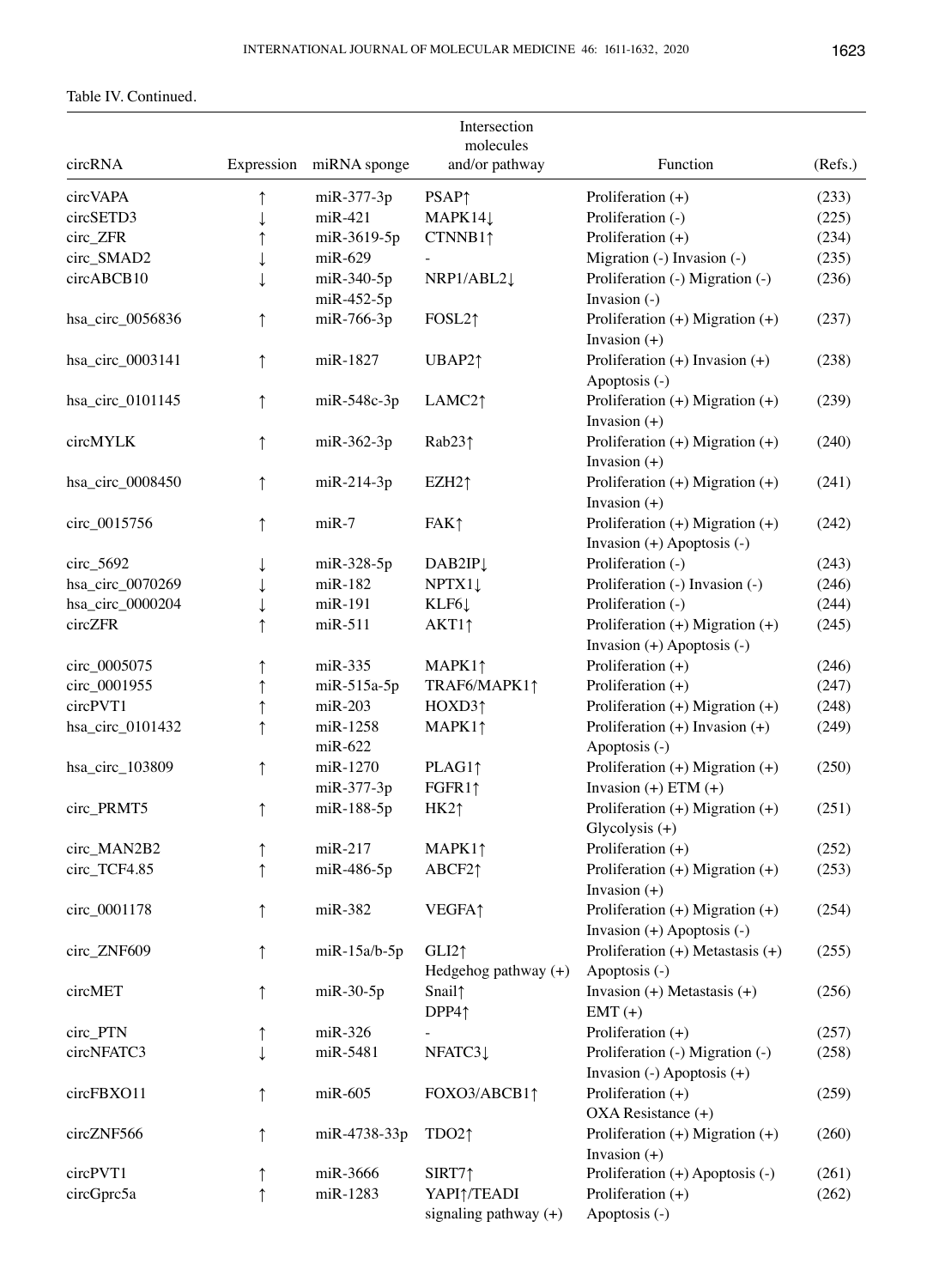| circRNA          |   | Expression miRNA sponge        | Intersection<br>molecules<br>and/or pathway | Function                                                                 | (Refs.) |
|------------------|---|--------------------------------|---------------------------------------------|--------------------------------------------------------------------------|---------|
| circ_0091579     |   | $m$ iR-490-5p                  | CASC3 <sub>1</sub>                          | Proliferation $(+)$ Migration $(+)$<br>Invasion $(+)$ Glycolysis $(+)$   | (263)   |
| circ_DENND4C     |   | $m$ i $R-195-5p$               | TCF4↑                                       | Proliferation $(+)$ Invasion $(+)$<br>Apoptosis (-)                      | (264)   |
| hsa_circ_0000092 | ↑ | miR-338-3p                     | HN1 <sup>†</sup>                            | Proliferation $(+)$ Migration $(+)$<br>Invasion $(+)$ Angiogenesis $(+)$ | (265)   |
| hsa_circ_0003998 |   | $m$ i $R-143-3p$               | FOSL <sub>2</sub> 1                         | Invasion $(+)$<br>$EMT (+)$                                              | (266)   |
| circ_CSPP1       |   | $m$ i $R-577$                  | CCNE <sub>2</sub> 1                         | Proliferation $(+)$                                                      | (267)   |
| circ_FOXP1       |   | $m$ i $R-875-3p$<br>$m$ iR-421 | SOX9 <sub>1</sub>                           | Proliferation $(+)$ Invasion $(+)$<br>Apoptosis (-)                      | (268)   |
| hsa_circ_0091581 |   | miR-5266                       | c-MYC1                                      | Proliferation $(+)$                                                      | (269)   |
| circ_100084      |   | $m$ i $R-23a-5p$               | $IGF2\uparrow$                              | Proliferation $(+)$ Migration $(+)$<br>Invasion $(+)$                    | (270)   |
| circMAST1        |   | miR-1299                       | CTNND11                                     | Proliferation $(+)$ Migration $(+)$<br>Invasion $(+)$                    | (271)   |
| circ_0000517     |   | $m$ iR-1296-5p                 | TXNDC5↑                                     | Apoptosis (-)                                                            | (272)   |
| hsa_circ_0026134 |   | $m$ i $R-127-5p$               | TRIM25/IGF2BP31                             | Proliferation $(+)$ Migration $(+)$                                      | (273)   |
| circ_HOMER1      |   | miR-1322                       | CXCL6 <sub>1</sub>                          | Proliferation $(+)$ Migration $(+)$<br>Invasion $(+)$ Apoptosis $(-)$    | (274)   |

#### Table IV. Continued.

circRNA, circular RNA; ↓, downregulation; ↑, upregulation; ‑, no finding; (+), promotion; (‑), inhibition.

FOXP1 gene, is upregulated in GBC tissues and cells. It can promote PKLR expression by sponging miR-370 in GBC cells, resulting in the promotion of the Warburg effect in GBC progression. The effects include the promotion of cell proliferation, migration and invasion, and the inhibition of cell apoptosis in GBC (280). circERBB2, derived from the ERBB2 gene locus, differs from general circRNAs that are located in the cytoplasm and function as miRNA sponges. circERBB2 is enriched in nucleoli. It regulates the nucleolar localization of proliferation-associated protein 2G4 (PA2G4), thereby forming a circERBB2/PA2G4/TIFIA regulatory axis to upregulate Pol I activity and rDNA transcription. Finally, it promotes GBC proliferation and progression (281). Generally, only 3 circRNAs to date have been found to participate in GBC progression by functioning as oncogenes or anti-oncogenes.

## **4. Detection and therapeutic applications of circRNAs in gastrointestinal cancer**

An ideal biomarker should be non-invasive, accurate, inexpensive, specific, sensitive and reliable, and reproducible body fluids are ideal material for use in the diagnosis of human cancer (282). circRNAs are usually stable both inside cells and in extracellular plasma, including blood and saliva (22). In addition, they are involved in the pathogenesis of a variety of diseases, such as diabetes, Alzheimer's disease and cancer. Therefore, the stability of circRNAs in bodily fluids and the specificity of circRNAs in diseases have made them promising non-invasive alternatives for use as diagnostic biomarkers for diseases, such as for the real-time monitoring of tumor progression and therapeutic responses, cancer screening, and susceptibility evaluation, particularly in gastrointestinal cancer (2). Currently, a few available clinical biomarkers, such as CEA and CA19-9, have been reported to exhibit low sensitivity and specificity for the early detection of CRC (283,284). circ\_0014717 exists stably in human gastric juices and can potentially be used as a biomarker for the screening of high-risk GC (285). It has been discovered that the hsa\_circ\_0001017 and hsa\_circ\_0061276 levels are tightly associated with the main clinicopathological features of patients with GC, which indicates that they can serve as valuable blood-based biomarkers (282).

Some circRNAs function as oncogenes, and several therapeutic strategies have been proposed to target these. An exogenously delivered siRNA can accurately target unique back-splice junctions of circRNAs. The expression of circRNAs can then be suppressed (119,286,287). Another approach is the use of artificial miRNA sponges, such as TuD, with the aim of deceasing the level of oncomiRs (288).

The early diagnosis of gastrointestinal cancer is a main strategy to decrease the mortality rate associated with gastrointestinal cancer, and the regulation of circRNA expression will be the next therapeutic method tested for patients with gastrointestinal cancer. It is considered that more accurate disease detection will be achieved via the combined analysis of body fluid circRNAs and specific biological biomarkers.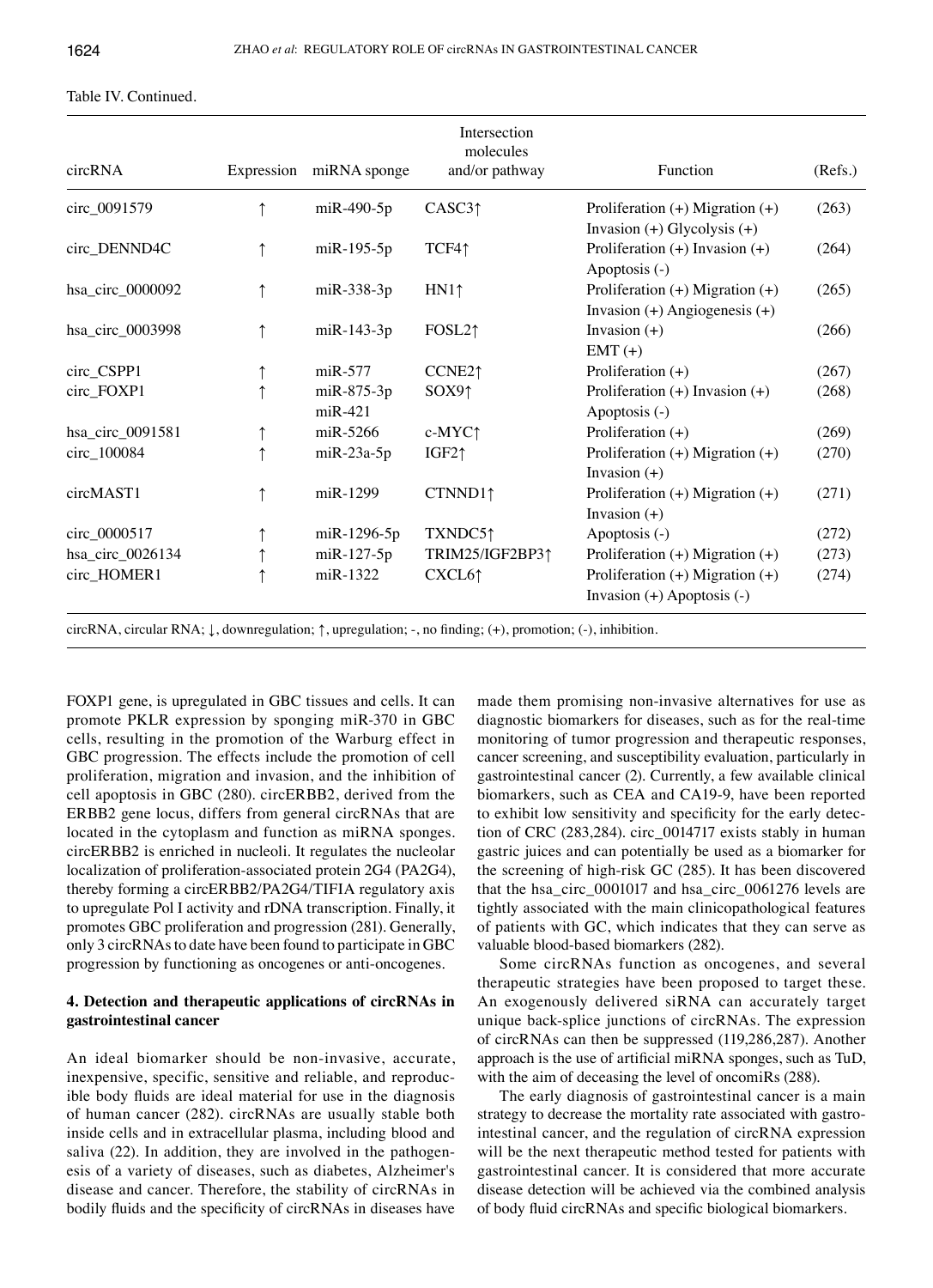#### **5. Conclusion and future perspectives**

In summary, circRNAs have been discovered as novel molecules in recent years and are no longer recognized as products of transcription errors. Some circRNAs present unique advantages, such as high abundance, stability and widespread expression. These unique characteristics of circRNAs indicate that they are potentially valuable biomarkers for assessing the prognosis and diagnosis of gastrointestinal cancers. Some circRNAs function as miRNA sponges and regulators of parental gene transcription and possess the ability to bind with RBPs. The functions and regulatory roles of circRNAs in tumors indicate that they are a potential target for the treatment of cancer. These findings provide new insight and potential therapeutic strategies for cancer prevention and treatment in the future.

However, the underlying molecular mechanisms of circRNAs are more complex than discussed in the present review. They may exhibit multiple interactions in cancers, that are not yet clearly understood. A number of studies have focused on the 'sponge' function of certain circRNAs. In fact, not all circRNAs possess a sponge function, as only a small number of circRNAs exhibit rich binding sites for certain target miRNAs (289). It is necessary to pay attention to other roles and uncover additional functions of circRNAs, such as the binding of RBPs and the mechanisms through which they affect gene translation. Furthermore, as the current methods for the detection and characterization of circRNAs are still limited and challenging, circRNAs are far from being implicated into clinical practice. These fundamental problems require further investigation.

Therefore, due to the numerous amounts of unanswered questions, circRNAs warrant further investigation. The regulatory networks of circRNAs/miRNAs/mRNAs and circRNAs/RBPs and other roles of circRNAs in gastrointestinal cancers need to be clarified in the future. The full elucidation of all the ceRNA and RNA/protein crosstalk that occurs under pathophysiological conditions in gastrointestinal cancers will certainly have exciting applications for the development of promising therapeutic approaches related to circRNAs.

## **Acknowledgements**

Not applicable.

## **Funding**

The current study was supported by grants from the National Natural Science Foundation of China (grant nos. 81760550 and 81460462), the Postgraduate Innovation Fund Project of Nanchang University (grant no. CX2019168).

#### **Availability of data and materials**

Not applicable.

## **Authors' contributions**

XZ, YW, PY, QZ and XY collected the related literature and drafted the manuscript. QY and DG participated in the design of the review and drafted the manuscript. All authors read and approved the final manuscript.

## **Ethics approval and consent to participate**

Not applicable.

#### **Patient consent for publication**

Not applicable.

#### **Competing interests**

The authors declare that they have no competing interests.

#### **References**

- 1. Wang Y, Mo Y, Gong Z, Yang X, Yang M, Zhang S, Xiong F, Xiang B, Zhou M, Liao Q, *et al*: Circular RNAs in human cancer. Mol Cancer 16: 25, 2017.
- 2. Zhang Y, Liang W, Zhang P, Chen J, Qian H, Zhang X and Xu W: Circular RNAs: Emerging cancer biomarkers and targets. J Exp Clin Cancer Res 36: 152, 2017.
- 3. Sanger HL, Klotz G, Riesner D, Gross HJ and Kleinschmidt AK: Viroids are single-stranded covalently closed circular RNA molecules existing as highly base-paired rod-like structures. Proc Natl Acad Sci USA 73: 3852-3856, 1976.<br>4. Zheng Q, Bao C, Guo W, Li S, Chen J, Chen B, Luo Y, Lyu D,
- Li Y, Shi G, et al: Circular RNA profiling reveals an abundant circHIPK3 that regulates cell growth by sponging multiple miRNAs. Nat Commun 7: 11215, 2016.
- 5. Harder JM, Braine CE, Williams PA, Zhu X, MacNicoll KH, Sousa GL, Buchanan RA, Smith RS, Libby RT, Howell GR and John SWM: Early immune responses are independent of RGC dysfunction in glaucoma with complement component C3 being protective. Proc Natl Acad Sci USA 114: E3839-E3848, 2017.
- 6. Benitez-Herreros J, Lopez-Guajardo L, Camara-Gonzalez C, Vazquez-Blanco M and Castro-Rebollo M: Association between macular perfusion and photoreceptor layer status in diabetic macular edema. Retina 35: 288-293, 2015.
- 7. Zhao ZJ and Shen J: Circular RNA participates in the carci- nogenesis and the malignant behavior of cancer. RNA Biol 14: 514-521, 2017.<br>8. Ren X, Du Y, You L and Zhao Y: Potential functions and implica-
- tions of circular RNA in gastrointestinal cancer. Oncol Lett 14: 7016-7020, 2017.
- 9. Ying X, Hanmin C, Wenqi Y, Zhichang L and Zhengming Z: Research progress on the role of circRNA in gastrointestinal tumor. China J Clin Oncol 44: 778-781, 2017.
- 10. Li B and Huang C: Regulation of EMT by STAT3 in gastrointes- tinal cancer (Review). Int J Oncol 50: 753-767, 2017.
- 11. Zhang XO, Wang HB, Zhang Y, Lu X, Chen LL and Yang L: Complementary sequence-mediated exon circularization. Cell 159: 134-147, 2014.
- 12. Zhang Z, Yang T and Xiao J: Circular RNAs: Promising biomarkers for human diseases. EBioMedicine 34: 267-274, 2018.
- 13. Jeck WR and Sharpless NE: Detecting and characterizing circular RNAs. Nat Biotechnol 32: 453-461, 2014.
- 14. Li Z, Huang C, Bao C, Chen L, Lin M, Wang X, Zhong G, Yu B, Hu W, Dai L, et al: Exon-intron circular RNAs regulate transcription in the nucleus. Nat Struct Mol Biol 22: 256-264, 2015.
- 15. Chen LL and Yang L: Regulation of circRNA biogenesis. RNA Biol 12: 381-388, 2015.
- 16. Zhang Y, Zhang XO, Chen T, Xiang JF, Yin QF, Xing YH, Zhu S, Yang L and Chen LL: Circular intronic long noncoding RNAs. Mol Cell 51: 792-806, 2013.
- 17. Wang Q, Qu L, Chen X, Zhao YH and Luo Q: Progress in understanding the relationship between circular RNAs and neurological disorders. J Mol Neurosci 65: 546-556, 2018.
- 18. Chen LL: The biogenesis and emerging roles of circular RNAs. Nat Rev Mol Cell Biol 17: 205-211, 2016.
- 19. Jeck WR, Sorrentino JA, Wang K, Slevin MK, Burd CE, Liu J, Marzluff WF and Sharpless NE: Circular RNAs are abundant, conserved, and associated with ALU repeats. RNA 19: 141-157, 2013.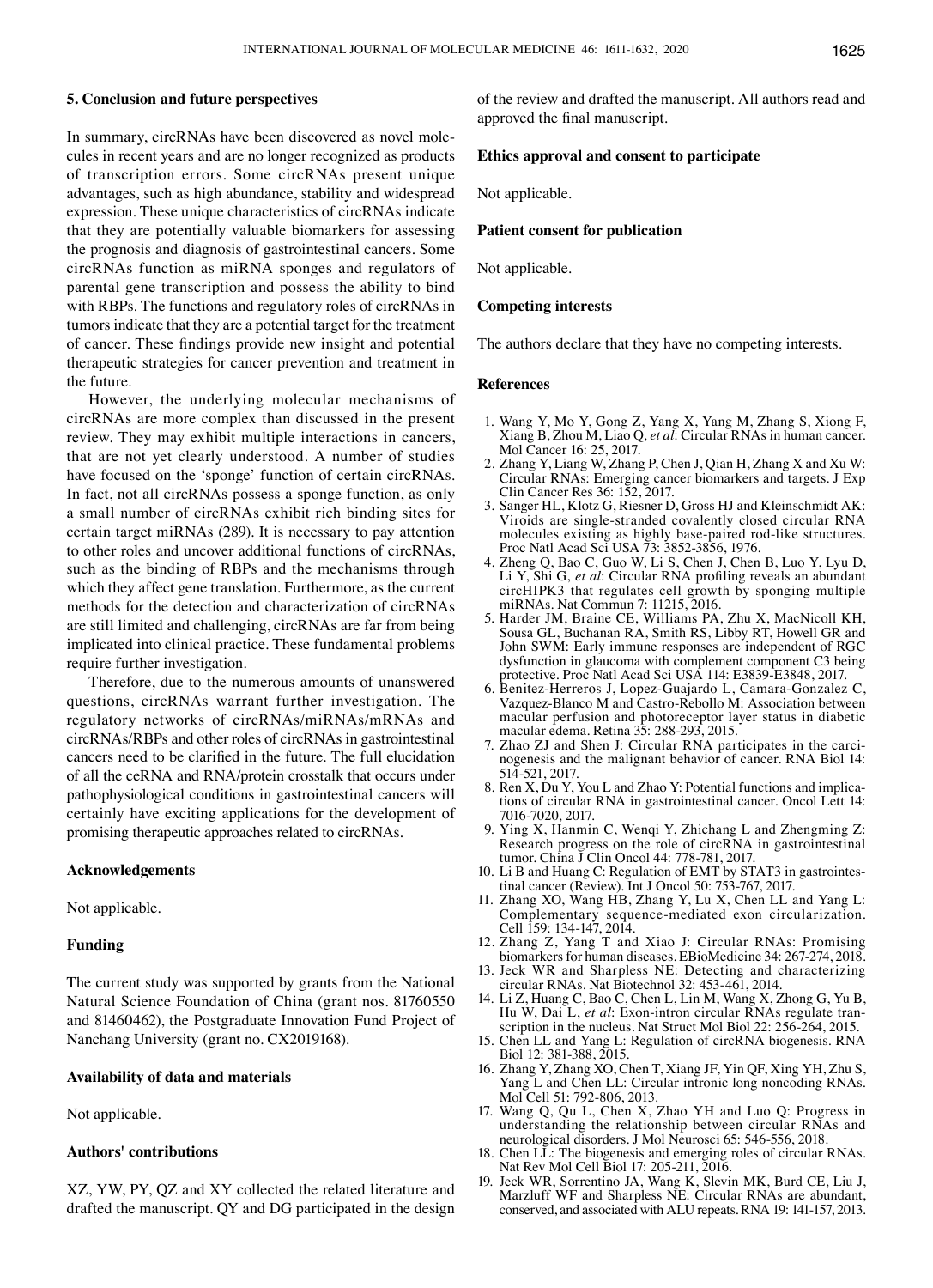- 20. Wei CC, Luo Z, Song YF, Pan YX, Wu K and You WJ: Identification of autophagy related genes LC3 and ATG4 from yellow catfish Pelteobagrus fulvidraco and their transcriptional responses to waterborne and dietborne zinc exposure. Chemosphere 175: 228-238, 2017.
- 21. Ebbesen KK, Kjems J and Hansen TB: Circular RNAs: Identification, biogenesis and function. Biochim Biophys Acta 1859: 163-168, 2016.
- 22. Li X, Yang L and Chen LL: The biogenesis, functions, and challenges of circular RNAs. Mol Cell 71: 428-442, 2018.
- 23. Kulcheski FR, Christoff AP and Margis R: Circular RNAs are miRNA sponges and can be used as a new class of biomarker. J Biotechnol 238: 42-51, 2016.
- 24. Qian L, Yu S, Chen Z, Meng Z, Huang S and Wang P: The emerging role of circRNAs and their clinical significance in human cancers. Biochim Biophys Acta Rev Cancer 1870: 247-260, 2018.
- 25. Fang L, Du WW, Lyu J, Dong J, Zhang C, Yang W, He A, Kwok YSS, Ma J, Wu N, *et al*: Enhanced breast cancer progression by mutant p53 is inhibited by the circular RNA circ-Ccnb1. Cell Death Differ 25: 2195-2208, 2018.
- 26. Du WW, Yang W, Liu E, Yang Z, Dhaliwal P and Yang BB: Foxo3 circular RNA retards cell cycle progression via forming ternary complexes with p21 and  $CDK2$ . Nucleic Acids Res 44: 2846-2858, 2016.
- 27. Wilusz JE: A 360˚ view of circular RNAs: From biogenesis to functions. Wiley Interdiscip Rev RNA 9: e1478, 2018.
- 28. Pamudurti NR, Bartok O, Jens M, Ashwal-Fluss R, Stottmeister C, Ruhe L, Hanan M, Wyler E, Perez-Hernandez D, Ramberger E, *et al*: Translation of CircRNAs. Mol Cell 66: 9-21.e7, 2017.
- 29. Legnini I, Di Timoteo G, Rossi F, Morlando M, Briganti F, Sthandier O, Fatica A, Santini T, Andronache A, Wade M, *et al*: Circ-ZNF609 Is a circular RNA that can be translated and functions in myogenesis. Mol Cell 66: 22-37.e9, 2017.
- 30. Zhang M, Huang N, Yang X, Luo J, Yan S, Xiao F, Chen W, Gao X, Zhao K, Zhou H, *et al*: A novel protein encoded by the circular form of the SHPRH gene suppresses glioma tumorigenesis. Oncogene 37: 1805-1814, 2018.
- 31. Yang Y, Gao X, Zhang M, Yan S, Sun C, Xiao F, Huang N, Yang X, Zhao K, Zhou H, *et al*: Novel role of FBXW7 circular RNA in repressing glioma tumorigenesis. J Natl Cancer Inst 110: 304-315, 2018.
- 32. Yang Y, Fan X, Mao M, Song X, Wu P, Zhang Y, Jin Y, Yang Y, Chen LL, Wang Y, *et al*: Extensive translation of circular RNAs driven by N6 -methyladenosine. Cell Res 27: 626-641, 2017.
- 33. Abdelmohsen K, Panda AC, Munk R, Grammatikakis I, Dudekula DB, De S, Kim J, Noh JH, Kim KM, Martindale JL and Gorospe M: Identification of HuR target circular RNAs uncovers suppression of PABPN1 translation by CircPABPN1. RNA Biol 14: 361-369, 2017.
- 34. Li HM, Ma XL and Li HG: Intriguing circles: Conflicts and controversies in circular RNA research. Wiley Interdiscip Rev RNA 10: e1538, 2019.
- 35. Li J, Li H, Lv X, Yang Z, Gao M, Bi Y, Zhang Z, Wang S, Cui Z, Zhou B and Yin Z: Diagnostic performance of circular RNAs in human cancers: A systematic review and meta-analysis. Mol Genet Genomic Med 7: e00749, 2019.
- 36. Lin G, Sheng H, Xie H, Zheng Q, Shen Y, Shi G and Ye D: circLPAR1 is a novel biomarker of prognosis for muscle-invasive bladder cancer with invasion and metastasis by miR-762. Oncol Lett 17: 3537-3547, 2019.
- 37. Li Z, Zhou Y, Yang G, He S, Qiu X, Zhang L, Deng Q and Zheng F: Using circular RNA SMARCA5 as a potential novel biomarker for hepatocellular carcinoma. Clin Chim Acta 492: 37-44, 2019.
- 38. Mao W, Huang X, Wang L, Zhang Z, Liu M, Li Y, Luo M, Yao X, Fan J and Geng J: Circular RNA hsa\_circ\_0068871 regulates FGFR3 expression and activates STAT3 by targeting miR-181a-5p to promote bladder cancer progression. J Exp Clin Cancer Res 38: 169, 2019.
- 39. Hou LD and Zhang J: Circular RNAs: An emerging type of RNA in cancer. Int J Immunopathol Pharmacol 30: 1-6, 2017.
- 40. Bray F, Ferlay J, Soerjomataram I, Siegel RL, Torre LA and Jemal A: Global cancer statistics 2018: GLOBOCAN estimates of incidence and mortality worldwide for 36 cancers in 185 coun- tries. CA Cancer J Clin 68: 394-424, 2018.
- 41. Yuan Y, Liu W, Zhang Y, Zhang Y and Sun S: CircRNA circ\_0026344 as a prognostic biomarker suppresses colorectal cancer progression via microRNA-21 and microRNA-31. Biochem Biophys Res Commun 503: 870-875, 2018.
- 42. Zhang XL, Xu LL and Wang F: Hsa\_circ\_0020397 regulates colorectal cancer cell viability, apoptosis and invasion by promoting the expression of the miR-138 targets TERT and PD‑L1. Cell Biol Int 41: 1056-1064, 2017.
- 43. Xie H, Ren X, Xin S, Lan X, Lu G, Lin Y, Yang S, Zeng Z, Liao W, Ding YQ and Liang L: Emerging roles of circRNA\_001569 targeting miR-145 in the proliferation and invasion of colorectal cancer. Oncotarget 7: 26680-26691, 2016.
- 44. Tang W, Ji M, He G, Yang L, Niu Z, Jian M, Wei Y, Ren L and Xu J: Silencing CDR1as inhibits colorectal cancer progression through regulating microRNA-7. Onco Targets Ther 10: 2045-2056, 2017.
- 45. Zhang Z, Fu C, Xu Q and Wei X: Long non-coding RNA CASC7 inhibits the proliferation and migration of colon cancer cells via inhibiting microRNA-21. Biomed Pharmacother 95: 1644-1653, 2017.
- 46. Wang CJ, Stratmann J, Zhou ZG and Sun XF: Suppression of microRNA-31 increases sensitivity to 5-FU at an early stage, and affects cell migration and invasion in HCT-116 colon cancer cells. BMC Cancer 10: 616, 2010.
- 47. Chen S, Zhang L, Su Y and Zhang X: Screening potential biomarkers for colorectal cancer based on circular RNA chips. Oncol Rep 39: 2499-2512, 2018.
- 48. Bian L, Zhi X, Ma L, Zhang J, Chen P, Sun S, Li J, Sun Y and Qin J: Hsa\_circRNA\_103809 regulated the cell proliferation and migration in colorectal cancer via miR-532-3p/FOXO4 axis. Biochem Biophys Res Commun 505: 346-352, 2018.
- 49. Yong W, Zhuoqi X, Baocheng W, Dongsheng Z, Chuan Z and Yueming S: Hsa\_circ\_0071589 promotes carcinogenesis via the miR-600/EZH2 axis in colorectal cancer. Biomed Pharmacother 102: 1188-1194, 2018.
- 50. Weng W, Wei Q, Toden S, Yoshida K, Nagasaka T, Fujiwara T, Cai S, Qin H, Ma Y and Goel A: Circular RNA ciRS-7-A promising prognostic biomarker and a potential therapeutic target in colorectal cancer. Clin Cancer Res 23: 3918-3928, 2017.
- 51. Peng L, Chen G, Zhu Z, Shen Z, Du C, Zang R, Su Y, Xie H, Li H, Xu X, *et al*: Circular RNA ZNF609 functions as a competitive endogenous RNA to regulate AKT3 expression by sponging miR-150-5p in Hirschsprung's disease. Oncotarget 8: 808-818, 2017.
- 52. Zeng K, Chen X, Xu M, Liu X, Hu X, Xu T, Sun H, Pan Y, He B and Wang S: CircHIPK3 promotes colorectal cancer growth and metastasis by sponging miR-7. Cell Death Dis 9: 417, 2018.
- 53. Xu XW, Zheng BA, Hu ZM, Qian ZY, Huang CJ, Liu XQ and Wu WD: Circular RNA hsa\_circ\_000984 promotes colon cancer growth and metastasis by sponging miR-106b. Oncotarget 8: 91674-91683, 2017.
- 54. Shen T, Cheng X, Liu X, Xia C, Zhang H, Pan D, Zhang X and Li Y: Circ\_0026344 restrains metastasis of human colorectal cancer cells via miR-183. Artif Cells Nanomed Biotechnol 47: 4038-4045, 2019.
- 55. Fang G, Ye BL, Hu BR, Ruan XJ and Shi YX: CircRNA\_100290 promotes colorectal cancer progression through miR-516b-induced downregulation of FZD4 expression and Wnt/β-catenin signaling. Biochem Biophys Res Commun 504: 184-189, 2018.
- 56. He JH, Li YG, Han ZP, Zhou JB, Chen WM, Lv YB, He ML, Zuo JD and Zheng L: The CircRNA-ACAP2/Hsa-miR-21-5p/ Tiam1 regulatory feedback circuit affects the proliferation, migration, and invasion of colon cancer SW480 cells. Cell Physiol Biochem 49: 1539-1550, 2018.
- 57. Li X, Wang J, Zhang C, Lin C, Zhang J, Zhang W, Zhang W, Lu Y, Zheng L and Li X: Circular RNA circITGA7 inhibits colorectal cancer growth and metastasis by modulating the Ras pathway and upregulating transcription of its host gene ITGA7. J Pathol 246: 166-179, 2018.
- 58. Huang G, Zhu H, Shi Y, Wu W, Cai H and Chen X: cir-ITCH plays an inhibitory role in colorectal cancer by regulating the Wnt/β-catenin pathway. PLoS One 10: e0131225, 2015.
- 59. Zhu M, Xu Y, Chen Y and Yan F: Circular BANP, an upregulated circular RNA that modulates cell proliferation in colorectal cancer. Biomed Pharmacother 88: 138-144, 2017.
- 60. Xiong W, Ai YQ, Li YF, Ye Q, Chen ZT, Qin JY, Liu QY, Wang H, Ju YH, Li WH and Li YF: Microarray analysis of circular RNA expression profile associated with 5-fluorouracil-based chemoradiation resistance in colorectal cancer cells. Biomed Res Int 2017: 8421614, 2017.
- 61. Zeng Y, Xu Y, Shu R, Sun L, Tian Y, Shi C, Zheng Z, Wang K and Luo H: Altered expression profiles of circular RNA in colorectal cancer tissues from patients with lung metastasis. Int J Mol Med 40: 1818-1828, 2017.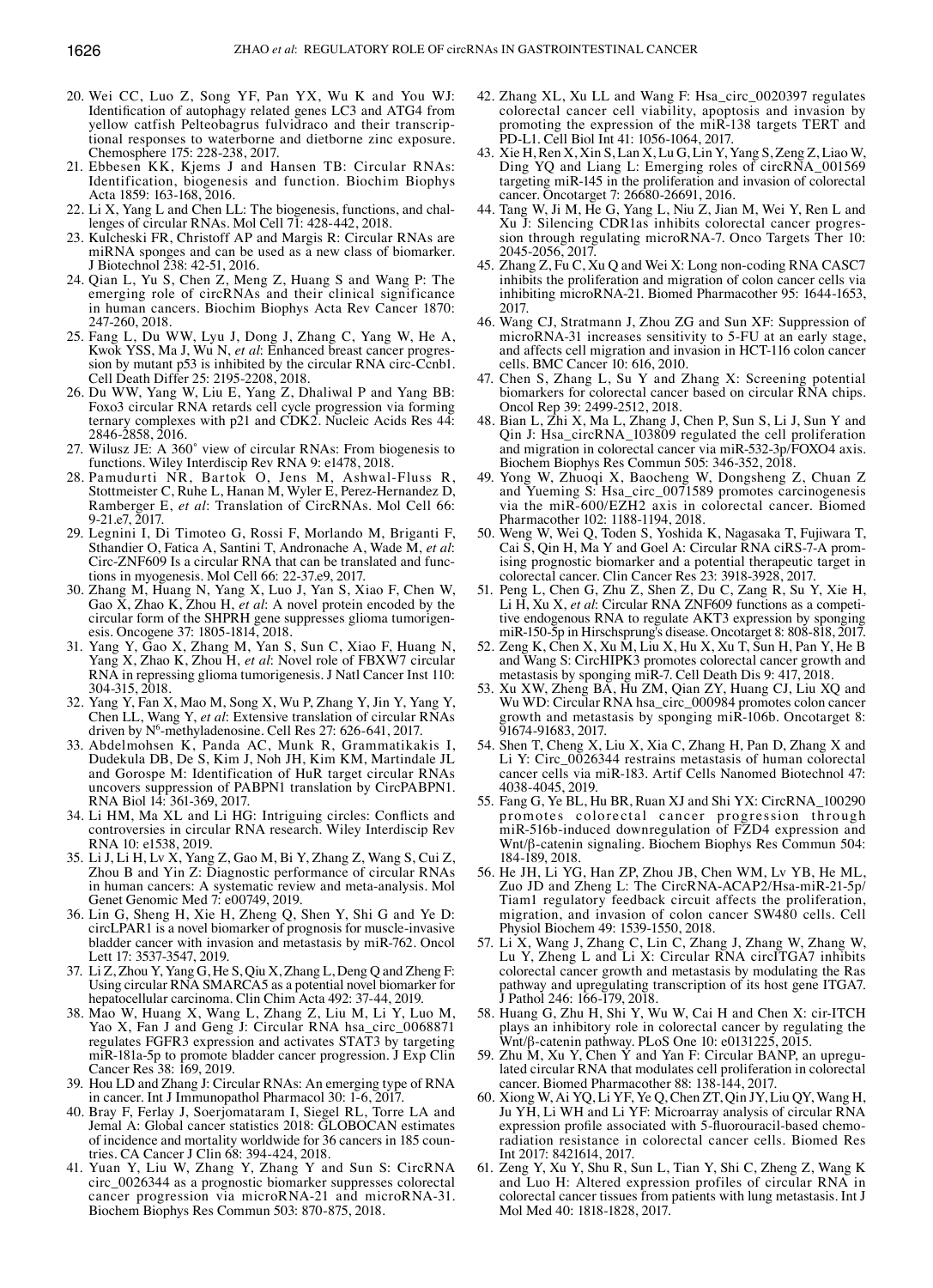- 62. Hsiao KY, Lin YC, Gupta SK, Chang N, Yen L, Sun HS and Tsai SJ: Noncoding effects of circular RNA CCDC66 promote colon cancer growth and metastasis. Cancer Res 77: 2339-2350, 2017.
- 63. Zhong D, Li P and Gong PY: Hsa\_circ\_0005075 promotes the proliferation and invasion of colorectal cancer cells. Int J Biol Markers 34: 284-291, 2019.
- 64. Jin YD, Ren YR, Gao YX, Zhang L and Ding Z: Hsa\_ circ\_0005075 predicts a poor prognosis and acts as an oncogene in colorectal cancer via activating Wnt/β-catenin pathway. Eur Rev Med Pharmacol Sci 23: 3311-3319, 2019.
- 65. Zhang Q, Zhang C, Ma JX, Ren H, Sun Y and Xu JZ: Circular RNA PIP5K1A promotes colon cancer development through inhibiting miR-1273a. World J Gastroenterol 25: 5300-5309, 2019.
- 66. Pei FL, Cao MZ and Li YF: Circ\_0000218 plays a carcinogenic role in colorectal cancer progression by regulating miR-139-3p/RAB1A axis. J Biochem 167: 55-65, 2020.
- 67. Lu X, Yu Y, Liao F and Tan S: Homo sapiens circular RNA 0079993 (hsa\_circ\_0079993) of the POLR2J4 gene acts as an oncogene in colorectal cancer through the microRNA-203a-3p.1 and CREB1 axis. Med Sci Monit 25: 6872-6883, 2019.
- 68. Lu C, Jiang W, Hui B, Rong D, Fu K, Dong C, Tang W and Cao H: The circ  $0021977/\text{mi}$ R-10b-5p/P21 and P53 regulatory axis suppresses proliferation, migration, and invasion in colorectal cancer. J Cell Physiol 235: 2273-2285, 2020.
- 69. Zhang J, Liu H, Zhao P, Zhou H and Mao T: Has\_circ\_0055625 from circRNA profile increases colon cancer cell growth by sponging miR-106b-5p. J Cell Biochem 120: 3027-3037, 2019.
- 70. Li H, Jin X, Liu B, Zhang P, Chen W and Li Q: CircRNA CBL.11 suppresses cell proliferation by sponging miR-6778-5p in colorectal cancer. BMC Cancer 19: 826, 2019.
- 71. Ren TJ, Liu C, Hou JF and Shan FX: CircDDX17 reduces 5‑fluorouracil resistance and hinders tumorigenesis in colorectal cancer by regulating miR-31-5p/KANK1 axis. Eur Rev Med Pharmacol Sci 24: 1743-1754, 2020.
- 72. Zhang ZJ, Zhang YH, Qin XJ, Wang YX and Fu J: Circular RNA circDENND4C facilitates proliferation, migration and glycolysis of colorectal cancer cells through miR-760/GLUT1 axis. Eur Rev Med Pharmacol Sci 24: 2387-2400, 2020.
- 73. Ding DY, Wang D and Shu ZB: Hsa\_circ\_0007534 knockdown represses the development of colorectal cancer cells through regulating miR-613/SLC25A22 axis. Eur Rev Med Pharmacol Sci 24: 3004-3022, 2020.
- 74. Zheng X, Ma YF, Zhang XR, Li Y, Zhao HH and Han SG: Circ\_0056618 promoted cell proliferation, migration and angiogenesis through sponging with miR-206 and upregulating CXCR4 and VEGF-A in colorectal cancer. Eur Rev Med Pharmacol Sci 24: 4190-4202, 2020.
- 75. Tu FL, Guo XQ, Wu HX, He ZY, Wang F, Sun AJ and Dai XD: Circ-0001313/miRNA-510-5p/AKT2 axis promotes the development and progression of colon cancer. Am J Transl Res 12: 281-291, 2020.
- 76. Wu HB, Huang SS, Lu CG, Tian SD and Chen M: CircAPLP2 regulates the proliferation and metastasis of colorectal cancer by targeting miR-101-3p to activate the Notch signalling pathway. Am J Transl Res 12: 2554-2569, 2020.
- 77. Chen C, Huang Z, Mo X, Song Y, Li X, Li X and Zhang M: The circular RNA 001971/miR-29c-3p axis modulates colorectal cancer growth, metastasis, and angiogenesis through VEGFA. J Exp Clin Cancer Res 39: 91, 2020.
- 78. Chen H, Pei L, Xie P and Guo G: Circ-PRKDC contributes to 5‑fluorouracil resistance of colorectal cancer cells by regulating miR-375/FOXM1 axis and Wnt/β-catenin pathway. Onco Targets Ther 13: 5939-5953, 2020.
- 79. Chen HY, Li XN, Ye CX, Chen ZL and Wang ZJ: Circular RNA circHUWE1 is upregulated and promotes cell proliferation, migration and invasion in colorectal cancer by sponging miR-486. Onco Targets Ther 13: 423-434, 2020.
- 80. Chen MS, Lin CH, Huang LY and Qiu XM: CircRNA SMARCC1 sponges MiR-140-3p to regulate cell progression in colorectal cancer. Cancer Manag Res 12: 4899-4910, 2020.
- 81. Chen P, Yao Y, Yang N, Gong L, Kong Y and Wu A: Circular RNA circCTNNA1 promotes colorectal cancer progression by sponging miR-149-5p and regulating FOXM1 expression. Cell Death Dis 11: 557, 2020.
- 82. Chen ZL, Li XN, Ye CX, Chen HY and Wang ZJ: Elevated levels of circRUNX1 in colorectal cancer promote cell growth and metastasis via miR-145-5p/IGF1 signalling. Onco Targets Ther 13: 4035-4048, 2020.
- 83. Deng Z, Li X, Wang H, Geng Y, Cai Y, Tang Y, Wang Y, Yu X, Li L and Li R: Dysregulation of circRNA\_0001946 contributes to the proliferation and metastasis of colorectal cancer cells by targeting MicroRNA-135a-5p. Front Genet 11: 357, 2020.
- 84. Du H, He Z, Feng F, Chen D, Zhang L, Bai J, Wu H, Han E and Zhang J: Hsa\_circ\_0038646 promotes cell proliferation and migration in colorectal cancer via miR-331-3p/GRIK3. Oncol Lett 20: 266-274, 2020.
- 85. Feng W, Gong H, Wang Y, Zhu G, Xue T, Wang Y and Cui G: circIFT80 Functions as a ceRNA of miR-1236-3p to promote colorectal cancer progression. Mol Ther Nucleic Acids 18: 375-387, 2019.
- 86. Hu B, Xian Z, Zou Q, Zhang D, Su D, Yao J and Ren D: CircFAT1 suppresses colorectal cancer development through regulating miR-520b/UHRF1 axis or miR-302c-3p/UHRF1 axis. Cancer Biother Radiopharm: May 5, 2020 (Epub ahead of print). doi: 10.1089/cbr.2019.3291.
- 87. Jian X, He H, Zhu J, Zhang Q, Zheng Z, Liang X, Chen L, Yang M, Peng K, Zhang Z, *et al*: Hsa\_circ\_001680 affects the proliferation and migration of CRC and mediates its chemoresistance by regulating BMI1 through miR-340. Mol Cancer 19: 20, 2020.
- 88. Li C and Zhou H: Circular RNA hsa\_circRNA\_102209 promotes the growth and metastasis of colorectal cancer through miR-761-mediated Ras and Rab interactor 1 signaling. Cancer Med: Jul 24, 2020 (Epub ahead of print). doi:  $10.1002$ / cam4.3332.
- 89. Li W, Xu Y, Wang X, Cao G, Bu W, Wang X, Fang Z, Xu Y, Dong M and Tao Q: circCCT3 modulates vascular endothelial growth factor A and Wnt signaling to enhance colorectal cancer metastasis through sponging miR-613. DNA Cell Biol 39: 118-125, 2020.
- 90.Lu C, Fu L, Qian X, Dou L and Cang S: Knockdown of circular RNA circ-FARSA restricts colorectal cancer cell growth through regulation of miR-330-5p/LASP1 axis. Arch Biochem Biophys 689: 108434, 2020.
- 91. Ma Z, Han C, Xia W, Wang S, Li X, Fang P, Yin R, Xu L and Yang L: circ5615 functions as a ceRNA to promote colorectal cancer progression by upregulating TNKS. Cell Death Dis 11: 356, 2020.
- 92.Ren C, Zhang Z, Wang S, Zhu W, Zheng P and Wang W: Circular RNA hsa\_circ\_0001178 facilitates the invasion and metastasis of colorectal cancer through upregulating ZEB1 via sponging multiple miRNAs. Biol Chem 401: 487-496, 2020.
- 93. Shang A, Gu C, Wang W, Wang X, Sun J, Zeng B, Chen C, Chang W, Ping Y, Ji P, *et al*: Exosomal circPACRGL promotes progression of colorectal cancer via the miR-142-3p/miR-506-3p-TGF-β1 axis. Mol Cancer 19: 117, 2020.
- 94. Sun J, Liu J, Zhu Q, Xu F, Kang L and Shi X: Hsa\_circ\_0001806 Acts as a ceRNA to facilitate the stemness of colorectal cancer cells by increasing COL1A1. Onco Targets Ther 13: 6315-6327, 2020.
- 95. Wang J, Luo J, Liu G and Li X: Circular RNA hsa\_circ\_0008285 inhibits colorectal cancer cell proliferation and migration via the miR-382-5p/PTEN axis. Biochem Biophys Res Commun 527: 503-510, 2020.
- 96.Wang X, Chen Y, Liu W, Liu T and Sun D: Hsa\_circ\_0128846 promotes tumorigenesis of colorectal cancer by sponging hsa-miR-1184 and releasing AJUBA and inactivating Hippo/YAP signalling. J Cell Mol Med: Jul 18, 2020 (Epub ahead of print). doi: 10.1111/jcmm.15590.
- 97. Wang X, Ren Y, Ma S and Wang S: Circular RNA 0060745, a novel circRNA, promotes colorectal cancer cell proliferation and metastasis through miR-4736 sponging. Onco Targets Ther 13: 1941-1951, 2020
- 98. Wang X, Zhang H, Yang H, Bai M, Ning T, Deng T, Liu R, Fan Q, Zhu K, Li J, *et al*: Exosome-delivered circRNA promotes glycolysis to induce chemoresistance through the miR-122-PKM2 axis in colorectal cancer. Mol Oncol 14: 539-555, 2020.
- 99. Xiao H and Liu M: Circular RNA hsa\_circ\_0053277 promotes the development of colorectal cancer by upregulating matrix metallopeptidase 14 via miR-2467-3p sequestration. J Cell Physiol 235: 2881-2890, 2020.
- 100. Yan Y, Su M and Qin B: CircHIPK3 promotes colorectal cancer cells proliferation and metastasis via modulating of miR-1207-5p/FMNL2 signal. Biochem Biophys Res Commun 524: 839-846, 2020.
- 101. Yang B, Du K, Yang C, Xiang L, Xu Y, Cao C, Zhang J and Liu W: CircPRMT5 circular RNA promotes proliferation of colorectal cancer through sponging miR-377 to induce E2F3 expression. J Cell Mol Med 24: 3431-3437, 2020.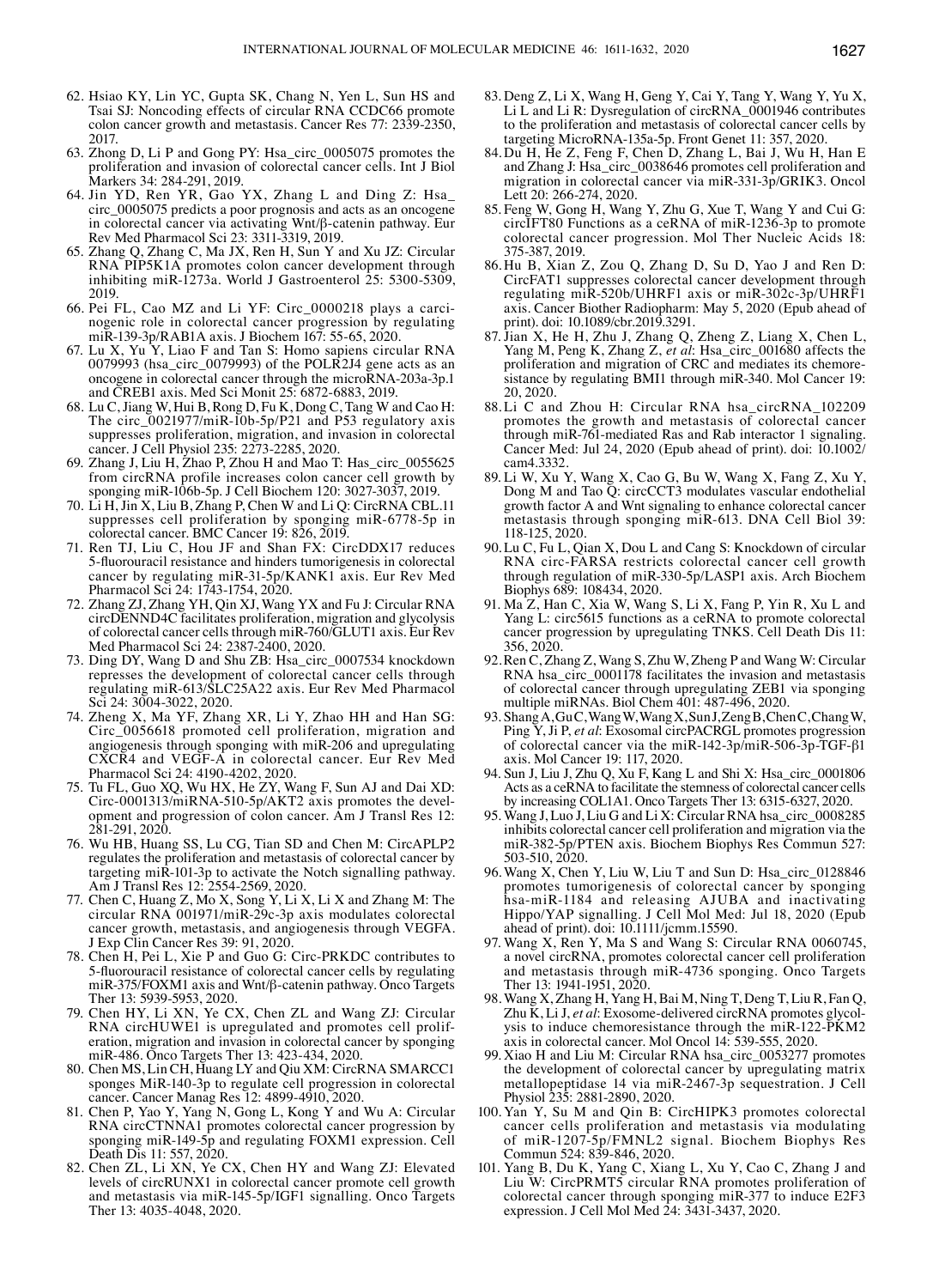- 102. Yang L, Sun H, Liu X, Chen J, Tian Z, Xu J, Xiang B and Qin B: Circular RNA hsa\_circ\_0004277 contributes to malignant phenotype of colorectal cancer by sponging miR-512-5p to upregulate the expression of PTMA. J Cell Physiol: Jan 21, 2020 (Epub ahead of print). doi: 10.1002/jcp.29484.
- 103. Yang Z, Zhang J, Lu D, Sun Y, Zhao X, Wang X, Zhou W, He  $\overline{Q}$  and Jiang Z: Hsa\_circ\_0137008 suppresses the malignant phenotype in colorectal cancer by acting as a microRNA-338-5p sponge. Cancer Cell Int 20: 67, 2020.
- 104. Yin W, Xu J, Li C, Dai X, Wu T and Wen J: Circular RNA circ\_0007142 facilitates colorectal cancer progression by modulating CDC25A expression via miR-122-5p. Onco Targets Ther 13: 3689-3701, 2020.
- 105. Zhang J, Wang H, Wu K, Zhan F and Zeng H: Dysregulated circRNA\_100876 contributes to proliferation and metastasis of colorectal cancer by targeting microRNA-516b (miR-516b). Cancer Biol Ther 21: 733-740, 2020.
- 106. Zhang L, Dong X, Yan B, Yu W and Shan L: CircAGFG1 drives metastasis and stemness in colorectal cancer by modulating YY1/CTNNB1. Cell Death Dis 11: 542, 2020.
- 107. Zhang X, Xu Y, Yamaguchi K, Hu J, Zhang L, Wang J, Tian J and Chen W: Circular RNA circVAPA knockdown suppresses colorectal cancer cell growth process by regulating miR-125a/CREB5 axis. Cancer Cell Int 20: 103, 2020.
- 108. Zhang Y, Zhang Z, Yi Y, Wang Y and Fu J: CircNOL10 acts as a sponge of miR-135a/b-5p in suppressing colorectal cancer progression via regulating KLF9. Onco Targets Ther 13: 5165-5176, 2020.
- 109. Zhou C, Liu HS, Wang FW, Hu T, Liang ZX, Lan N, He XW, Zheng XB, Wu XJ, Xie D, *et al*: circCAMSAP1 promotes tumor growth in colorectal cancer via the miR-328-5p/E2F1 axis. Mol Ther 28: 914-928, 2020.
- 110. Sun HD, Xu ZP, Sun ZQ, Zhu B, Wang Q, Zhou J, Jin H, Zhao A, Tang WW and Cao XF: Down-regulation of circPVRL3 promotes the proliferation and migration of gastric cancer cells. Sci Rep 8: 10111, 2018.
- 111. Cheng J, Zhuo H, Xu M, Wang L, Xu H, Peng J, Hou J, Lin L and Cai J: Regulatory network of circRNA-miRNA-mRNA contributes to the histological classification and disease progression in gastric cancer. J Transl Med 16: 216, 2018.
- 112. Li H, Yao G, Feng B, Lu X and Fan Y: Circ\_0056618 and CXCR4 act as competing endogenous in gastric cancer by regulating miR-206. J Cell Biochem 119: 9543-9551, 2018.
- 113. Zhang J, Liu H, Hou L, Wang G, Zhang R, Huang Y, Chen X and Zhu J: Circular RNA\_LARP4 inhibits cell proliferation and invasion of gastric cancer by sponging miR-424-5p and regulating LATS1 expression. Mol Cancer 16: 151, 2017.
- 114. Li J, Yen C, Liaw D, Podsypanina K, Bose S, Wang SI, Puc J, Miliaresis C, Rodgers L, McCombie R, *et al*: PTEN, a putative protein tyrosine phosphatase gene mutated in human brain, breast, and prostate cancer. Science 275: 1943-1947, 1997.
- 115. Namløs HM, Meza-Zepeda LA, Barøy T, Østensen IH, Kresse SH, Kuijjer ML, Serra M, Bürger H, Cleton-Jansen AM and Myklebost O: Modulation of the osteosarcoma expression phenotype by microRNAs. PLoS One 7: e48086, 2012.
- 116. LeeKH, Lotterman C, Karikari C, OmuraN, FeldmannG, HabbeN, Goggins MG, Mendell JT and Maitra A: Epigenetic silencing of MicroRNA miR-107 regulates cyclin-dependent kinase 6 expression in pancreatic cancer. Pancreatology 9: 293-301, 2009.
- 117. Liu T, Liu S, Xu Y, Shu R, Wang F, Chen C, Zeng Y and Luo H: Circular RNA-ZFR inhibited cell proliferation and promoted apoptosis in gastric cancer by sponging miR-130a/miR-107 and modulating PTEN. Cancer Res Treat 50: 1396-1417, 2018.
- 118. LiuR, Lu Z, Gu J, Liu J, Huang E, Liu X, Wang L, Yang J, Deng Y, Qian J, *et al*: MicroRNAs 15A and 16-1 activate signaling pathways that mediate chemotaxis of immune regulatory B cells to colorectal tumors. Gastroenterology 154: 637-651.e7, 2018.
- 119. Hu ZY, Chen B, Zhang JP and Ma YY: Up-regulation of autophagy-related gene 5 (ATG5) protects dopaminergic neurons in a zebrafish model of Parkinson's disease. J Biol Chem 292: 18062-18074, 2017.<br>120. Shang X, Li G, Liu H, Li T, Liu J, Zhao Q and Wang C:
- Comprehensive circular RNA profiling reveals that hsa\_ circ\_0005075, a new circular RNA biomarker, is involved in hepatocellular crcinoma development. Medicine (Baltimore) 95: e3811, 2016.
- 121. Liu Z, Huang S, Cao Y, Yao Y, Li J, Chen J, Jiang B, Yuan X, Xiang X, Xiong J and Deng J: YAP1 inhibits circRNA-000425 expression and thus promotes oncogenic activities of miR-17 and miR-106. Biochem Biophys Res Commun 503: 2370-2375, 2018.
- 122. LiG, XueM, YangF, JinY, FanY and LiW: CircRBMS3 promotes gastric cancer tumorigenesis by regulating miR-153-SNAI1 axis. J Cell Physiol 234: 3020-3028, 2018.
- 123. Chang P, Wang F and Li Y: Hsa\_circ\_0000673 is down-regulated in gastric cancer and inhibits the proliferation and invasion of tumor cells by targetting miR-532-5p. Biosci Rep 38: BSR20180538, 2018.
- 124. Zhong S, Wang J, Hou J, Zhang Q, Xu H, Hu J, Zhao J and Feng J: Circular RNA hsa\_circ\_0000993 inhibits metastasis of gastric cancer cells. Epigenomics 10: 1301-1313, 2018.
- 125. Li P, Chen H, Chen S, Mo X, Li T, Xiao B, Yu R and Guo J: Circular RNA 0000096 affects cell growth and migration in gastric cancer. Br J Cancer 116: 626-633, 2017.
- 126. Huang YS, Jie N, Zou KJ and Weng Y: Expression profile of circular RNAs in human gastric cancer tissues. Mol Med Rep 16: 2469-2476, 2017.
- 127. Li J, Zhen L, Zhang Y, Zhao L, Liu H, Cai D, Chen H, Yu J, Qi X and Li G: Circ-104916 is downregulated in gastric cancer and suppresses migration and invasion of gastric cancer cells. Onco Targets Ther 10: 3521-3529, 2017.
- 128. Sun H, Tang W, Rong D, Jin H, Fu K, Zhang W, Liu Z, Cao H and CaoX: Hsa\_circ\_0000520, a potential new circular RNA biomarker, is involved in gastric carcinoma. Cancer Biomark 21: 299-306, 2018.
- 129. Li X, He M, Guo J and Cao T: Upregulation of circular RNA circ-ERBB2 predicts unfavorable prognosis and facilitates the progression of gastric cancer via miR-503/CACUL1 and miR-637/MMP-19 signaling. Biochem Biophys Res Commun 511: 926-930, 2019.
- 130. Lu J, Zhang PY, Li P, Xie JW, Wang JB, Lin JX, Chen QY, Cao LL, Huang CM and Zheng CH: Circular RNA hsa\_ circ\_0001368 suppresses the progression of gastric cancer by regulating miR-6506-5p/FOXO3 axis. Biochem Biophys Res Commun 512: 29-33, 2019.
- 131. Kong S, Yang Q, Tang C, Wang T, Shen X and Ju S: Identification of hsa\_circ\_0001821 as a novel diagnostic biomarker in gastric cancer via comprehensive circular RNA profiling. Front Genet 10: 878, 2019.
- 132. Liu Z, Pan HM, Xin L, Zhang Y, Zhang WM, Cao P and Xu HW: Circ-ZNF609 promotes carcinogenesis of gastric cancer cells by inhibiting miRNA-145-5p expression. Eur Rev Med Pharmacol Sci 23: 9411-9417, 2019.
- 133. Dai X, Guo X, Liu J, Cheng A, Peng X, Zha L and Wang Z: Circular RNA circGRAMD1B inhibits gastric cancer progression by sponging miR-130a-3p and regulating PTEN and p21 expression. Aging (Albany NY) 11: 9689-9708, 2019.
- 134. Guan E, Xu  $\bar{X}$  and Xue F: circ-NOTCH1 acts as a sponge of miR-637 and affects the expression of its target gene Apelin to regulate gastric cancer cell growth. Biochem Cell Biol 98: 164-170, 2020.
- 135. Cao C, Han S, Yuan Y, Wu Y, Lian W, Zhang X, Pan L and Li M: Downregulated circular RNA hsa\_circ\_0000291 suppresses migration and proliferation of gastric cancer via targeting the miR-183/ITGB1 axis. Cancer Manag Res 11: 9675-9683, 2019.
- 136. Chen LH, Wang LP and Ma XQ: Circ\_SPECC1 enhances the inhibition of miR-526b on downstream KDM4A/YAP1 pathway to regulate the growth and invasion of gastric cancer cells. Biochem Biophys Res Commun 517: 253-259, 2019.
- 137. Chen Z, Ju H, Zhao T, Yu S, Li P, Jia J, Li N, Jing X, Tan B and Li Y: hsa\_circ\_0092306 targeting miR-197-3p promotes gastric cancer development by regulating PRKCB in MKN-45 cells. Mol Ther Nucleic Acids 18: 617-626, 2019.
- 138. Du W, Li D, Guo X, Li P, Li X, Tong S, Tong J, Kuang L and Liang D: Circ-PRMT5 promotes gastric cancer progression by sponging miR-145 and miR-1304 to upregulate MYC. Artif Cells Nanomed Biotechnol 47: 4120-4130, 2019.
- 139. Liang M, Huang G, Liu Z, Wang Q, Yu Z, Liu Z, Lin H, Li M, Zhou X and Zheng Y: Elevated levels of hsa\_circ\_006100 in gastric cancer promote cell growth and metastasis via miR-195/GPRC5A signalling. Cell Prolif 52: e12661, 2019.
- 140. Wang Q, Wang T, Hu Y, Jiang W, Lu C, Zheng W, Zhang W, Chen Z and Cao H: Circ-EIF4G3 promotes the development of gastric cancer by sponging miR-335. Pathol Res Pract 215:
- 152507, 2019.<br>141. Wang S, Tang D, Wang W, Yang Y, Wu X, Wang L and Wang D: circLMTK2 acts as a sponge of miR-150-5p and promotes prolif-<br>eration and metastasis in gastric cancer. Mol Cancer 18: 162, 2019.
- 142. Wu L, Liu D and Yang Y: Enhanced expression of circular RNA circ‑DCAF6 predicts adverse prognosis and promotes cell progression via sponging miR-1231 and miR-1256 in gastric cancer. Exp Mol Pathol 110: 104273, 2019.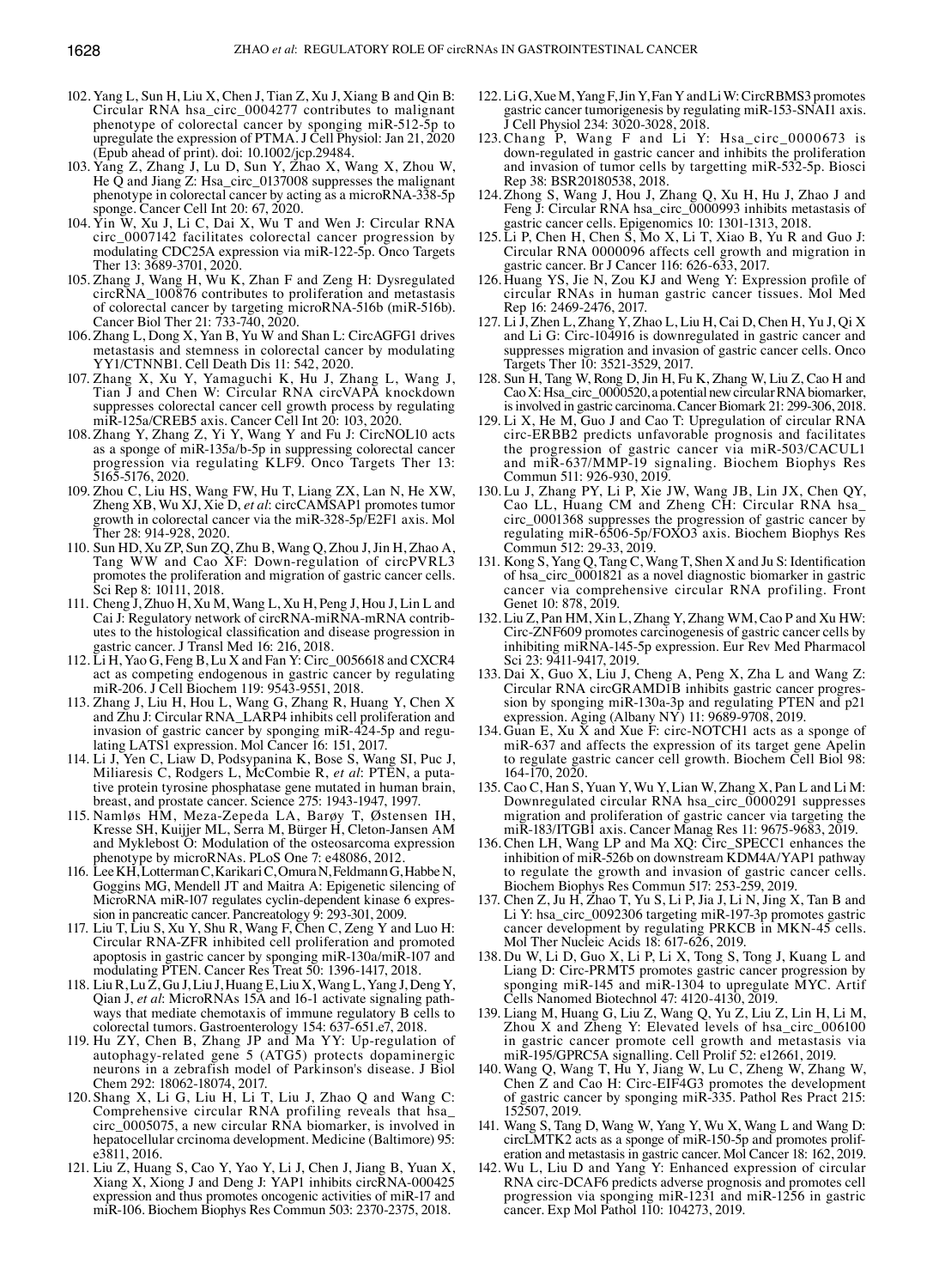- 143. Zhang H, Wang X, Huang H, Wang Y, Zhang F and Wang S: Hsa\_circ\_0067997 promotes the progression of gastric cancer by inhibition of miR-515-5p and activation of X chromosome-linked inhibitor of apoptosis (XIAP). Artif Cells Nanomed Biotechnol 47: 308-318, 2019.
- 144. Zhu Z, Rong Z, Luo Z, Yu Z, Zhang J, Qiu Z and Huang C: Circular RNA circNHSL1 promotes gastric cancer progression through the miR-1306-3p/SIX1/vimentin axis. Mol Cancer 18: 126, 2019.
- 145. Cai X, Nie J, Chen L and Yu F: Circ\_0000267 promotes gastric cancer progression via sponging  $\overline{\text{Mi}}$ R-503-5p and regulating HMGA2 expression. Mol Genet Genomic Med 8: e1093, 2020.
- 146. Deng G, Mou T, He J, Chen D, Lv D, Liu H, Yu J, Wang S and Li G: Circular RNA circRHOBTB3 acts as a sponge for miR-654-3p inhibiting gastric cancer growth. J Exp Clin Cancer Res 39: 1, 2020.
- 147. Guo X, Dai X, Liu J, Cheng A, Qin C and Wang Z: Circular RNA circREPS2 acts as a sponge of miR-558 to suppress gastric cancer progression by regulating RUNX3/β-catenin signaling. Mol Ther Nucleic Acids 21: 577-591, 2020.
- 148. He Y, Wang Y, Liu L, Liu S, Liang L, Chen Y and Zhu Z: Circular RNA circ\_0006282 contributes to the progression of gastric cancer by sponging miR-155 to upregulate the expression of FBXO22. Onco Targets Ther 13: 1001-1010, 2020.
- 149. Hu K, Qin X, Shao Y, Zhou Y, Ye G and Xu S: Circular RNA MTO1 suppresses tumorigenesis of gastric carcinoma by sponging miR-3200-5p and targeting PEBP1. Mol Cell Probes 52: 101562, 2020.
- 150. Li B, Jin M, Cao F, Li J, Wu J, Xu L, Liu X, Shi Y and Chen W: Hsa\_circ\_0017639 expression promotes gastric cancer proliferation and metastasis by sponging miR-224-5p and upregulating USP3. Gene 750: 144753, 2020.
- 151. Li C, Tian Y, Liang Y and Li Q: Circ\_0008035 contributes to cell proliferation and inhibits apoptosis and ferroptosis in gastric cancer via miR-599/EIF4A1 axis. Cancer Cell Int 20: 84, 2020.
- 152. Li H, Shan C, Wang J and Hu C: CircRNA hsa\_circ\_0001017 inhibited gastric cancer progression via acting as a sponge of miR-197. Dig Dis Sci: Aug 1, 2020 (Epub ahead of print). doi: 10.1007/s10620-020-06516-8.
- 153. Li Y, Gong Y, Ma J and Gong X: Overexpressed circ-RPL15 predicts poor survival and promotes the progression of gastric cancer via regulating miR-502-3p/OLFM4/STAT3 pathway. Biomed Pharmacother 127: 110219, 2020.
- 154. Liang L and Li L: Down-regulation of circNRIP1 promotes the apoptosis and inhibits the migration and invasion of gastric cancer cells by miR-182/ROCK1 axis. Onco Targets Ther 13: 6279-6288, 2020.
- 155. Lin J, Liao S, Li E, Liu Z, Zheng R, Wu X and Zeng W: circ-CYFIP2 acts as a sponge of miR-1205 and affects the expression of its target gene E2F1 to regulate gastric cancer metastasis. Mol Ther Nucleic Acids 21: 121-132, 2020.
- 156. Lin S, Song S, Sun R, Zhang M, Du Y, Zhang D, Xu W and Wang H: Oncogenic circular RNA Hsa-circ-000684 interacts with microRNA-186 to upregulate ZEB1 in gastric cancer. FASEB J 34: 8187-8203, 2020.
- 157. Liu J, Dai X, Guo X, Cheng A, Mac SM and WangZ: Circ-OXCT1 suppresses gastric cancer EMT and metastasis by attenuating TGF-β pathway through the circ-OXCT1/miR-136/SMAD4 axis. Onco Targets Ther 13: 3987-3998, 2020.
- 158. Liu J, Liu H, Zeng Q, Xu P, Liu M and Yang N: Circular RNA circ-MAT2B facilitates glycolysis and growth of gastric cancer through regulating the miR-515-5p/HIF-1α axis. Cancer Cell Int 20: 171, 2020.
- 159. Liu P, Cai S and Li N: Circular RNA-hsa-circ-0000670 promotes gastric cancer progression through the microRNA-384/SIX4 axis. Exp Cell Res 394: 112141, 2020.
- 160. Lu J, Wang YH, Huang XY, Xie JW, Wang JB, Lin JX, Chen QY, Cao LL, Huang CM, Zheng CH and Li P: circ‑CEP85L suppresses the proliferation and invasion of gastric cancer by regulating NFKBIA expression via miR-942-5p. J Cell Physiol 235: 6287-6299, 2020.
- 161. Lu J, Wang YH, Yoon C, Huang XY, Xu Y, Xie JW, Wang JB, Lin JX, Chen QY, Cao LL, *et al*: Circular RNA circ-RanGAP1 regulates VEGFA expression by targeting miR-877-3p to facili- tate gastric cancer invasion and metastasis. Cancer Lett 471: 38-48, 2020.
- 162. Luo Z, Rong Z, Zhang J, Zhu Z, Yu Z, Li T, Fu Z, Qiu Z and Huang C: Circular RNA circCCDC9 acts as a miR-6792-3p sponge to suppress the progression of gastric cancer through regulating CAV1 expression. Mol Cancer 19: 86, 2020.
- 163. Ma Y, Cong X, Zhang Y, Yin X, Zhu Z and Xue Y: CircPIP5K1A facilitates gastric cancer progression via miR-376c-3p/ZNF146 axis. Cancer Cell Int 20: 81, 2020.
- 164. Song H, Xu Y, Xu T, Fan R, Jiang T, Cao M, Shi L and Song J: CircPIP5K1A activates KRT80 and PI3K/AKT pathway to promote gastric cancer development through sponging miR-671-5p. Biomed Pharmacother 126: 109941, 2020.
- 165. Mo WL, Jiang JT, Zhang L, Lu QC, Li J, Gu WD, Cheng Y and Wang HT: Circular RNA hsa\_circ\_0000467 promotes the development of gastric cancer by competitively binding to MicroRNA miR-326-3p. Biomed Res Int 2020: 4030826, 2020.
- 166. Quan J, Dong D, Lun Y, Sun B, Sun H, Wang Q and Yuan G: Circular RNA circHIAT1 inhibits proliferation and epithelial-mesenchymal transition of gastric cancer cell lines through downregulation of miR-21. J Biochem Mol Toxicol 34: e22458, 2020.
- 167. Sun B, Sun H, Wang Q, Wang X, Quan J, Dong D and Lun Y: Circular RNA circMAN2B2 promotes growth and migration of gastric cancer cells by down-regulation of miR-145. J Clin Lab Anal 34: e23215, 2020.
- 168. Wang GJ, Yu TY, Li YR, Liu YJ and Deng BB: Circ\_0000190 suppresses gastric cancer progression potentially via inhibiting miR-1252/PAK3 pathway. Cancer Cell Int 20: 351, 2020.
- 169. Wang J, Lv W, Lin  $\dot{Z}$ , Wang X, Bu J and Su Y: Hsa circ\_0003159 inhibits gastric cancer progression by regulating miR-223-3p/NDRG1 axis. Cancer Cell Int 20: 57, 2020.
- 170. Wang N, Lu K, Qu H, Wang H, Chen Y, Shan T, Ge X, Wei Y, Zhou P and Xia J: CircRBM33 regulates IL-6 to promote gastric cancer progression through targeting miR-149. Biomed Pharmacother 125: 109876, 2020.
- 171. Wang Y, Zhang J, Chen X and Gao L: Circ\_0001023 promotes proliferation and metastasis of gastric cancer cells through miR-409-3p/PHF10 axis. Onco Targets Ther 13: 4533-4544, 2020.
- 172. Wei W, Mo X, Yan L, Huang M, Yang Y, Jin Q, Zhong H, Cao W, Wu K, Wu L, *et al*: Circular RNA profiling reveals that circRNA\_104433 regulates cell growth by targeting miR-497-5p in gastric cancer. Cancer Manag Res 12: 15-30, 2020.
- 173. Wu J, Chen Z, Song Y, Zhu Y, Dou G, Shen X, Zhou Y, Jiang H, Li J and Peng Y: CircRNA\_0005075 suppresses carcinogenesis via regulating miR-431/p53/epithelial-mesenchymal transition axis in gastric cancer. Cell Biochem Funct: Mar 4, 2020 (Epub ahead of print). doi: 10.1002/cbf.3519.
- 174. WuQ, WangH, LiuL, ZhuK, YuW and GuoJ: Hsa\_circ\_0001546 acts as a miRNA-421 sponge to inhibit the chemoresistance of gastric cancer cells via ATM/Chk2/p53-dependent pathway. Biochem Biophys Res Commun 521: 303-309, 2020.
- 175. Xia T, Pan Z and Zhang J: CircSMC3 regulates gastric cancer tumorigenesis by targeting miR-4720-3p/TJP1 axis. Cancer Med 9: 4299-4309, 2020.
- 176. Xie M, Yu T, Jing X, Ma L, Fan Y, Yang F, Ma P, Jiang H, Wu X, Shu Y and Xu T: Exosomal circSHKBP1 promotes gastric cancer progression via regulating the miR-582-3p/HUR/VEGF axis and suppressing HSP90 degradation. Mol Cancer 19: 112, 2020.
- 177. Xu W, Zhou B, Wu J, Jiang P, Chen H and Yan F: Circular RNA hsa-circ-0007766 modulates the progression of gastric carcinoma via miR-1233-3p/GDF15 axis. Int J Med Sci 17: 1569-1583, 2020.
- 178. Yu X, Xiao W, Song H, Jin Y, Xu J and Liu X: CircRNA\_100876 sponges miR-136 to promote proliferation and metastasis of gastric cancer by upregulating MIEN1 expression. Gene 748: 144678, 2020.
- 179. Zhang L, Chang X, Zhai T, Yu J, Wang W, Du A and Liu N: A novel circular RNA, circ-ATAD1, contributes to gastric cancer cell progression by targeting miR-140-3p/YY1/PCIF1 signaling axis. Biochem Biophys Res Commun 525: 841-849, 2020.
- 180. Zhang Y, Xia L, Wu J, Xu X and Li G: Hsa\_circ\_0023642 promotes proliferation, invasion, and migration of gastric cancer by sponging microRNA-223. J Clin Lab Anal: Jun 19, 2020 (Epub ahead of print). doi: 10.1002/jcla.23428.
- 181. Zhang Z, Wang C, Zhang Y, Yu S, Zhao G and Xu J: CircDUSP16 promotes the tumorigenesis and invasion of gastric cancer by sponging miR-145-5p. Gastric Cancer 23: 437-448, 2020.
- 182. Zhang Z, Wu H, Chen Z, Li G and Liu B: Circular RNA ATXN7 promotes the development of gastric cancer through sponging miR-4319 and regulating ENTPD4. Cancer Cell Int 20: 25, 2020.
- 183. Li RC, Ke S, Meng FK, Lu J, Zou XJ, He ZG, Wang WF and Fang MH: CiRS-7 promotes growth and metastasis of esophageal squamous cell carcinoma via regulation of miR-7/HOXB13. Cell Death Dis 9: 838, 2018.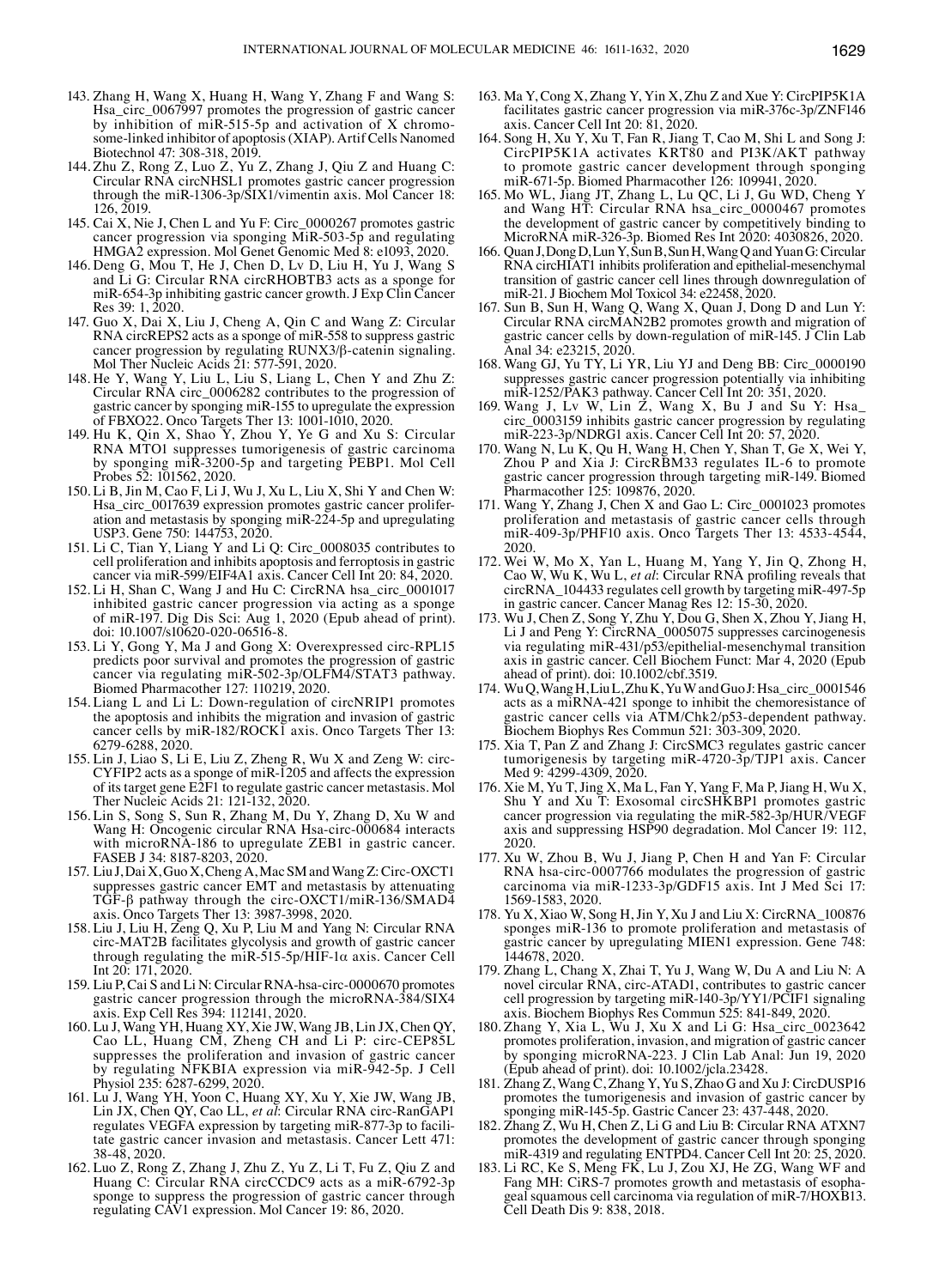- 184. Aliahmad P and Kaye J: Development of all CD4 T lineages requires nuclear factor TOX. J Exp Med 205: 245-256, 2008.
- 185. Piwecka M, Glažar P, Hernandez‑Miranda LR, Memczak S, Wolf SA, Rybak-Wolf A, Filipchyk A, Klironomos F, Cerda Jara CA, Fenske P, *et al*: Loss of a mammalian circular RNA locus causes miRNA deregulation and affects brain function. Science 357: eaam8526, 2017.
- 186. Geng HH, Li R, Su YM, Xiao J, Pan M, Cai XX and Ji XP: The circular RNA Cdr1as promotes myocardial infarction by mediating the regulation of miR-7a on its target genes expression. PLoS One 11: e0151753, 2016.
- 187. Sang M, Meng L, Sang Y, Liu S, Ding P, Ju Y, Liu F, Gu L, Lian Y, Li J, *et al*: Circular RNA ciRS-7 accelerates ESCC progression through acting as a miR-876-5p sponge to enhance MAGE-A family expression. Cancer Lett 426: 37-46, 2018.
- 188. Li F, Zhang L, Li W, Deng J, Zheng J, An M, Lu J and Zhou Y: Circular RNA ITCH has inhibitory effect on ESCC by suppressing the Wnt/β-catenin pathway. Oncotarget 6: 6001-6013, 2015.
- 189. Su H, Lin F, Deng X, Shen L, Fang Y, Fei Z, Zhao L, Zhang X, Pan H, Xie D, *et al*: Profiling and bioinformatics analyses reveal differential circular RNA expression in radioresistant esophageal cancer cells. J Transl Med 14: 225, 2016.
- 190. Zheng B, Wu Z, Xue S, Chen H, Zhang S, Zeng T, Xu G, Wu W, Zheng W and Chen C: hsa\_circRNA\_100873 upregulation is associated with increased lymphatic metastasis of esophageal squamous cell carcinoma. Oncol Lett 18: 6836-6844, 2018.
- 191. Pan Z, Lin J, Wu D, He X, Wang W, Hu X, Zhang L and Wang M: Hsa\_circ\_0006948 enhances cancer progression and epithelial-mesenchymal transition through the miR-490-3p/HMGA2 axis in esophageal squamous cell carcinoma. Aging (Albany NY) 11: 11937-11954, 2019.
- 192. Liu J, Xue N, Guo Y, Niu K, GaoL, Zhang S, Gu H, Wang X, Zhao D and Fan R: CircRNA\_100367 regulated the radiation sensitivity of esophageal squamous cell carcinomas through miR-217/Wnt3 pathway. Aging (Albany NY) 11: 12412-12427, 2019.
- 193. Huang E, Fu J, Yu Q, Xie P, Yang Z, Ji H, Wang L, Luo G, Zhang Y and Li K: CircRNA hsa circ 0004771 promotes esophageal squamous cell cancer progression via miR-339-5p/CDC25A axis. Epigenomics 12: 587-603, 2020.
- 194. Hou Y, Liu H and Pan W: Knockdown of circ\_0003340 induces cell apoptosis, inhibits invasion and proliferation through miR-564/TPX2 in esophageal cancer cells. Exp Cell Res 394: 112142, 2020.
- 195. Lan X, Liu X, Sun J, Yuan Q and Li J: CircRAD23B facilitates proliferation and invasion of esophageal cancer cells by sponging miR-5095. Biochem Biophys Res Commun 516: 357-364, 2019.
- 196. Liu Z, Hu G, Zhao Y, Xiao Z, Yan M and Ren M: Silence of cZNF292 suppresses the growth, migration, and invasion of human esophageal cancer Eca-109 cells via upregulating miR-206. J Cell Biochem 121: 2354-2362, 2019.
- 197. Ma Y, Zhang D, Wu H, Li P, Zhao W, Yang X, Xing X, Li S and Li J: Circular RNA PRKCI silencing represses esophageal cancer progression and elevates cell radiosensitivity through regulating the miR-186-5p/PARP9 axis. Life Sci 259: 118168, 2020 (Epub ahead of print). doi: 10.1016/j.lfs.2020.118168.
- 198. Shi Y, Guo Z, Fang N, Jiang W, Fan Y, He Y, Ma Z and Chen Y: hsa\_circ\_0006168 sponges miR-100 and regulates mTOR to promote the proliferation, migration and invasion of esophageal squamous cell carcinoma. Biomed Pharmacother 117: 109151, 2019.
- 199. Wu Y, Zhi L, Zhao Y, Yang L and Cai F: Knockdown of circular RNA UBAP2 inhibits the malignant behaviours of esophageal squamous cell carcinoma by microRNA-422a/Rab10 axis. Clin Exp Pharmacol Physiol 47: 1283-1290, 2020.
- 200.Xu Z, Tie X, Li N, Yi Z, Shen F and Zhang Y: Circular RNA noma progression by regulating the miR-149-5p/IL-6/STAT3 pathway. IUBMB Life 72: 426-439, 2020.
- 201. Chen Z, Yao N, Gu H, Song Y, Ye Z, Li L, Lu P and Shao Q: Circular RNA\_LARP4 sponges miR-1323 and hampers progression of esophageal squamous cell carcinoma through modulating PTEN/PI3K/AKT pathway. Dig Dis Sci 65: 2272-2283, 2020.
- 202.Xu L, Zhang M, Zheng X, Yi P, Lan C and Xu M: The circular RNA ciRS-7 (Cdr1as) acts as a risk factor of hepatic microvascular invasion in hepatocellular carcinoma. J Cancer Res Clin Oncol 143: 17-27, 2017.
- 203. Yu J, Xu QG, Wang ZG, Yang Y, Zhang L, Ma JZ, Sun SH, Yang F and Zhou WP: Circular RNA cSMARCA5 inhibits growth and metastasis in hepatocellular carcinoma. J Hepatol 68: 1214-1227, 2018.
- 204.Lin X and Chen Y: Identification of potentially functional circRNA-miRNA-mRNA regulatory network in hepatocellular carcinoma by integrated microarray analysis. Med Sci Monit Basic Res 24: 70-78, 2018.
- 205. Zhang X, Hu S, Zhang X, Wang L, Zhang X, Yan B, Zhao J, Yang A and Zhang R: MicroRNA-7 arrests cell cycle in G1 phase by directly targeting CCNE1 in human hepatocellular carcinoma cells. Biochem Biophys Res Commun 443: 1078-1084, 2014.
- 206.Yu L, Gong X, Sun L, Zhou Q, Lu B and Zhu L: The circular RNA Cdr1as Act as an oncogene in hepatocellular carcinoma through targeting miR-7 expression. PLoS One 11: e0158347, 2016.
- 207. Qin M, Liu G, Huo X, Tao X, Sun X, Ge Z, Yang J, Fan J, Liu L and Qin W: Hsa\_circ\_0001649: A circular RNA and potential novel biomarker for hepatocellular carcinoma. Cancer Biomark 16: 161-169, 2016.
- 208.Han D, Li J, Wang H, Su X, Hou J, Gu Y, Qian C, Lin Y, Liu X, Huang M, *et al*: Circular RNA circMTO1 acts as the sponge of microRNA-9 to suppress hepatocellular carcinoma progression. Hepatology 66: 1151-1164, 2017.
- 209. Meng J, Chen S, Han JX, Qian B, Wang XR, Zhong WL, Qin Y, Zhang H, Gao WF, Lei YY, *et al*: Twist1 regulates vimentin through Cul2 circular RNA to promote EMT in hepatocellular carcinoma. Cancer Res 78: 4150-4162, 2018.
- 210. Li X and Shen M: Circular RNA hsa\_circ\_103809 suppresses hepatocellular carcinoma proliferation and invasion by sponging miR-620. Eur Rev Med Pharmacol Sci 23: 555-566, 2019.
- 211. Wei Y, Chen X, Liang C, Ling Y, Yang X, Ye X, Zhang H, Yang P, Cui X, Ren Y, *et al*: A noncoding regulatory RNAs network driven by Circ‑CDYL acts specifically in the early stages hepatocellular carcinoma. Hepatology 71: 130-147, 2020.
- 212. Fu L, Chen Q, Yao T, Li T, Ying S, Hu Y and Guo J: Hsa\_ circ\_0005986 inhibits carcinogenesis by acting as a miR-129-5p sponge and is used as a novel biomarker for hepatocellular carcinoma. Oncotarget 8: 43878-43888, 2017.
- 213. Fu L, Yao T, Chen Q, Mo X, Hu Y and Guo J: Screening differential circular RNA expression profiles reveals hsa\_circ\_0004018 is associated with hepatocellular carcinoma. Oncotarget 8: 58405-58416, 2017.
- 214. Su Y, Xu C, Liu Y, Hu Y and Wu H: Circular RNA hsa\_ circ\_0001649 inhibits hepatocellular carcinoma progression via multiple miRNAs sponge. Aging (Albany NY) 11: 3362-3375, 2019.
- 215. Cao  $\hat{S}$ , Wang G, Wang J, Li C and Zhang L: Hsa\_circ\_101280 promotes hepatocellular carcinoma by regulating miR-375/JAK2. Immunol Cell Biol 97: 218-228, 2019.
- 216. Guan Z, Tan J, Gao W, Li X, Yang Y, Li X, Li Y and Wang Q: Circular RNA hsa\_circ\_0016788 regulates hepatocellular carcinoma tumorigenesis through miR-486/CDK4 pathway. J Cell Physiol 234: 500-508, 2018.
- 217. Guo J, Duan H, Li Y, Yang L and Yuan L: A novel circular RNA circ-ZNF652 promotes hepatocellular carcinoma metastasis through inducing snail-mediated epithelial-mesenchymal transition by sponging miR-203/miR-502-5p. Biochem Biophys Res Commun 513: 812-819, 2019.
- 218. Jiang W, Wen D, Gong L, Wang Y, Liu Z and Yin F: Circular RNA hsa\_circ\_0000673 promotes hepatocellular carcinoma malignance by decreasing miR-767-3p targeting SET. Biochem Biophys Res Commun 500: 211-216, 2018.
- 219. Li MF, Li YH, He YH, Wang Q, Zhang Y, Li XF, Meng XM, Huang C and Li J: Emerging roles of hsa\_circ\_0005075 targeting miR-431 in the progress of HCC. Biomed Pharmacother 99: 848-858, 2018.
- 220. Liu H, Xue L, Song C, Liu F, Jiang T and Yang X: Overexpression of circular RNA circ\_001569 indicates poor prognosis in hepatocellular carcinoma and promotes cell growth and metastasis by sponging miR-411-5p and miR-432-5p. Biochem Biophys Res Commun 503: 2659-2665, 2018.
- 221. Liu L, Qi X, Gui Y, Huo H, Yang X and Yang L: Overexpression of circ\_0021093 circular RNA forecasts an unfavorable prognosis and facilitates cell progression by targeting the miR-766-3p/MTA3 pathway in hepatocellular carcinoma. Gene 714: 143992, 2019.
- 222. Pan H, Tang L, Jiang H, Li X, Wang R, Gao J and Li Q: Enhanced expression of circ\_0000267 in hepatocellular carcinoma indicates poor prognosis and facilitates cell progression by sponging miR-646. J Cell Biochem: Feb 5, 2019 (Epub ahead of print). doi: 10.1002/jcb.28411.
- 223. Qi SX, Sun H, Liu H, Yu J, Jiang ZY and Yan P: Role and mechanism of circ-PRKCI in hepatocellular carcinoma. World J Gastroenterol 25: 1964-1974, 2019.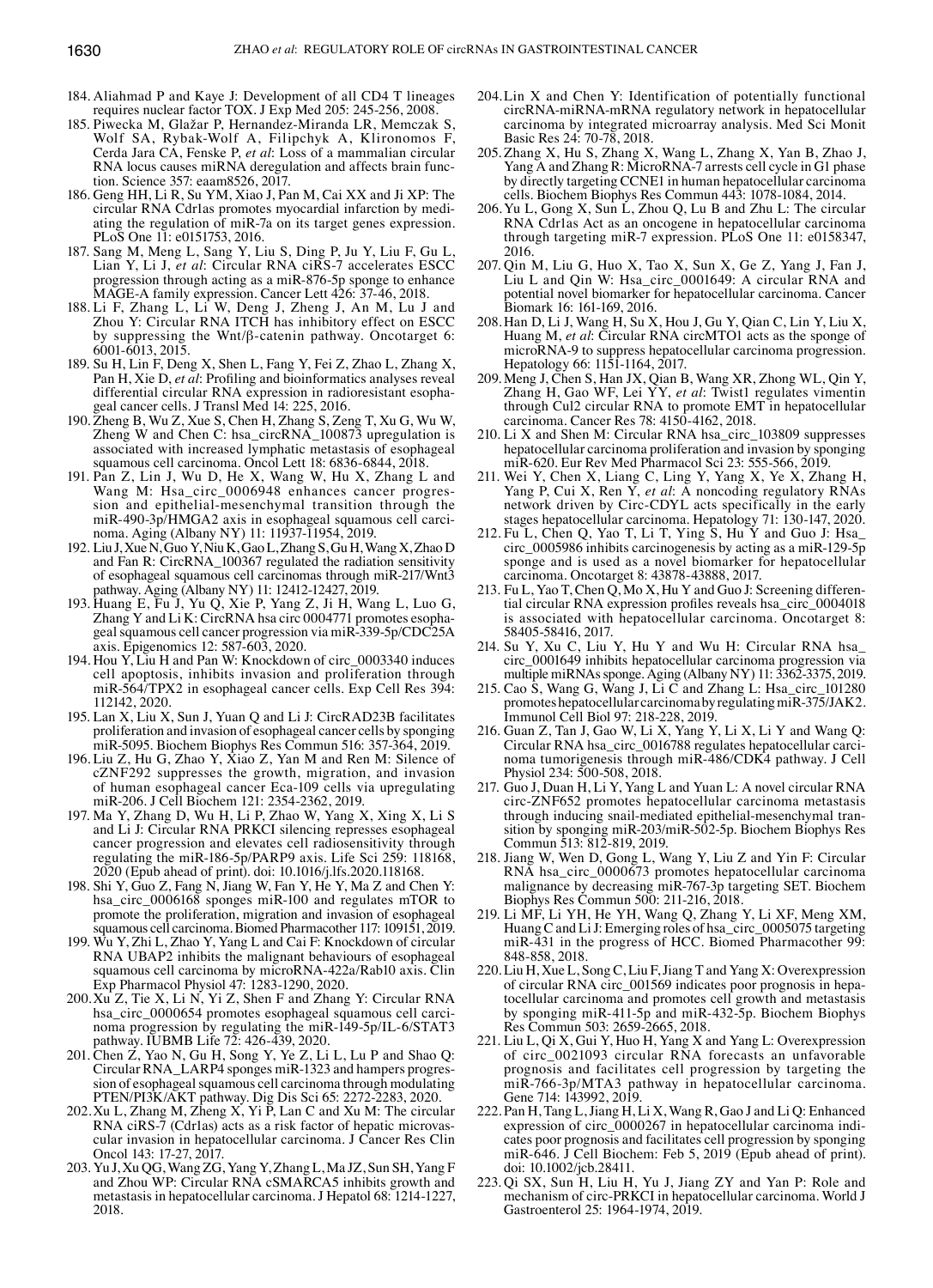- 224.Wang YG, Wang T, Ding M, Xiang SH, Shi M and Zhai B: hsa\_circ\_0091570 acts as a ceRNA to suppress hepatocellular cancer progression by sponging hsa-miR-1307. Cancer Lett 460: 128-138, 2019.
- 225. Xu L, Feng X, Hao X, Wang P, Zhang Y, Zheng X, Li L, Ren S, Zhang M and Xu M: CircSETD3 (Hsa\_circ\_0000567) acts as a sponge for microRNA-421 inhibiting hepatocellular carcinoma growth. J Exp Clin Cancer Res 38: 98, 2019.
- 226. Zhang J, Chang Y, Xu L and Qin L: Elevated expression of circular RNA circ\_0008450 predicts dismal prognosis in hepatocellular carcinoma and regulates cell proliferation, apoptosis, and invasion via sponging miR-548p. J Cell Biochem 120: 9487-9494, 2019.
- 227. Zheng H, Chen T, Li C, Xu C, Ding C, Chen J, Ju S, Zhang Z, Liang Z, Cui Z and Zhao J: A circular RNA hsa\_circ\_0079929 inhibits tumor growth in hepatocellular carcinoma. Cancer Manag Res 11: 443-454, 2019.
- 228. Song C, Li D, Liu H, Sun H, Liu Z, Zhang L and Hu Y: The competing endogenous circular RNA ADAMTS14 suppressed hepatocellular carcinoma progression through regulating microRNA-572/regulator of calcineurin 1. J Cell Physiol 234: 2460-2470, 2019.
- 229. Zhang PF, Wei CY, Huang XY, Peng R, Yang X, Lu JC, Zhang C, Gao C, Cai JB, Gao PT, *et al*: Circular RNA circTRIM33-12 acts as the sponge of MicroRNA-191 to suppress hepatocellular carcinoma progression. Mol Cancer 18: 105, 2019.
- 230. SongH, BianZX, LiHY, ZhangY, MaJ, ChenSH, ZhuJB, ZhangX, Wang J, Gu S, *et al*: Characterization of hsa\_circ\_0000594 as a new biomarker and therapeutic target for hepatoblastoma. Eur Rev Med Pharmacol Sci 23: 8274-8286, 2019.
- 231. Ding Y, Fang A, Yan J, Duan J, Wang N, Yi Y and Shen C: Selective downregulation of distinct circRNAs in the tissues and plasma of patients with primary hepatic carcinoma. Oncol Lett 18: 5255-5268, 2019.
- 232. Zhu Q, Lu G, Luo Z, Gui F, Wu J, Zhang D and Ni Y: CircRNA circ\_0067934 promotes tumor growth and metastasis in hepatocellular carcinoma through regulation of miR-1324/FZD5/Wnt/β-catenin axis. Biochem Biophys Res Commun 497: 626-632, 2018.
- 233. Liu C, Zhong X, Li J and Xu F: Circular RNA circVAPA promotes cell proliferation in hepatocellular carcinoma. Hum Gene Ther Clin Dev 30: 152-159, 2019.
- 234. Tan A, Li Q and Chen L: CircZFR promotes hepatocellular carcinoma progression through regulating miR-3619-5p/CTNNB1 axis and activating Wnt/β-catenin pathway. Arch Biochem Biophys 661: 196-202, 2019.
- 235. Zhang X, Luo P, Jing W, Zhou H, Liang C and Tu J: circSMAD2 inhibits the epithelial-mesenchymal transition by targeting miR-629 in hepatocellular carcinoma. Onco Targets Ther 11: 2853-2863, 2018.
- 236. Yang W, Ju HY and Tian XF: Circular RNA-ABCB10 suppresses hepatocellular carcinoma progression through upregulating NRP1/ABL2 via sponging miR-340-5p/miR-452-5p. Eur Rev Med Pharmacol Sci 24: 2347-2357, 2020.
- 237. Li Z, Liu Y, Yan J, Zeng Q, Hu Y, Wang H, Li H, Li J and Yu Z: Circular RNA hsa\_circ\_0056836 functions an oncogenic gene in hepatocellular carcinoma through modulating miR-766-3p/FOSL2 axis. Aging (Albany NY) 12: 2485-2497, 2020.
- 238. Wang Y, Gao R, Li J, Tang S, Li S, Tong Q and Mao Y: Circular RNA hsa\_circ\_0003141 promotes tumorigenesis of hepatocellular carcinoma via a miR-1827/UBAP2 axis. Aging (Albany NY) 12: 9793-9806, 2020.
- 239. Jin J, Liu H, Jin M, Li W, Xu H and Wei F: Silencing of hsa\_circ\_0101145 reverses the epithelial-mesenchymal transition in hepatocellular carcinoma via regulation of the miR-548c-3p/LAMC2 axis. Aging (Albany NY) 12: 11623-11635, 2020.
- 240.Li Z, Hu Y, Zeng Q, Wang H, Yan J, Li H and Yu Z: Circular RNA MYLK promotes hepatocellular carcinoma progression by increasing Rab23 expression by sponging miR-362-3p. Cancer Cell Int 19: 211, 2019.
- 241. Lin T, Dai Y, Guo X, Chen W, Zhao J, Cao L and Wu Z: Silencing of hsa\_circ\_0008450 represses hepatocellular carcinoma progression through regulation of microRNA-214-3p/EZH2 axis. Cancer Manag Res 11: 9133-9143, 2019.
- 242.Liu L, Yang X, Li NF, Lin L and Luo H: Circ\_0015756 promotes proliferation, invasion and migration by microRNA-7-dependent inhibition of FAK in hepatocellular carcinoma. Cell Cycle 18: 2939-2953, 2019.
- 243. Liu Z, Yu Y, Huang Z, Kong Y, Hu X, Xiao W, Quan J and Fan X: CircRNA-5692 inhibits the progression of hepatocellular carcinoma by sponging miR-328-5p to enhance DAB2IP expression. Cell Death Dis 10: 900, 2019.
- 244.Tian F, Yu C, Wu M, Wu X, Wan L and Zhu X: MicroRNA-191 promotes hepatocellular carcinoma cell proliferation by has\_ circ\_0000204/miR-191/KLF6 axis. Cell Prolif 52: e12635, 2019.
- 245. Yang X, Liu L, Zou H, Zheng YW and Wang KP: circZFR promotes cell proliferation and migration by regulating miR-511/AKT1 axis in hepatocellular carcinoma. Dig Liver Dis 51: 1446-1455, 2019.
- 246.Yang X, Song H, Zi Z, Kou J, Chen S, Dai Y, Wang J, Yuan L and Gao K: Circ\_0005075 promotes hepatocellular carcinoma progression by suppression of microRNA-335. J Cell Physiol 234: 21937-21946, 2019.
- 247. Yao Z, Xu R, Yuan L, Xu M, Zhuang H, Li Y, Zhang Y and Lin N: Circ<sup>0001955</sup> facilitates hepatocellular carcinoma (HCC) tumorigenesis by sponging miR-516a-5p to release TRAF6 and MAPK11. Cell Death Dis 10: 945, 2019.
- 248.Zhu Y, Liu Y, Xiao B, Cai H, Liu M, Ma L, Yin H and Wang F: The circular RNA PVT1/miR-203/HOXD3 pathway promotes the progression of human hepatocellular carcinoma. Biol Open 8: bio043687, 2019.
- $249. Z$ ou H, Xu X, Luo L, Zhang Y, Luo L, Yao Y, Xiang G, Huang X and Wang G: Hsa\_circ\_0101432 promotes the development of hepatocellular carcinoma (HCC) by adsorbing miR-1258 and miR-622. Cell Cycle 18: 2398-2413, 2019.
- 250.Cao Y, Tao Q, Kao X and Zhu X: Hsa-circRNA-103809 promotes hepatocellular carcinoma development via MicroRNA-1270/PLAG1 like zinc finger 2 axis. Dig Dis Sci: Jul 18, 2020 (Epub ahead of print). doi: 10.1007/s10620-020-06416-x.
- 251. Ding Z, Guo L, Deng Z and Li P: Circ-PRMT5 enhances the proliferation, migration and glycolysis of hepatoma cells by targeting miR-188-5p/HK2 axis. Ann Hepatol 19: 269-279, 2020.
- 252. Fu X, Zhang J, He X, Yan X, Wei J, Huang M, Liu Y, Lin J, Hu H and Liu L: Circular RNA MAN2B2 promotes cell proliferation of hepatocellular carcinoma cells via the miRNA-217/MAPK1 axis. J Cancer 11: 3318-3326, 2020.
- 253. Gao J, Dai C, Yu X, Yin XB and Zhou F: Circ-TCF4.85 silencing inhibits cancer progression through microRNA-486-5p-targeted inhibition of ABCF2 in hepatocellular carcinoma. Mol Oncol 14: 447-461, 2020.
- 254. Gao S, Hu W, Huang X, Huang X, Chen W, Hao L, Chen Z, Wang J and Wei H: Circ\_0001178 regulates miR-382/VEGFA axis to facilitate hepatocellular carcinoma progression. Cell Signal 72: 109621, 2020.
- 255. He Y, Huang H, Jin L, Zhang F, Zeng M, Wei L, Tang S, Chen D and Wang W: CircZNF609 enhances hepatocellular carcinoma cell proliferation, metastasis, and stemness by activating the Hedgehog pathway through the regulation of miR-15a-5p/15b-5p and GLI2 expressions. Cell Death Dis 11: 358, 2020.
- 256. Huang XY, Zhang PF, Wei CY, Peng R, Lu JC, Gao C, Cai JB, Yang X, Fan J, Ke AW, *et al*: Circular RNA circMET drives immunosuppression and anti-PD1 therapy resistance in hepatocellular carcinoma via the miR-30-5p/snail/DPP4 axis. Mol Cancer 19: 92, 2020.
- 257. Jia B, Yin X, Wang Y, Qian J, He Y, Yang C, Yu G, Guo B and Meng X: CircRNA-PTN sponges miR-326 to promote proliferation in hepatocellular carcinoma. Onco Targets Ther 13: 4893-4903, 2020.
- 258.Jia C, Yao Z, Lin Z, Zhao L, Cai X, Chen S, Deng M and Zhang Q: circNFATC3 sponges miR-548I acts as a ceRNA to protect NFATC3 itself and suppressed hepatocellular carcinoma progression. J Cell Physiol: Jul 15, 2020 (Epub ahead of print). doi: 10.1002/jcp.29931.
- 259. Li J, Qin X, Wu R, Wan L, Zhang L and Liu R: Circular RNA circFBXO11 modulates hepatocellular carcinoma progress and oxaliplatin resistance through miR-605/FOXO3/ABCB1 axis. J Cell Mol Med 24: 5152-5161, 2020.
- 260.Li S, Weng J, Song F, Li L, Xiao C, Yang W and Xu J: Circular RNA circZNF566 promotes hepatocellular carcinoma progression by sponging miR-4738-3p and regulating TDO2 expression. Cell Death Dis 11: 452, 2020.
- 261. Li Y, Shi H, Yuan J, QiaoL, DongL and Wang Y: Downregulation of circular RNA circPVT1 restricts cell growth of hepatocellular carcinoma through downregulation of Sirtuin 7 via microRNA-3666. Clin Exp Pharmacol Physiol 47: 1291-1300, 2020.